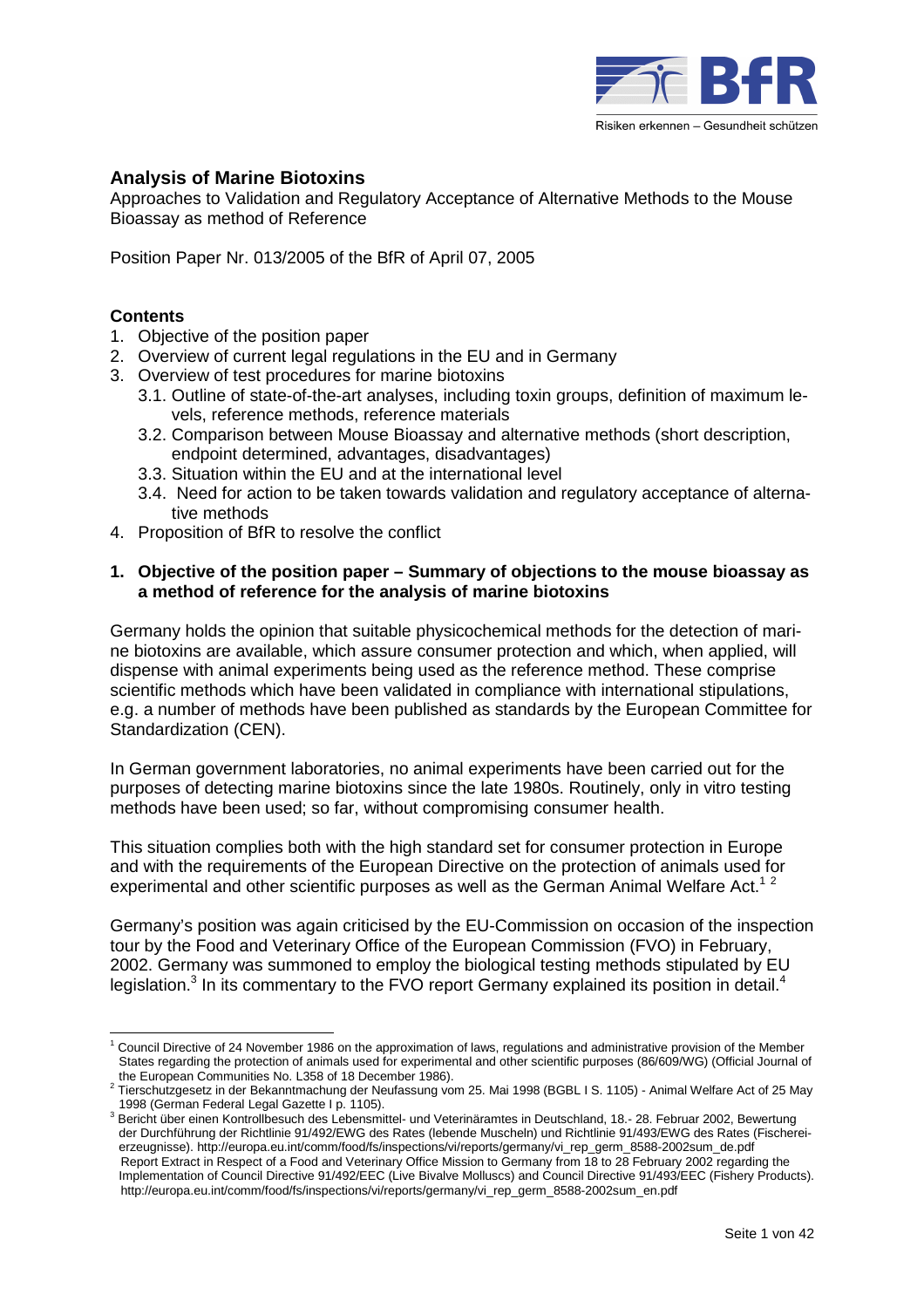

Germany made particular reference to Article 7 Paragraph (2) of European Animal Protection Legislation (Council Directive 86/609/EEC). This article stipulates that within the European Union animal experiments are not to be carried out if a scientifically satisfactory, justifiable and practical alternative, which does not require the use of animals, is available. The text of the explanation says: "As....alternative and adequately validated testing procedures are available, it is not necessary – also on the basis of the legal requirements of EU Commission Decision 2002/225/EC of 15 March, 2002, with its instructions for implementation of Council Directive 91/492/EEC - to conduct the Mouse Bioassay".

In preparation for the FVO inspection scheduled for the year 2004, a meeting of experts was held on 19 May, 2004, at the German Federal Institute for Risk Assessment in Berlin to discuss the activities of the national reference laboratories for shellfish toxins and control of bacterial and viral contamination of shellfish. The representatives of the test laboratories of the German States again pointed out the deficiencies of the Mouse Bioassay and referred to the use of in vitro testing methods to routinely determine the content of marine algal toxins in shellfish and shellfish products. In the course of the discussion it was established that despite the lack of certified standard substances for several marine algal toxins, the physicochemical analytical procedures have proved to be superior to the Mouse-Bioassay and to represent the more appropriate methods for safeguarding consumer protection. Nevertheless, the food safety monitoring authority stressed the urgent need for action in order to provide the option to conduct the Mouse Bioassay in borderline cases, preferably, in the National Reference Laboratory.

# **2. Overview of current legal regulations in the EU and in Germany**

In the following section, the German and European legislation relevant to the discussion is briefly explained.

#### **Council Directive 91/492/EEC of 15 July 1991 laying down the health conditions for the production and the placing on the market of live bivalve molluscs (Official Journal of the European Commission No. L 268/1).**

Council Directive 91/492/EEC laying down the health conditions for the production and the placing on the market of live bivalve molluscs stipulates that, for the purposes of food safety monitoring, biological testing methods, i.e. Mouse Bioassays, are to be employed for the determination of marine biotoxins belonging to the PSP (Paralytic Shellfish Poison) and DSP (Diarrhoeic Shellfish Poison) toxin groups (Annex, Chapter V, Nos. 6 and 7). In addition, other procedures such as chemical methods or other methods approved in the selection requirements (Article 12) are provided only for PSP. Also, in case of disagreement, the Mouse Bioassay should be used as the definitive reference test. The regulation for maximum levels for PSP remains effective (see Table 1).

#### **Regulation on the health safety requirements for fishing products and for live bivalve molluscs (Fish Hygiene Act – FischHV) in the edition of 8 July 2000 (1998 (German Federal Legal Gazette, BGBl., I p. 819) last amended by Article 1 of the Regulation of 2 April 2003 (1998 (German Federal Legal Gazette, BGBl., I p. 478)**

When implementing Council Directive 91/492/EEC into national law (FischHV), Germany has deviated from the EU regulations relating to application and legal status of biological testing

 $\frac{1}{4}$  Comments of Competent Authority, DG (SANCO)/8588/202, Comments to the Draft Report of the FVO Mission to Germany from 18 to 28 February 2002. http://www.europa.ei.int/comm/food/fs/inspections/vi/reports/germany/index\_en.html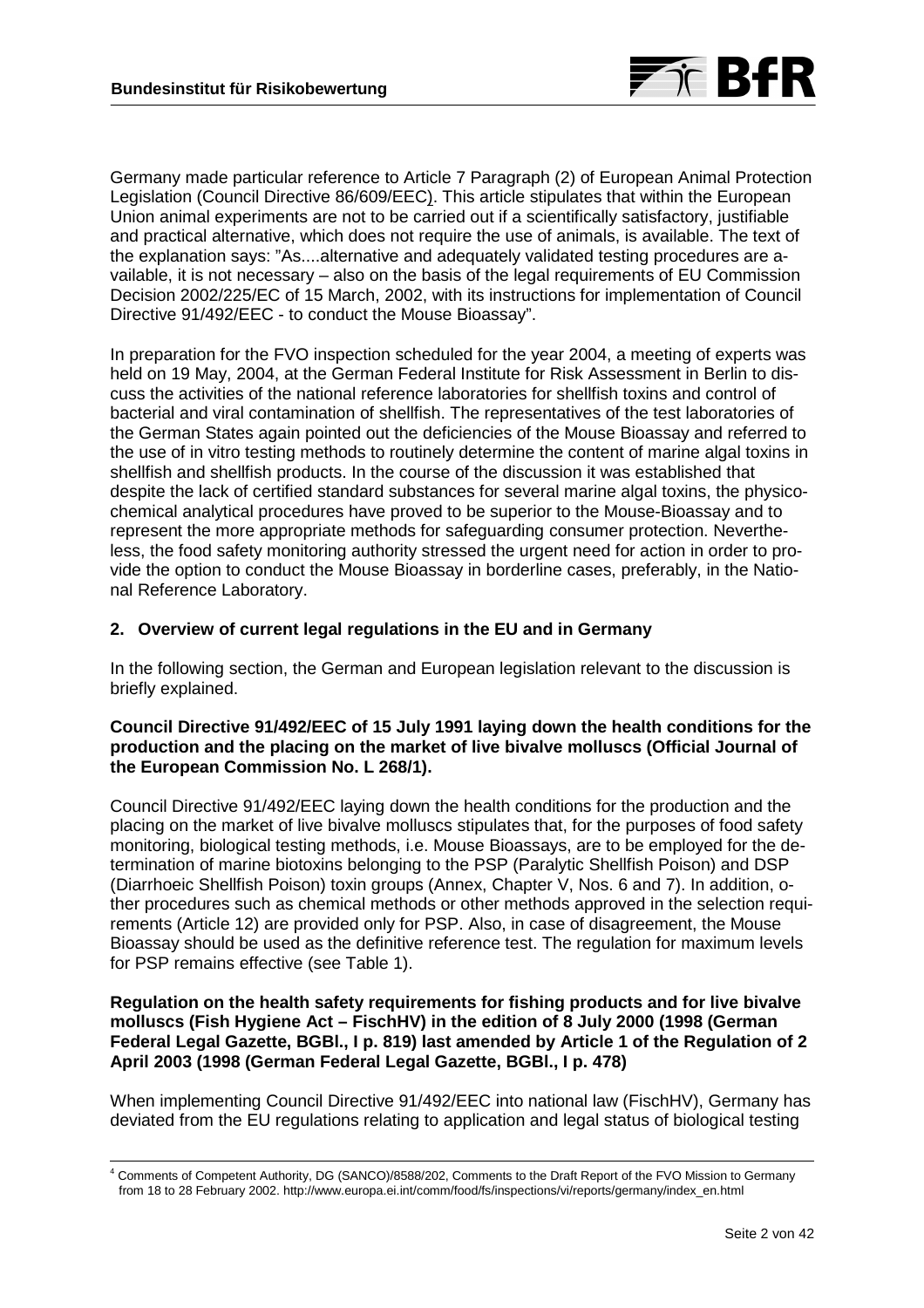

methods: For the testing for toxins of the PSP and DSP groups, the Bioassay may be used, but it can be substituted by physicochemical methods (Annex 3, Chapter 2).

#### **Commission Decision 2002/225/EC of 15 March 2002 laying down detailed rules for the implementation of Council Directive 91/492/EEC as regards the maximum levels and the methods of analysis of certain marine biotoxins in bivalve molluscs, echinoderms, tunicates and marine gastropods. (Official Journal of the European Commission No. L 75/62)**

As a consequence of the Decision 2002/225/EC of 15 March 2002, physicochemical testing procedures are allowed for all marine biotoxins as an alternative to animal experiments. A prerequisite is, however, the validation of these test procedures in compliance with an internationally accepted protocol (Annex to Decision, last sentence). Such validation procedures have not yet been conducted for all methods, which is partially due to the current lack of reference materials.

Commission Decision 2002/225/EC defines the maximum levels for the toxins previously comprising the DSP group, i.e. Okadaic Acid (OA) and Dinophysis Toxins (DTX), as well as for Yessotoxins (YTX), Pectenotoxins (PTX) and Azaspiracids (AZA) (see Table 1). A further consequence of Decision 2002/225/EC is the rearrangement of the DSP group which now comprises all these compounds.

Article 5 of Decision 2002/225/EC explicitly states that, in case of discrepancies between the results obtained by the use of different methods, the Mouse Bioassay should still be considered as the definitive reference test for all of the marine biotoxins specified herein.

## **Commission Decision 2002/226/EC of 15 March 2002 establishing special health checks for the harvesting and processing of certain bivalve molluscs with a level of amnesic shellfish poison (ASP) exceeding the limit laid down by Council Directive 91/492/EEC (Annex Chapter V No. 7a) (Official Journal of the European Commission No. L 75/65)**

Decision 2002/226/EC lays down the procedure to be used for specified shellfish, in which the content of Domoic Acid is exceeding the authorised maximum level of 20 mg per kg of tissue by up to 250 mg/kg. The content of toxins of the ASP group (Domoic Acid) is determined by employing HPLC methods.

# **Council Decision of 14 June 1993 on reference laboratories for the monitoring of marine biotoxins (93/383/EEC) (Official Journal of the European Commission No. L166/31)**

Decision 93/383 EEC stipulates among other things that in every Member State a national reference laboratory shall be designated to ensure effective supervision procedures for the testing for marine biotoxins and to coordinate the conduct of the necessary analyses within the national laboratories.

In order to guarantee uniformity in the test procedures for marine biotoxins within the Community, a Community Reference Laboratory shall be designated. Furthermore, Decision 93/383/EEC stipulates that, apart from co-ordinating the application of test procedures, the exploration of new analytical methods and informing the national reference laboratories about any progress made shall also be part of its responsibilities.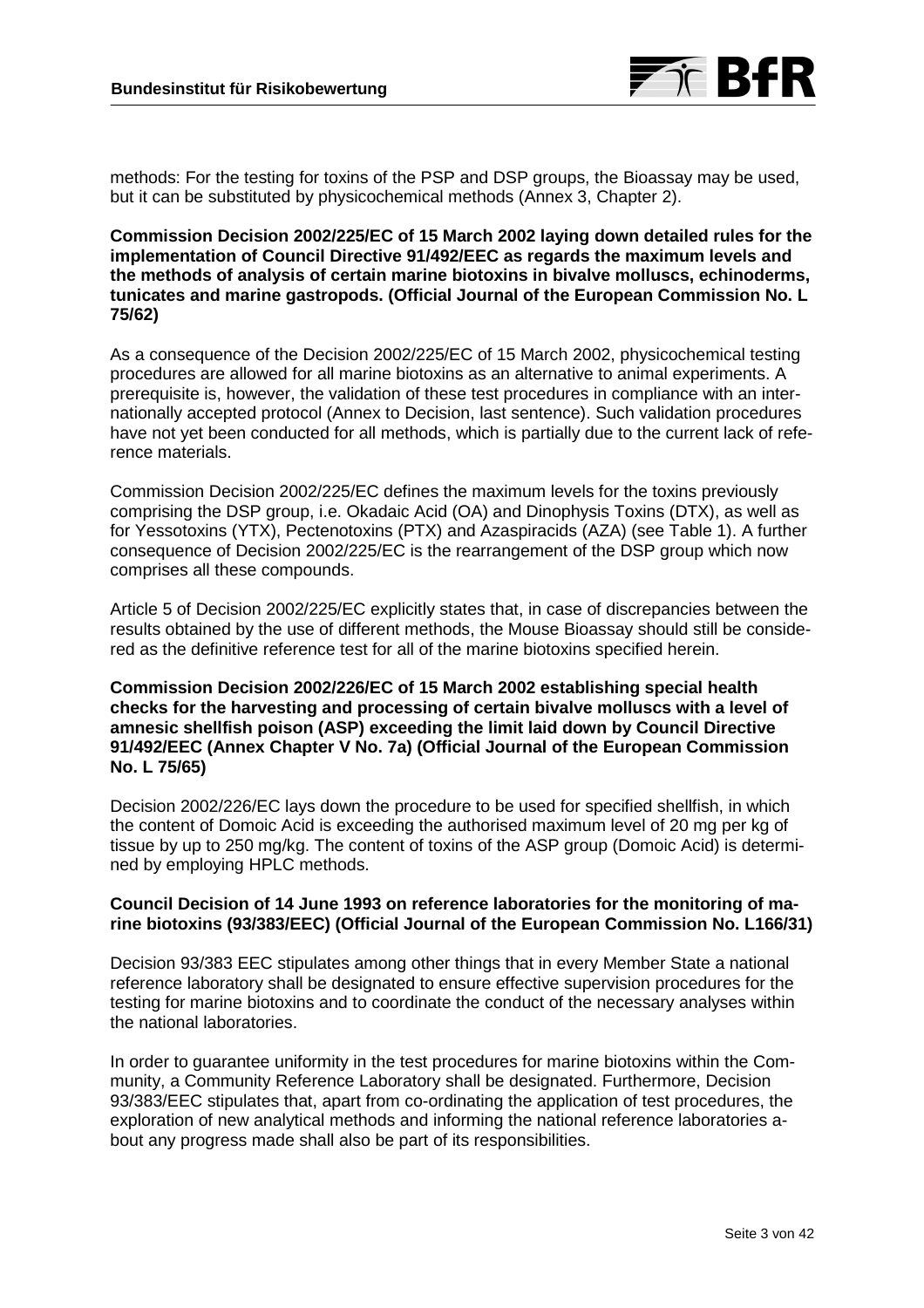

# **Regulation (EC) No. 853/2004 (specific hygiene rules for food of animal origin) Annex III Section VII Chapter V No. 2**

**Regulation (EC) No. 854/2004 (supervision) Annex II Chapter II**

In 2004, the Community Legislature passed the so-called "EU Hygiene Package" of regulations, which shall bring together and replace the existing hygiene regulations for the food sector currently contained in numerous individual guidelines. Regulation (EC) No. 853/2004 (Hygiene) Annex III Section VII Chapter V No. 2 lays down the maximum levels for ASP, PSP and DSP. Article 11, referring to Article 12 of the same regulation, entails authorisation to specify approved analysing methods for marine biotoxins. Regulation (EC) No.854/2004 (Supervision) Annex II Chapter II gives the monitoring authorities in the Member States the mandate to examine live molluscs for the presence of marine biotoxins. The so-called "EU Hygiene Package" shall come into effect on 1 January, 2006.

#### **Council Directive 86/609/EEC of 24 November 1986 on the approximation of laws, regulations and administrative provisions of the Member States regarding the protection of animals used for experimental and other scientific purposes (Official Journal of the European Commission No. L 358)**

Article 7 of Directive 86/609/EEC lays down that experiments using animals are not allowed if, in order to achieve the desired objective, a scientifically acceptable, justifiable and practical alternative is available, which does not require the use of animals.

Article 23 of the Directive places the Commission and the Member States under the obligation to promote the development and validation of alternative methods.

# **German Animal Welfare Act as announced on 25 May 1998 (German Federal Legal Gazette, BGBL., I p. 1105, corr. p.1818) - Tierschutzgesetz in der Fassung der Bekanntmachung vom 25 Mai 1988 (BGBI. I S. 1105, ber. S. 1818)**

The content of Section §7 Paragraph 2 of the German Animal Welfare Act corresponds to Article 7 of Directive 86/609/EEC.

# **3. Overview of test procedures for marine biotoxins**

# **3.1 Outline of state-of-the-art analyses, including toxin groups, definition of maximum levels , reference methods, reference materials**

In Table 1, the toxin groups ASP, DSP, Yessotoxins, Pectenotoxins, Azaspiracids and PSP are allocated the current maximum levels applicable, the prescribed reference methods, the availability of analytical methods and reference materials.

For the **ASP group** the same maximum levels apply within the EU and in Germany. The HPLC method is used and quantitative determination in vitro is assured. Reference materials for Domoic Acids are available.

In contrast, the European Directive stipulates a maximum level of 800  $\mu q/kg$  hepatopancreas based on the Mouse Bioassay which is less sensitive **for the determination of Okadaic Acid and Dinophysis toxins**; this is significantly above the limit laid down in the German Fish Hygiene Act. With the Mouse Bioassay it is not possible to obtain quantitative results. The death of the test animals is the methodical endpoint determined (see Table 2). The Mouse Bioassay constitutes the "reference method" in Europe. In Germany, a maximum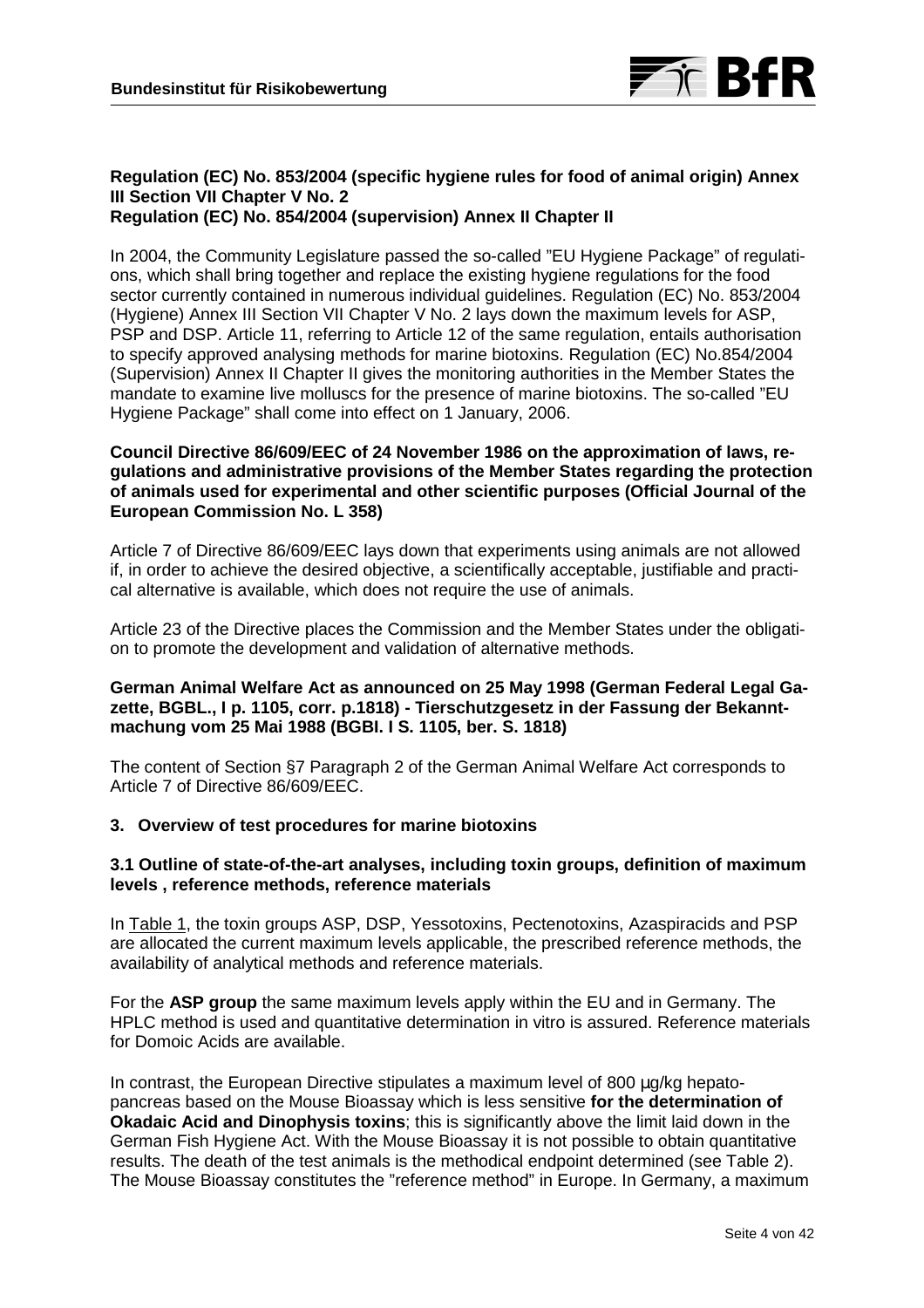

level of 400 ug/kg hepato-pancreas for toxins of the DSP group was laid down in order to safeguard consumer protection. This level is easily monitored using the HPLC method which permits quantitative determination. Reference materials for the DSP group are available. The Mouse Bioassay is, therefore, not used in Germany.

In case of the **Yessotoxin, Pectenotoxin and Azaspiracid** toxin groups the maximum levels apply according to Decision 2002/225/EC. These toxins can only be distinguished with sufficient accuracy when multiple Mouse Bioassays are conducted. The reason is that Yessotoxin, for example, is of significantly lower oral toxicity than the other compounds, but it is of equal potency in the Mouse Bioassay. There are already qualitative in vitro detection methods for all the toxins listed. The analytical methods can produce quantitative results as soon as reference materials become available.

For determination of compounds of the **PSP group** the European Directive and the German Fish Hygiene Act lay down identical maximum levels. The Mouse Bioassay is a semiquantitative procedure. In Germany, the substances which are regarded as the toxicologically relevant lead compounds for the PSP toxin group are determined quantitatively using in vitro methods (HPLC). Reference materials for these compounds are commercially available.

# **3.2 Comparison between Mouse Bioassay and alternative methods (short description, endpoint of procedure, advantages, disadvantages)**

Table 2 shows the currently available or published methods in summarised form, i.e. Mouse Bioassay procedures, chromatographic methods, enzyme immunoassays, protein phosphatase inhibition assays, ligand receptor binding assays and cell culture assays.

The brief description includes the methodical endpoint of the procedure. The present state of development becomes apparent when advantages and disadvantages are compared. For each method selected literature is listed in a bibliography (see Annex).

The application of the **Mouse Bioassay** as a method of reference for the detection of marine biotoxins is criticised in scientific terms as well as in terms of animal protection legislation. The conflict with the animal welfare legislation has already been detailed in Point 1 (Objective of the position paper): The test inflicts considerable suffering to the animals. Death of the animals is the methodical endpoint. The scientific literature describes the Mouse Bioassay as "impossible to validate". The test results show great variability between laboratories. Gender, weight and strain of the mice influence the outcome of the test. At the 5<sup>th</sup> International Conference on Molluscan Shellfish Safety (June 2004), McNabb et al. <sup>5</sup>, for example, criticised the low sensitivity (too many false negative findings) and the low discrimination (too many false positive findings) of the Mouse Bioassay as compared with chromatographic methods (i.e. LC/MS).

As early as 1985, Yasumoto et al. reported the **chromatographic detection** of tetrodotoxin (i.e. the toxin of the globe fish, Spheroides) using HPLC. In 1989, a fluorimetrical procedure to determine the content of PSP algal toxin in shellfish and shellfish products was published in the Official Collection of Test Procedures in accordance with §35 German Food and

<sup>&</sup>lt;sup>5</sup> McNabb, P., Holland, P., Ginkel van R., Selwood, A.,: Using Liquid Chromatrography Spectrometry (LCMS) to manage Shell-<br>- fish Harvesting and Protect Public Health. Book of Abstracts, 5<sup>th</sup> International Conference on 18<sup>th</sup> June 2004, National University of Ireland, Galway.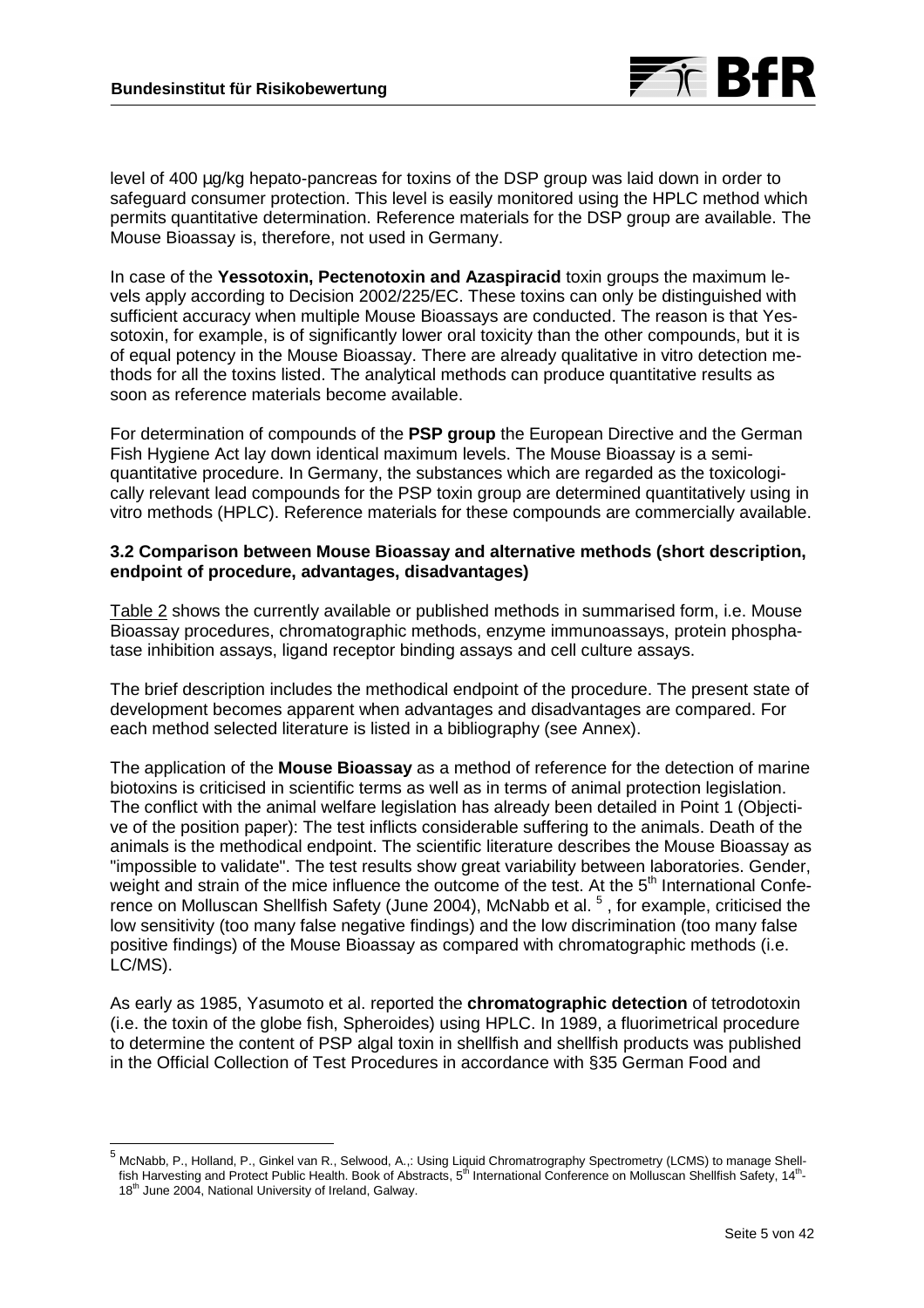

Commodity Act (Lebensmittel- und Bedarfsgegenständegesetz LMBG)<sup>6</sup>. In 2002, Holland et al. described the new monitoring programme for marine biotoxins in New Zealand which is based on application of the LC-MS method. Prerequisite for the monitoring programme was completion of the validation of the in vitro method for ASP with a maximum level of 20 µg/100g and for DSP with a maximum level of 20 µg/100g. Holland et al. (2002) emphasise that, in New Zealand, the suitability of the LC/MS method is currently being assessed for the detection of PSP toxins also. The NRL for the control of marine biotoxins of the BfR is also working on this approach.

Irrespective of international developments and progress toward the validation of the chomatographic procedures, the activities of CEN are of particular importance for the regulatory acceptance of in vitro methods in Europe. In October 2004, the European standard DIN EN 14524 "Foodstuffs – determination of okadaic acid and dinophysis toxin in mussels – HPLC method with solid phase extraction clean-up" was published. The European standards EN 14176:2003 for the determination of domoic acid in mussels by HPLC and EN 14526:2004 for the determination of saxitoxin in mussels by HPLC were adopted by CEN and imminent publication has been announced.<sup>7</sup>

Furthermore, scientific papers have reported the development of **Enzyme Immunoassays, Protein Phosphatase Inhibition Assays, Ligand-Receptor Binding Assays and Cell Culture Assays**. There are still no standard protocols for these methods, i.e. the development of these methods has not yet been completed. Enzyme immunoassays offer, for example, rapid detection with high sample throughput. Further support for these methods should be encouraged because of scientific requirements and the provisions of Article 23 of the Animal Protection Directive 86/609/EEC.

#### **3.3 Situation within the EU and at the international level**

Table 3 lists the test procedures for the determination of marine biotoxins currently in use in different countries for the official monitoring of marine biotoxins in shellfish and crustaceans<sup>8</sup>. It is self-understood that this table must be constantly supplemented and updated. This overview shows that, internationally, testing for ASP toxins is making exclusive use of the in vitro method based on chromatographic procedures. However, the situation is very heterogeneous internationally in regard to the determination of **DSP toxins** such as **Okadaic Acid and Dinophysis Toxins, Yessotoxins, Pectenotoxins and Azaspiracids** as well as for **PSP toxins**.

In New Zealand and Germany, DSP toxins are determined by exclusive use of chromatographic procedures. In contrast, in Belgium, France, Spain and the United Kingdom, the Mouse Bioassay is the only means of testing for these toxins. However, attention must be drawn to the fact that, after the FVO inspection in 2002, the U.K. was reprimanded for incorrect use of the official method<sup>9</sup> since the U.K. uses a reduced number of mice in the Mouse Bioassay. Dennison et al. (2002) reported on this modification at the 4<sup>th</sup> World Congress on

 $\overline{a}$ 

<sup>&</sup>lt;sup>6</sup> Gesetz über den Verkehr mit Lebensmitzteln, Tabakerzeugnissen, kosmetischen Mitteln und sonstigen Bedarfsgegenständen (Lebensmittel- und Bedarfsgegenständegesetz – LMBG) in der Fassung der Bekanntmachung vom 9. September 1997 (BGBl. I S. 2296) - Food and Commodity Act of 9 September 1997 ( Federal Law Gazette Part I, p. 2296). <sup>7</sup>

CEN/TC 275-Published Standards. http://www.cenorm.be

<sup>&</sup>lt;sup>8</sup> Minutes of VI meeting of EU-NRLs on Marine Biotoxins, 21-22 November 2003, Vigo/Spain.

<sup>&</sup>lt;sup>9</sup> Report of the inspection tour of the United Kingdom by the Food and Veterinary Organisation, 08-17 July 2002, Assessment of the implementation of Council Directive 91/492/EEC (live molluscs) and Council Directive 91/493/EEE (fishing products). http://europa.eu.int/comm/food/fs/inspections/vi/reports/united\_kingdom/vi\_sum\_unik\_8614-2002\_de.pdf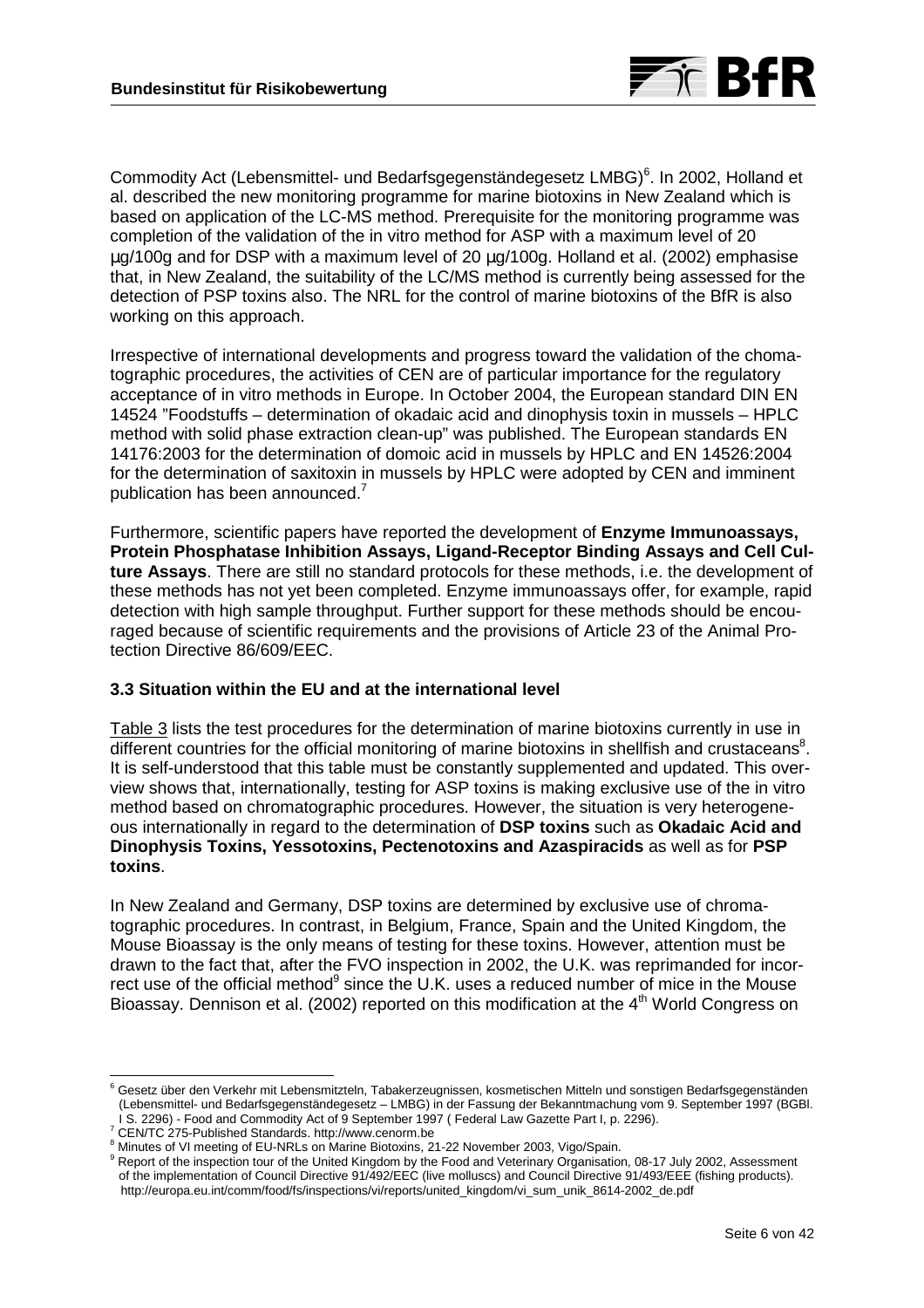

"Alternatives and Animal Use in the Life Sciences".<sup>10</sup> In Ireland and Norway testing involves parallel use of the Mouse Bioassay and chromatographic procedures. The test laboratories in Austria use the HPLC method; the Mouse Bioassay is only applied in cases where HPLC gives positive results. The Netherlands use the Rat Bioassay as well as chromatographic procedures. Italy applies the Mouse Bioassay; however, if reference substances are available for Okadaic Acid (OA) and Dinophysis Toxins (DTX), Yessotoxins (YTX) and PSP toxins, then the HPLC procedure is used. Portugal uses ELISA for screening for and LC/MS for determination of OA and DTX. Indicator species from particular harvesting areas are tested with the Mouse Bioassay. PTX is determined using LC/MS and Yessotoxins are tested for with the Mouse Bioassay in the case that cell density of the algal species, Protoceratium reticulatum, in the water exceeds 1000 cells per litre. In Sweden, HPLC is used for the DSP and PSP groups, whereas the Norwegian laboratories apply the Mouse Bioassay on samples coming from Sweden. Denmark determines DSP levels using the Mouse Bioassay and confirms the findings using LC/MS/MS (Liquid Chromatography-Tandem Mass Spectrometry). The Mouse Bioassay is also applied to identify PSP. The presence of PTX, YTX and AZAs is detected qualitatively using LC/MS/MS. In Finland, animal experimentation for the determination of DSP is forbidden. Greece determines OA, DTX-1, DTX-2, ASP and PSP by means of the HPLC method. However, a different source reports that the Mouse Bioassay is also applied for the detection of DSP, AZAs and PSP.

In its annual report for 2002, the FVO concluded that, in general, the control and determination of marine biotoxins in the member states are performed incorrectly, i.e. not in compliance with the legal requirements (see point 2).<sup>11</sup>

As already mentioned under point 3.2, relevant international expert publications have reported about the reliability of in vitro detection methods, which can be used as alternatives to animal experiments. Along with biochemical detection methods, analytical techniques are gaining recognition which permit sensitive detection of marine biotoxins as well as a high degree of specificity for the investigated substances. The most significant among these methods is the use of mass spectrometry combined with liquid chromatography (LC/MS; LC/MS/MS). Numerous drafts for methods have already been published, which would facilitate immediate replacement of the Mouse Bioassay. However, Decision 2002/225/EC (Annex) requires validation of alternative methods by use of reference materials for all the individual compounds specified. This will prevent substitution of the Mouse Bioassay as the routine or reference method for years to come; whereas the Mouse Bioassay, on the other hand, has never been subjected to such stringent assessment criteria.

In July 2004, an EU working group which was set up as a result of a decision of the representatives from the European NRLs convened for the first time. Its aim is to select a suitable method for the detection of the toxins of the DSP group and to validate it even without reference standards being available for all substances. This step has already been completed<sup>12</sup> in New Zealand as is shown in Table 3.

 $\overline{a}$ 

 $10$  Dennison, N., Zuur, G., Petrie, J., Turrif, J., Kinnear, S., and Bourke D.: Pilot Investigation of the Use of General Anesthesia to Refine the Statutory Mouse Bioassay for Paralytic Shellfish Poison. Abstract, Proceedings, Fourth World Congress on Alterna-

tives and Veterinary Office: Annual Report 2002, pp 21-22.<br>http://europa.eu.int/comm/food/fvo/annualreports/final 2002 en.pdf

http://europa.eu.int/comm/food/fvo/annualreports/final\_2002\_en.pdf<br><sup>12</sup> Holland, P.T., McNabb, P., Selwood, A., Page, T., Bell, K., Mackenzie, L.: Marine biotoxin monitoring of New Zealand shellfish – a new mangement programme based on LC-MS. Proc. 2<sup>nd</sup> Int. Conference on Harmful Algae Management and Mittigation, Nov. 2001, Qingdao, China. S. Hall and YL. Zou eds., in press 2002.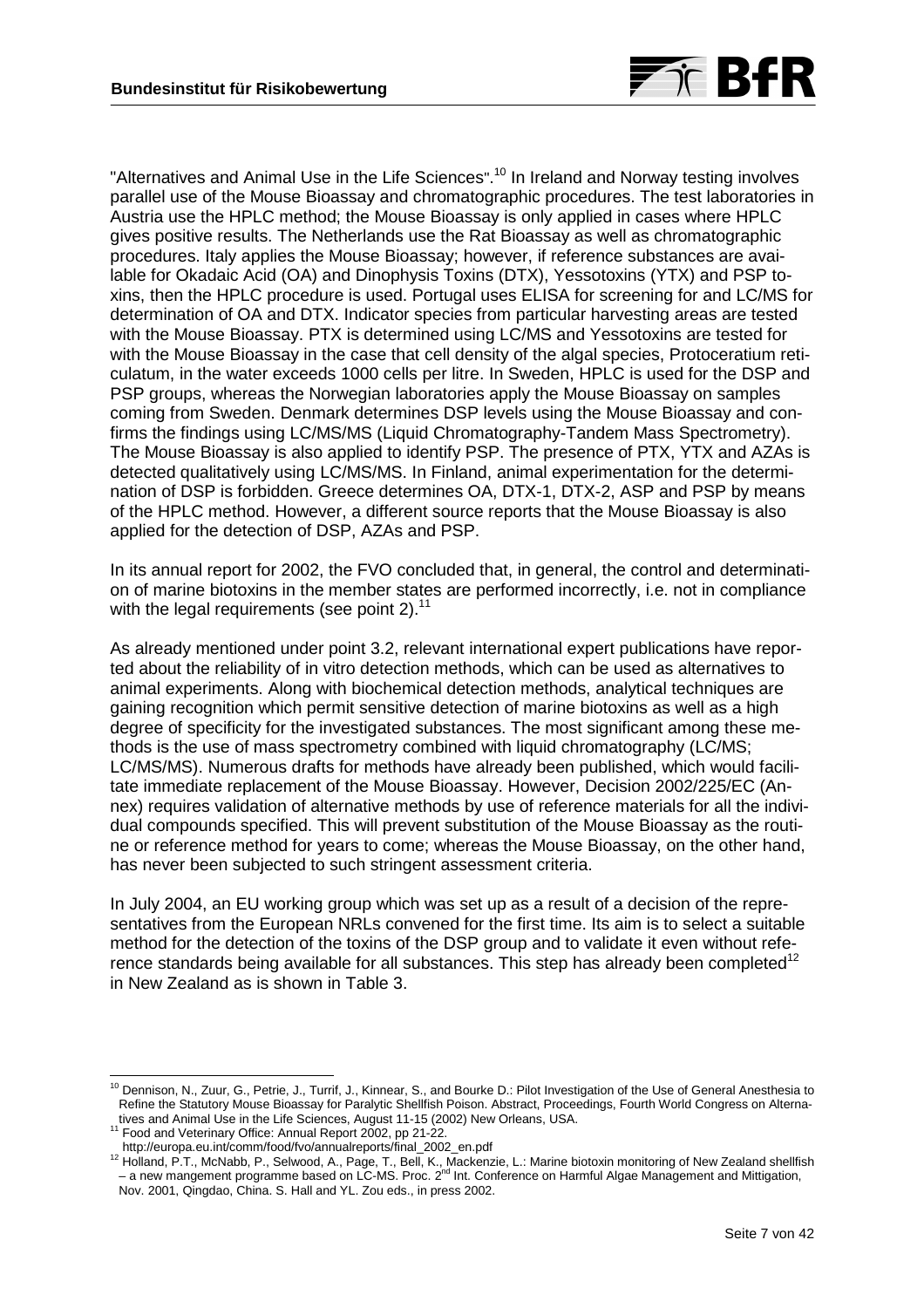

# **3.4 Need for action to be taken towards validation and administrative acceptance of alternative methods**

The commentaries on current testing methods and the comparison between the Mouse Bioassay and in vitro testing methods point to the urgent need for action in order to achieve legal acceptance of chromatographic methods for the determination of marine biotoxins of the DSP and PSP toxin groups and the supply of reference substances for the European reference laboratories.

Developments at the international level should also be taken into consideration. One of the important results of the International Conference on Molluscan Shellfish Safety (Ireland, June 2004) concern the discussion about the forthcoming deregulation of toxin classification. Recent investigations of the toxicity of the toxin groups "Yessotoxins, YTX" and "Pectenotoxine, PTX" have shown that comparable doses, when applied orally, have significantly lower, if any, toxic effects in the test animals. Intraperitoneal administration has led to a considerable overestimation of the toxic potential. It can be expected that in the future it will not be necessary to determine all individual standards. This possibility to resolve the problem of the validation of physicochemical methods was discussed at length at the meeting of the EU-LC/MS Working Group on July 6, 2004, in Vigo (Spain).

In addition to the recognition of validated in vitro methods (HPLC), support for the validation of other in vitro procedures should be increased since application of more methodical endpoints for toxin determination would provide additional confirmation of the findings. The cell culture assays, for instance, would thus facilitate biological proof of the cytotoxicity of toxins.

The need for action to achieve validation and recognition of physicochemical testing procedures for the analysis of the different toxin groups is summarised in Table 4. On the basis of current publications, the development and validation of the in vitro methods for **the DSP and PSP toxin groups** are considered to be completed. Regulatory acceptance of these validated in vitro methods is recommended as the next step.

On the basis of the scientific literature, the use of the Mouse Bioassay as a method of reference for marine biotoxins is no longer considered appropriate.

Yasumoto et al. have published the Mouse Bioassay in 1971.<sup>13</sup> At the time, this test procedure represented the state-of-the-art and was of high scientific value. Since then, however, extensive critical investigations concerning the method's reliability and accuracy have been conducted and published. The conclusions are that it is not possible to validate the Mouse Bioassay and that it is not sensitive enough for DSP toxins. The level of consumer protection provided is insufficient due to false negative results. The Mouse Bioassay was shown to be completely inappropriate for the monitoring of shellfish toxins in fishing grounds. During the past 30 years, reliable physicochemical methods have been developed, evaluated and applied in parallel to the Mouse Bioassay.

# **4. Proposal of the BfR**

On the basis of the criticism of the Mouse Bioassay as a method of reference for the detection of marine biotoxins and, in particular, the reports in the international literature, and in pre-

 <sup>13</sup> Yasumoto, T., Hashimoto, Y., Bagnis, R., Randall, JE., Banner AH.: Toxicity of the surgeonfishes. Bull Jap Soc Sci Fish 37, 724-734 (1971).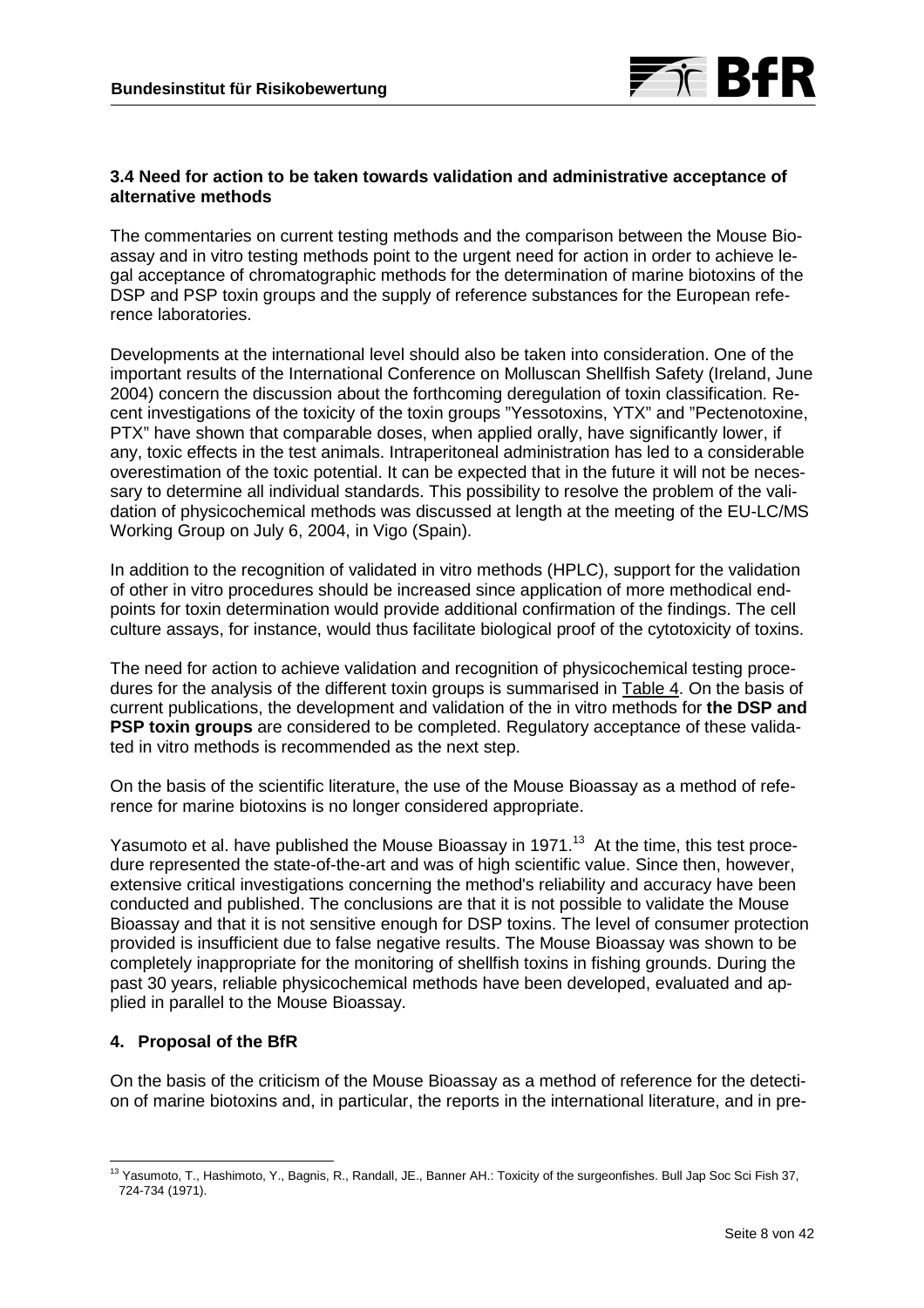

paration of the FVO inspection visit in November 2004, the BfR suggests that the BMVEL submits the following proposals to the Commission:

1. Amendment of the relevant legislation with the result that samples are first examined with the available physicochemical methods to detect contamination with marine biotoxins. If the tests give a positive qualitative result and if further testing to ensure consumer protection (usability of test results in legal proceedings etc) is necessary but cannot be achieved by physicochemical methods, then the Mouse Bioassay shall be employed as method of reference according to Art. 5 of Decision 2002/225/EC.

The BfR agrees with the use of animal experiments only in exceptional justified cases conducted in the interest of protecting consumer health and suggests to designate a laboratory to perform these tests.

- 2. Provision of financial support in accordance with Article 23 Paragraph 1 of Directive 86/609/EEC to guarantee validation and legal recognition of physicochemical methods, in particular, for the supply of toxin standards and reference materials necessary for this purpose.
- 3. The EU Commission should be asked to consult its legal department since in the present case Community legislation relating to Consumer Protection is in conflict with that relating to Animal Protection, and the necessary weighing up seems to require clarification of certain aspects of Community legislation.
- 4. The EU Commission should examine if, from a scientific point of view, the Mouse Bioassay deserves the status of a method of reference; in particular, when taking into consideration the criteria listed in Commission Decision of 12 August 2002 implementing Council Directive 97/23/EC concerning the performance of analytical methods and the interpretation of results (2002/657/EC) (Official Journal of the European Communities No. L 221).<sup>14</sup> The BfR holds the opinion that the Mouse Bioassay is, in principle, not suitable as a method of reference.

 <sup>14</sup> Commission Decision of 12 August 2002 implementing Council Directive 96/23/EC concerning the performance of analytical methods and the interpretation of results (2000/657/EC) (Official Journal of the European Communities No. L 221).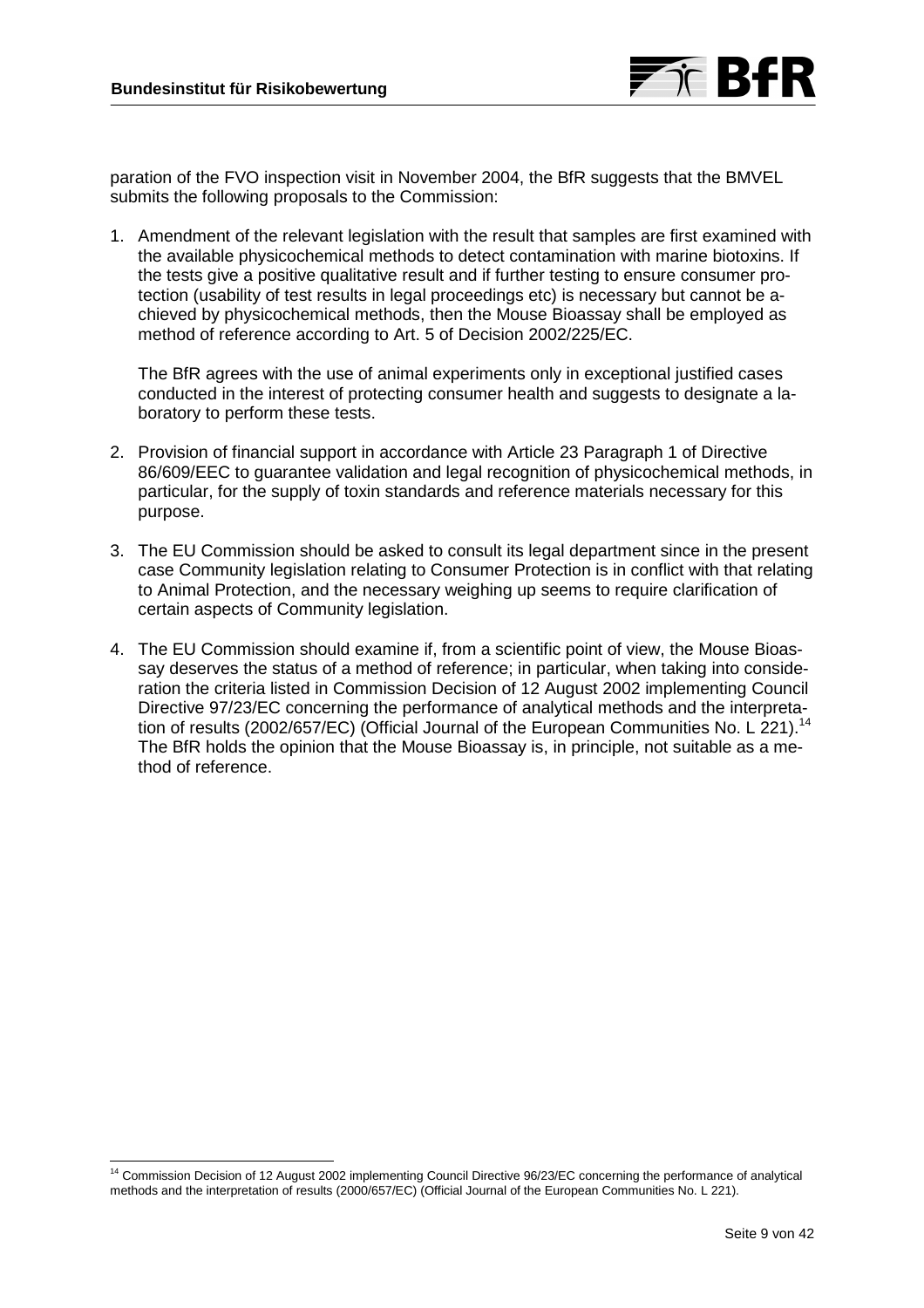| <b>Group of Toxins</b>                                                                                         | <b>Adopted Maximum Level</b>                                                                                               |                                                                                         | <b>Reference Method</b> |                                         | <b>Physicochemical Ana-</b><br><b>Iytical Methods</b> |                                                  | Possibility to validate for<br>the Detection of Lead<br><b>Compounds</b> |                                                         | <b>Available</b>                         |
|----------------------------------------------------------------------------------------------------------------|----------------------------------------------------------------------------------------------------------------------------|-----------------------------------------------------------------------------------------|-------------------------|-----------------------------------------|-------------------------------------------------------|--------------------------------------------------|--------------------------------------------------------------------------|---------------------------------------------------------|------------------------------------------|
|                                                                                                                | <b>EU</b><br>91/492/EEC<br><b>Directive</b><br>2002/225/EG<br>Decision<br>2002/226/EG<br>Decision<br>853/2004<br>Ordinance | Germany<br><b>Fish Hygiene</b><br>Act (Fisch-<br>Hygiene-<br>Verordnung,<br>FH-VO)      | <b>EU</b>               | quantitative<br>analytical<br>procedure |                                                       | quantita-<br>tiveanalyti-<br>cal proce-<br>dure* | <b>Mouse</b><br><b>Bioassay</b>                                          | <b>Analytical</b><br><b>Methods</b>                     | <b>Reference</b><br><b>Substances</b>    |
| <b>ASP Group</b><br>(Amnesic Shellfish<br>Poison)<br>Domoic acid and<br>isomers                                | 20 mg/kg shell-<br>fish tissue                                                                                             | 20 mg/kg shell-<br>fish tissue                                                          | <b>HPLC</b>             | yes                                     | <b>HPLC</b><br>LC/MS                                  | yes<br>yes                                       | no                                                                       | $HPLC - yes$<br>LC/MS - yes                             | domoic acid                              |
| <b>DSP Group</b><br>(Diarrhetic Shellfish<br>Poison)<br>Okadaic acid (OA)<br>and<br>Dinophysis toxins<br>(DTX) | 800 μg/kg<br>hepato-<br>pancreas<br>corresponds to<br>160 $\mu$ g/kg ho-<br>mogenised<br>shellfish tissue                  | 400 μg/kg<br>hepato-<br>pancreas; cor-<br>responds to<br>80 µg/kg shell-<br>fish tissue | Mouse Bioassay          | no                                      | <b>HPLC</b><br>LC/MS<br>LC/MS/MS                      | ves<br>yes<br>ves                                | no                                                                       | $HPLC - yes$<br>$LC/MS - yes$<br>$LC/MS/MS - yes$       | okadaic acid<br>DTX1                     |
| Yessotoxins (YTX)<br>45 OH YTX, Homo<br>YTX, 45 Homo OH<br><b>YTX</b>                                          | 1 mg/kg shell-<br>fish tissue                                                                                              |                                                                                         | Mouse Bioassay          | no                                      | <b>HPLC</b><br>LC/MS<br>LC/MS/MS                      | yes*<br>yes*<br>yes*                             | no                                                                       | $HPLC - yes*$<br>$LC/MS - yes*$<br>$LC/MS/MS -$<br>yes* | none                                     |
| <b>Pectenotoxins</b><br>(PTX)<br>PTX-1, PTX-2                                                                  | $160 \mu g/kg$<br>shellfish tissue                                                                                         |                                                                                         | Mouse Bioassay          | no                                      | <b>HPLC/FD</b><br>LC/MS                               | yes*<br>yes*                                     | no                                                                       | $HPLC/FD - yes*$<br>$LC/MS - yes*$                      | none                                     |
| <b>Azaspiracids</b><br>(AZA)<br>AZA-1, AZA-2, AZA-<br>3                                                        | 160 μg/kg<br>shellfish tissue                                                                                              |                                                                                         | Mouse Bioassay          | no                                      | LC/MS<br>LC/MS/MS                                     | yes*<br>yes*                                     | no                                                                       | $LC/MS - yes*$<br>$LC/MS/MS -$<br>yes*                  | none                                     |
| <b>PSP Group</b><br>(Paralytic Shellfish<br>Poison)<br>STX, NEO-STX and<br>others                              | 800 μg/kg<br>shellfish tissue                                                                                              | 800 μg/kg<br>shellfish tissue                                                           | Mouse Bioassay          | semi-<br>quantitative                   | <b>HPLC/FD</b>                                        | yes                                              | no                                                                       | yes                                                     | STX, NEO-STX<br>and other com-<br>pounds |

**Table 1: Overview of analytical procedures currently available for marine biotoxins; as of September 2004**

**quantitative analytical procedures\* = when certified reference materials become available; but, at present, qualitative procedures**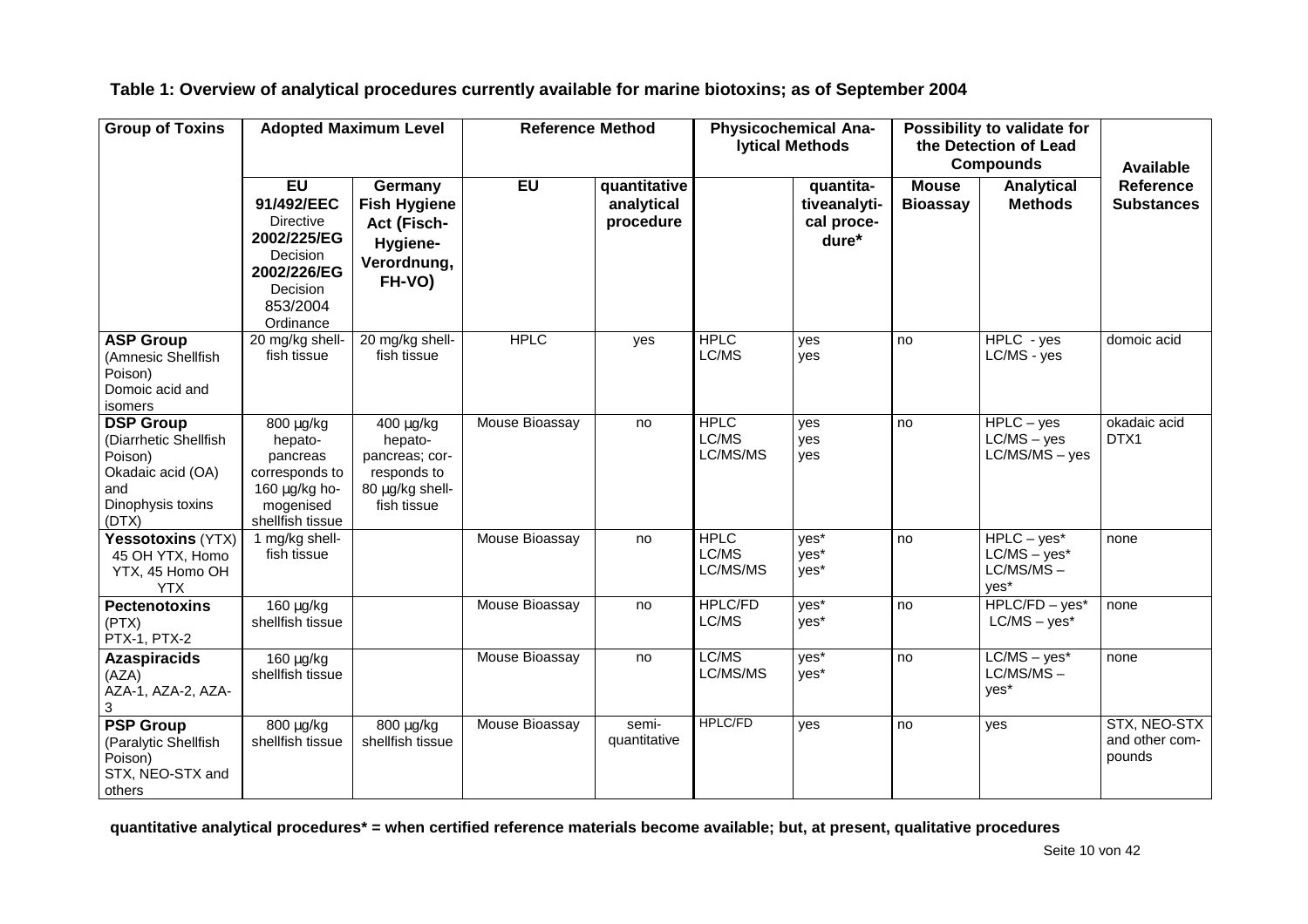# **Table 2: Overview of detection methods for marine biotoxins; as of September 2004**

| <b>Detection Method</b>                                                                                                                                                                                                                                                                                                                                                      | <b>Short Description</b><br>and endpoint determined                                                                                                                                                                                                              | <b>Advantages</b>                                                                                                                                                                                                                                                                                                                                                                                                                                                                                                                                                          | <b>Disadvantages</b>                                                                                                                                                                                                                                                                                                                                                                                              |
|------------------------------------------------------------------------------------------------------------------------------------------------------------------------------------------------------------------------------------------------------------------------------------------------------------------------------------------------------------------------------|------------------------------------------------------------------------------------------------------------------------------------------------------------------------------------------------------------------------------------------------------------------|----------------------------------------------------------------------------------------------------------------------------------------------------------------------------------------------------------------------------------------------------------------------------------------------------------------------------------------------------------------------------------------------------------------------------------------------------------------------------------------------------------------------------------------------------------------------------|-------------------------------------------------------------------------------------------------------------------------------------------------------------------------------------------------------------------------------------------------------------------------------------------------------------------------------------------------------------------------------------------------------------------|
| <b>Mouse Bioassay</b><br>see Bibliography (1)                                                                                                                                                                                                                                                                                                                                | 3 mice are used.<br>$\bullet$<br>Proof considered positive when<br>$\bullet$<br>death of 2 out of 3 mice occurs<br>within 24 hours (5 hours) fol-<br>lowing administration of shell-<br>fish tissue extract.<br>Method endpoint is the death<br>of test animals. | Biological test system, which is<br>used to directly demonstrate<br>the presence of unknown tox-<br>ins.                                                                                                                                                                                                                                                                                                                                                                                                                                                                   | Test entails severe suffering of<br>test animals. Death of animals<br>is method endpoint.<br><b>Conflict with Animal Welfare</b><br>$\bullet$<br>Directive.<br>Limit of detection at 800 µg/kg<br>shellfish hepato-pancreas for<br>DSP; not very sensitive<br>Test cannot be validated.<br>Large variation in results be-<br>tween laboratories. Sex, weight<br>and strain of mice influence the<br>test results. |
| <b>Analytical Methods</b><br><b>High Performance Liquid</b><br>Chromatography (HPLC) with<br>Fluorimetric and UV Detection<br>(HPLC/FLD; HPLC/DAD)<br>Liquid Chromatography -<br>$\bullet$<br>Mass Spectrometry (LC-MS)<br>Liquid Chromatography -<br>$\bullet$<br><b>Tandem Mass Spectrometry</b><br>(LC-MS/MS)<br><b>Capillary Electrophoresis</b><br>see Bibliography (2) | Detection with analytical<br>$\bullet$<br>measuring instruments.<br>Separation on the basis of the<br>$\bullet$<br>physicochemical properties of<br>reference standards.                                                                                         | • Rapid accurate identification and<br>quantitative determination of<br>toxins possible; suitable for<br>detection of all marine toxins.<br>molecules and comparison with $\cdot$ More sensitive than Mouse Bio-<br>assay<br>• High selectivity; suitable for<br>monitoring as preventive<br>measure.<br>LC-MS is validated according<br>to international standards,<br>cf. Holland et al. (2002).<br>HPLC methods have been<br>validated (CEN; §35-LMBG;<br>AOAC)<br>HPLC/FD and LC-MS already<br>mentioned in 2002/225/EC as<br>alternatives to the Mouse Bioas-<br>say. | Reference materials not avail-<br>$\bullet$<br>able for all toxins.<br>In general, structurally unre-<br>lated, unknown toxins cannot<br>be detected.                                                                                                                                                                                                                                                             |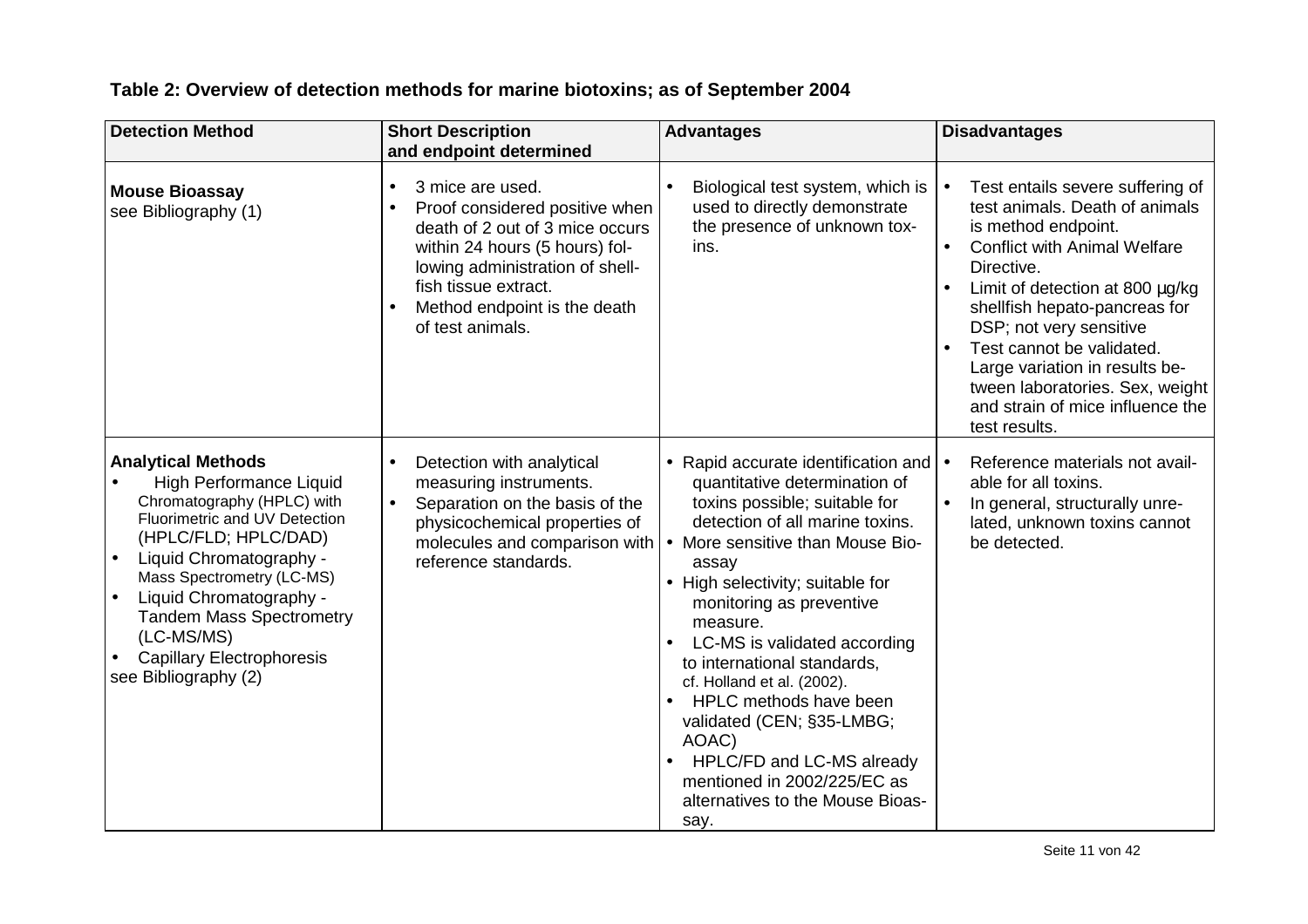| <b>Detection Method</b>                                                        | <b>Short Description</b><br>and endpoint determined                                                                                                                                                           | <b>Advantages</b>                                                                                                                                                                                                                                                                                            | <b>Disadvantages</b>                                                                                                                                                                                                       |
|--------------------------------------------------------------------------------|---------------------------------------------------------------------------------------------------------------------------------------------------------------------------------------------------------------|--------------------------------------------------------------------------------------------------------------------------------------------------------------------------------------------------------------------------------------------------------------------------------------------------------------|----------------------------------------------------------------------------------------------------------------------------------------------------------------------------------------------------------------------------|
| <b>Enzyme Immunoassays</b><br>see Bibliography (3)                             | Immunological detection by<br>$\bullet$<br>binding to specific antibodies.<br>Endpoint determined is the<br>amount of bound antibodies.                                                                       | Rapid detection possible with<br>$\bullet$<br>high sample throughput.<br>More sensitive than Mouse<br>$\bullet$<br>Bioassay.<br>Already mentioned in<br>2002/225/EC as alternative to<br>the Mouse Bioassay.                                                                                                 | For each group of toxin a dif-<br>ferent specific test is required.<br>Cross reactions with toxins of<br>the same group are possible.<br>At present, no internationally<br>validated standard protocol<br>(SOP) available. |
| <b>Protein Phosphatase Inhibition</b><br><b>Assays</b><br>see Bibliography (4) | Biochemical assay.<br>$\bullet$<br>Endpoint determined is the<br>inhibition of specific enzymes<br>(i.e. protein phosphatases 1<br>und 2a) by DSP toxins.                                                     | Rapid detection possible with<br>high sample throughput.<br>Good comparability with chro-<br>$\bullet$<br>matographic methods and<br>Mouse Bioassay.<br>More sensitive than Mouse<br>Bioassay; more sensitive than<br>ELISA.<br>Already mentioned in<br>2002/225/EC as alternative to<br>the Mouse Bioassay. | Suitable only for the detection<br>of DSP toxins.<br>At present, no internationally<br>validated standard protocol<br>(SOP) available.                                                                                     |
| <b>Ligand Receptor Binding Tests</b><br>see Bibliography (5)                   | Biochemical assay.<br>$\bullet$<br>Endpoint determined is the<br>$\bullet$<br>displacement of radioactively la-<br>belled toxin standard from the<br>specific receptor binding sites at<br>the cell membrane. | Very specific; suitable to detect<br>all marine toxins.<br>Routine detection possible with $\cdot$<br>$\bullet$<br>high sample throughput.<br>More sensitive than Mouse<br>$\bullet$<br><b>Bioassay</b><br>Good comparability with chro-<br>$\bullet$<br>matographic methods and<br>Mouse Bioassay.          | For each kind of toxin a differ-<br>ent specific test is required.<br>At present, no internationally<br>validated standard protocol<br>(SOP) available.                                                                    |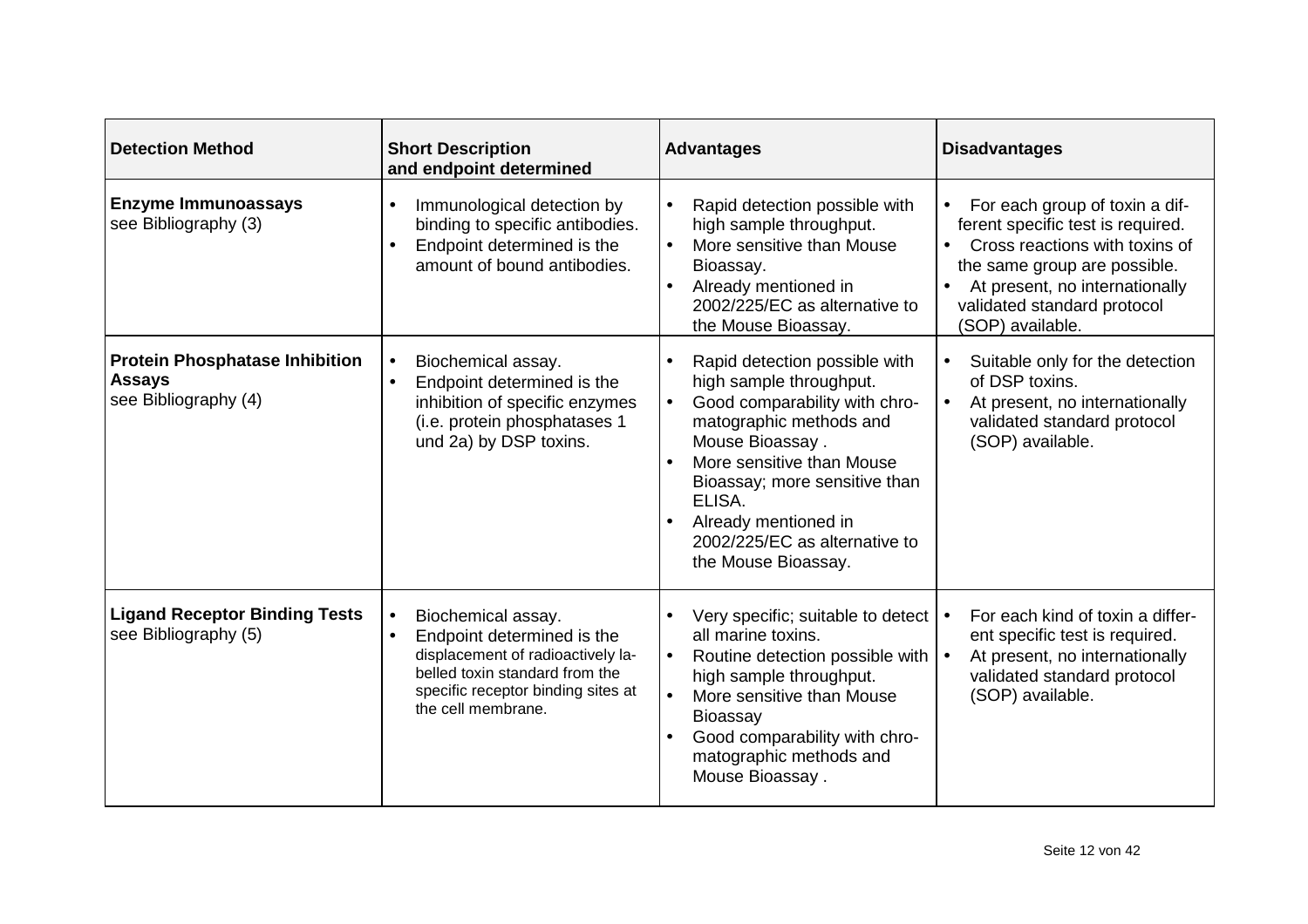| Detection Method                                  | <b>Short Description</b><br>and endpoint determined                                                                                                                                                                                    | <b>Advantages</b>                                                                                                                                                  | <b>Disadvantages</b>                                                                                                                                                                                                                           |
|---------------------------------------------------|----------------------------------------------------------------------------------------------------------------------------------------------------------------------------------------------------------------------------------------|--------------------------------------------------------------------------------------------------------------------------------------------------------------------|------------------------------------------------------------------------------------------------------------------------------------------------------------------------------------------------------------------------------------------------|
| <b>Cell Culture Tests</b><br>see Bibliography (6) | Cell biological proof of the<br>cytotoxicity of the toxins.<br>Endpoint determined is the<br>growth of cells in culture, e.g. a<br>mouse neuroblastoma cell line.<br>Determination by vital stain or bio-<br>chemical test (MTT test). | Very specific; suitable to detect   •<br>many marine toxins.<br>More sensitive than Mouse<br>Bioassay.<br>Rapid detection possible with<br>high sample throughput. | Different assays are required<br>for PSP and DSP toxins.<br>Only total toxicity is determined<br>without accurate identification<br>of individual toxins.<br>At present, no internationally<br>validated standard protocol<br>(SOP) available. |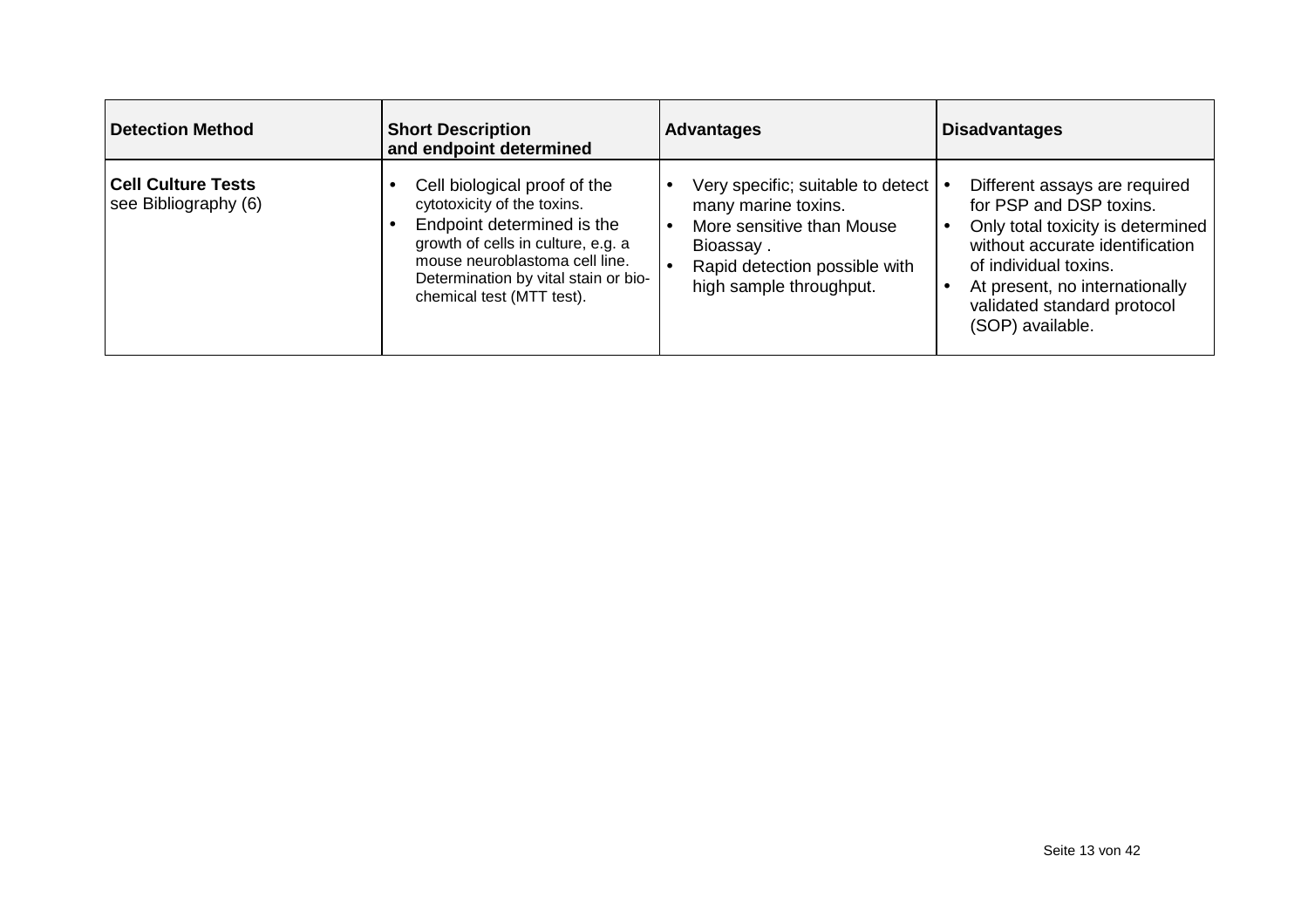



# **Table 3**

| Test Procedures for the official control of marine biotoxins in shellfish and |                  |                               |                                           |                           |                    |                        |                       |
|-------------------------------------------------------------------------------|------------------|-------------------------------|-------------------------------------------|---------------------------|--------------------|------------------------|-----------------------|
| crustaceans employed in EU Member States and Overseas                         |                  |                               |                                           |                           |                    |                        |                       |
|                                                                               | <b>Marine</b>    | $OA + DTX$                    | <b>AZA</b>                                | <b>PTX</b>                | <b>YTX</b>         | <b>PSP</b>             | <b>ASP</b>            |
|                                                                               | <b>Biotoxins</b> | Okadaic                       | Azaspira-                                 | Pectenoto-                | Yessoto-           | Paralysis              | Amnesia               |
|                                                                               |                  | acid and<br>Dinophysis        | cids                                      | xins                      | xins               | inducing<br>shellfish  | inducing<br>shellfish |
|                                                                               |                  | toxins                        |                                           |                           |                    | toxins                 | toxins                |
| <b>Country</b>                                                                |                  |                               |                                           |                           |                    |                        |                       |
| <b>Belgium</b>                                                                |                  | <b>MBA</b>                    | <b>MBA</b>                                | <b>MBA</b>                | <b>MBA</b>         | <b>MBA</b>             | <b>HPLC</b>           |
| <b>Denmark</b>                                                                |                  | <b>MBA</b>                    | qual                                      | qual                      | qual               | <b>MBA</b>             | <b>HPLC</b>           |
|                                                                               |                  | ver                           | LC/MS/MS                                  | LC/MS/MS                  | LC/MS/MS           |                        |                       |
|                                                                               |                  | LC/MS/MS                      |                                           |                           |                    |                        |                       |
| Germany                                                                       |                  | <b>HPLC-FLD</b>               |                                           |                           |                    | HPLC-FLD*              | <b>HPLC</b>           |
|                                                                               |                  | "LC/MS;                       | qual                                      | qual                      | qual               |                        |                       |
|                                                                               |                  | LC/MS/MS"                     | LC/MS/MS                                  | LC/MS/MS                  | LC/MS/MS           |                        |                       |
| <b>Finland</b>                                                                |                  |                               | MBA to test for DSP prohibited in Finland |                           |                    | k.A                    | <b>HPLC</b>           |
| <b>France</b>                                                                 |                  | <b>MBA</b>                    | <b>MBA</b>                                | <b>MBA</b>                | <b>MBA</b>         | <b>MBA</b>             | <b>HPLC</b>           |
| <b>Greece</b>                                                                 |                  | <b>MBA</b>                    | <b>MBA</b>                                | n.a.                      | n.a.               | <b>MBA</b>             | <b>HPLC</b>           |
|                                                                               |                  | HPLC-FLD                      | n.a.                                      |                           |                    | HPLC-FLD               |                       |
| <b>Ireland</b>                                                                |                  | MBA +                         | MBA +                                     | $MBA +$                   | $MBA +$            | <b>MBA</b>             | <b>HPLC</b>           |
|                                                                               |                  | LC/MS                         | LC/MS                                     | LC/MS                     | LC/MS              |                        |                       |
|                                                                               |                  | <b>MBA</b>                    | LC/MS<br><b>MBA</b>                       | <b>MBA</b>                | <b>MBA</b>         | <b>MBA</b>             | <b>HPLC</b>           |
| <b>Italy</b>                                                                  |                  | part. HPLC                    |                                           |                           | part. HPLC         | part. HPLC             |                       |
| Luxem-                                                                        |                  | n.a.                          | n.a.                                      | n.a.                      | n.a.               | n.a.                   | n.a.                  |
| burg                                                                          |                  |                               |                                           |                           |                    |                        |                       |
| <b>The</b>                                                                    |                  | <b>RBA</b>                    | <b>RBA</b>                                | n.a.                      | n.a.               | <b>HPLC-FLD</b>        | <b>HPLC</b>           |
| Nether-                                                                       |                  | "LC/MS;                       |                                           |                           |                    | HPLC-FLD*              |                       |
|                                                                               |                  | HPLC-FLD"                     |                                           |                           |                    |                        |                       |
| lands                                                                         |                  |                               |                                           |                           |                    |                        | <b>HPLC</b>           |
| <b>Austria</b>                                                                |                  | <b>HPLC-FLD</b><br><b>MBA</b> | <b>HPLC</b><br><b>MBA</b>                 | <b>HPLC</b><br><b>MBA</b> | <b>HPLC</b><br>MBA | <b>HPLC-FLD</b><br>MBA |                       |
| <b>Portugal</b>                                                               |                  | "ELISA;                       | LC/MS                                     | LC/MS                     | $MBA***$           | <b>HPLC-FLD</b>        | <b>HPLC</b>           |
|                                                                               |                  | LC/MS"                        |                                           |                           |                    |                        |                       |
|                                                                               |                  | <b>MBA</b>                    |                                           |                           |                    |                        |                       |
|                                                                               | Imports from     | <b>MBA</b>                    |                                           |                           |                    | <b>MBA</b>             | <b>HPLC</b>           |
|                                                                               | Non-EU           |                               |                                           |                           |                    |                        |                       |
| <b>Sweden</b>                                                                 |                  | <b>HPLC</b>                   | <b>HPLC</b>                               | <b>HPLC</b>               | <b>HPLC</b>        | <b>HPLC</b>            | n.a.                  |
|                                                                               |                  | MBA(NOR)                      | MBA(NOR)                                  | MBA(NOR)                  | MBA(NOR)           | MBA(NOR)               |                       |
| <b>Spain</b>                                                                  |                  | <b>MBA</b>                    | <b>MBA</b>                                | <b>MBA</b>                | <b>MBA</b>         | <b>MBA</b>             | <b>HPLC</b>           |
| <b>United</b>                                                                 |                  | <b>MBA</b>                    | <b>MBA</b>                                | <b>MBA</b>                | <b>MBA</b>         | <b>MBA</b>             | <b>HPLC</b>           |
| <b>Kingdom</b>                                                                |                  |                               |                                           |                           |                    |                        |                       |
| <b>Norway</b>                                                                 |                  | MBA+                          | LC/MS                                     | LC/MS                     | MBA+               | <b>HPLC-FLD</b>        | <b>HPLC</b>           |
|                                                                               |                  | LC/MS                         |                                           |                           | LC/MS              |                        |                       |
| <b>New</b>                                                                    |                  | LC/MS                         | LC/MS                                     | LC/MS                     | LC/MS              | <b>MBA</b>             | <b>HPLC</b>           |
| <b>Zealand</b>                                                                |                  |                               |                                           |                           |                    |                        |                       |

n.a.: at present, no details available

\*: MBA as last resort

\*\*: only if Proceratium reticulatum > 1000 cells/L

ver: confirmation with

(NOR): conducted in Norway

RBA: Rat Bioassay HPLC: High Performance Liquid Chromatography

FLD: Fluorescence Detection

"LC/MS: Liquid Chromatography/Mass Spectrometry;"

part.: HPLC, if reference standards are available MBA: Mouse Bioassay

LC/MS/MS: Liquid Chromatography/Tandem Mass Spectrometry

MBA + LC/MS: comparison between measurements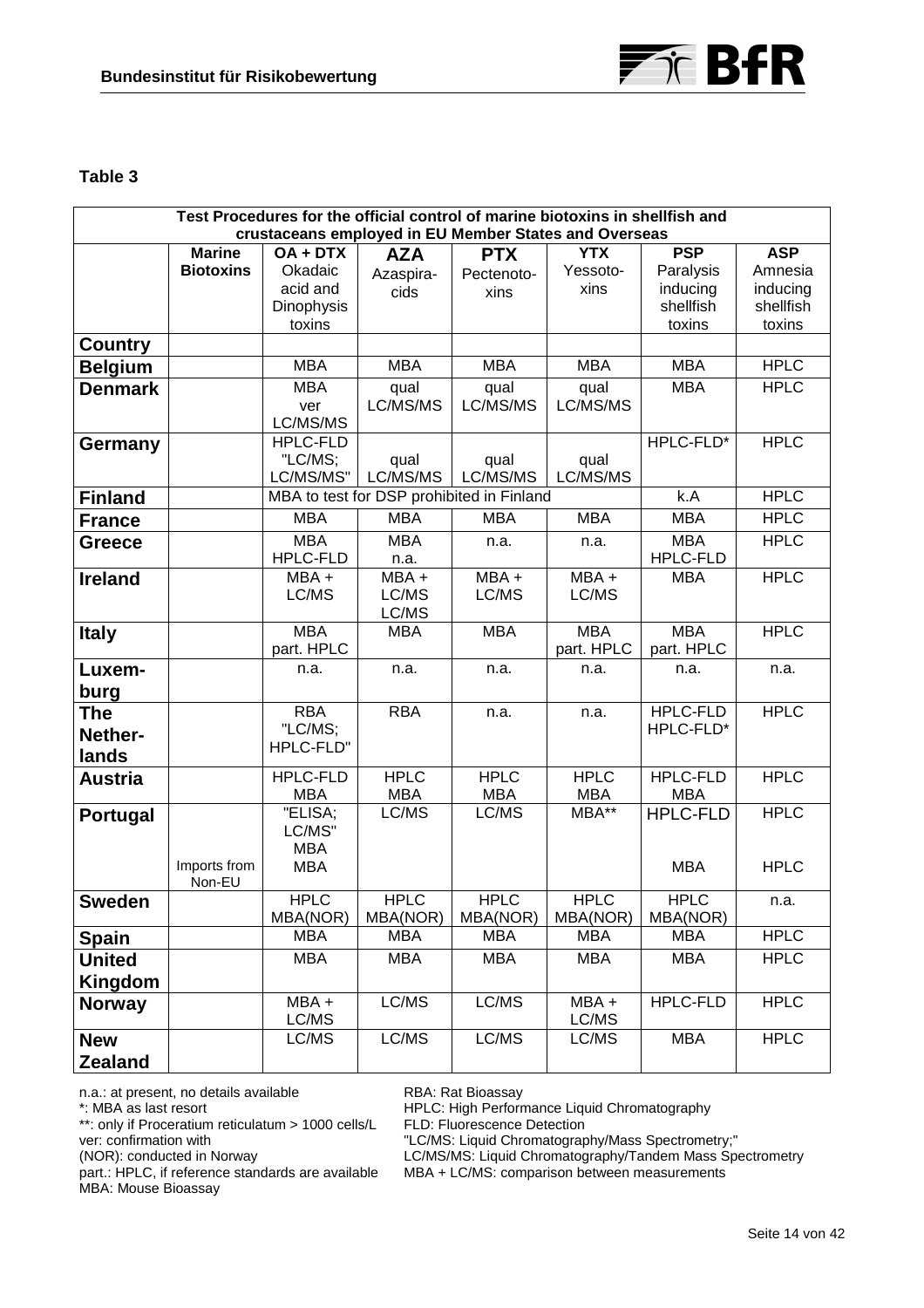#### **Table 4: Need for action towards validation and official acceptance of**

**physicochemical procedures for analytical detection of the different toxin groups** • **Development, Validation**

- 
- **Official Acceptance**

| <b>Group of Toxins</b>                                                                                | Need for action towards validation and official acceptance of physicochemical procedures for analytical detec-<br>tion of the different toxin groups                                                                                                                                                                                                        |                                                                                                                                                            |  |  |
|-------------------------------------------------------------------------------------------------------|-------------------------------------------------------------------------------------------------------------------------------------------------------------------------------------------------------------------------------------------------------------------------------------------------------------------------------------------------------------|------------------------------------------------------------------------------------------------------------------------------------------------------------|--|--|
|                                                                                                       | Development, Validation                                                                                                                                                                                                                                                                                                                                     | <b>Official Acceptance</b>                                                                                                                                 |  |  |
| <b>ASP Group</b><br>(Amnesic Shellfish Poison)<br>Domoic acid and isomers                             | Development and Validation have already been completed                                                                                                                                                                                                                                                                                                      | HPLC Method has already been officially accepted in EU<br>(2002/226/EC)                                                                                    |  |  |
| <b>DSP Group</b><br>(Diarrhetic Shellfish Poison)<br>Okadaic acid (OA) and Dinophysis<br>toxins (DTX) | Development and Validation have already been completed<br>see DIN EN 14524-2004 "Foodstuffs - Determination<br>of okadaic acid in mussels - HPLC method using puri-<br>fication by solid phase extraction, derivatization and<br>fluorimetric detection"; German Version EN<br>14524:2004 (Date of publication: October 2004)<br>see Holland et. al. (2002) | Official Acceptance of alternative methods in EU subject to<br>detection of specified analogous compounds, see<br>2002/225/EEC<br>in New Zealand for LC-MS |  |  |
| Yessotoxins (YTX)                                                                                     |                                                                                                                                                                                                                                                                                                                                                             | Official Acceptance of alternative methods in EU subject to<br>detection of specified analogous compounds, see<br>2002/225/EEC                             |  |  |
| Pectenotoxins (PTX)                                                                                   |                                                                                                                                                                                                                                                                                                                                                             | Official Acceptance of alternative methods in EU subject to<br>detection of specified analogous compounds, see<br>2002/225/EEC                             |  |  |
| Azaspiracids (AZA)                                                                                    |                                                                                                                                                                                                                                                                                                                                                             | Official Acceptance of alternative methods in EU subject to<br>detection of specified analogous compounds, see<br>2002/225/EEC                             |  |  |
| PSP Group (Paralytic Shellfish Poi-<br>son)                                                           | Development and Validation have already been completed<br>see EN 14524-2004 "Foodstuffs - Determination of<br>saxitoxin in mussels - HPLC method using pre-column<br>derivatization with peroxide or periodate oxidation"                                                                                                                                   | Official Acceptance by EU pending<br>Cf. announcement made in April, 2004, see Protocol Notes<br>by ECVAM of 6.4.2004                                      |  |  |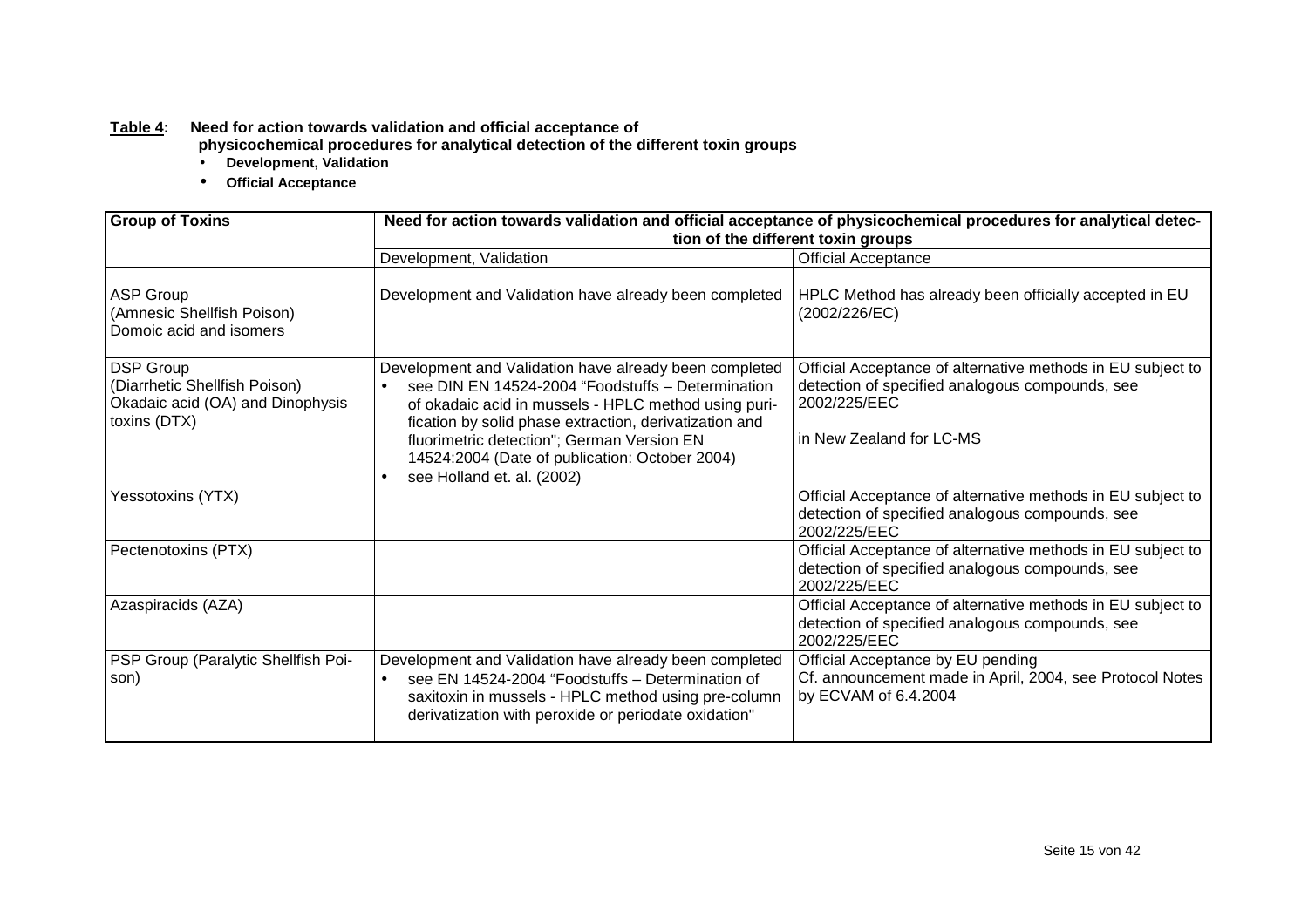

#### **Maus-Bioassay – Bibliography (1)**

Delaunay, N., Pichon, V., Caer Le J.-P., Hennion, M.-C.: Immunaffinity extraction as a new approach for an improved liquid chromatography-mass spectrometric or fluorimetric determination of okadaic acid in shellfish and algae. Analytica Chimica Acta 407: 173-186 (2000)

Helrich KC (Ed.) Paralytic shellfish poison: biological method - final action. AOAC official methods of analysis , 2 , 881-882, 1990

Jørgensen, K. and \_Jensen, L.B.: Distribution of diarrhetic shellfish poisoning toxins in consignments of blue mussel. Food Additives and Contaminants 21 '(4):341-347 (2004)

Lawrence, J.F., Chadha, R.K., Ratnayake, W.M., Truelove, J.F.: An Incident of Elevated Levels of Unsaturated free Fatty Acids in Mussels from Nova Scotia and their toxic effect in Mice After Intraperitoneal injection. Natural Toxins 2:318-321 (1994)

Lee, J.S., Yanagi, T., Kenma, R., Yasumoto, T.: Fluorometric Determination of Diarrhetic Shellfish Toxins by High-Performance Liquid Chromatography. Agric. Biol. Chem. 51(3):877- 881 (1987)

LeDoux, M. and Hall, S.: Proficiency testing of Eight French Laboratories in Using the AOAC Mouse Bioassay for Paralytic Shellfish Poisoning: Interlaboratory Collaborative Study. Journal of the A.O.A.C. 83(2):305-310 (2000)

McCulloch, A.W., Body, R.K., de Freitas, A.S., Foxall, R.A., Jamieson, W.D., Laycock, M.V., Quilliam, M.A., Wright, J.L., Boyko, V.J., McLaren, J.W.: Zinc from Oyster Tissue as Causative Factor in Mouse Deaths in Official Bioassay for Paraytic Shellfish Poison. Journal of the A.O.A.C 72(2):384-386 (1989)

McFarren E.F.: Report on Collaborative Studies of the Bioassay for Paralytic Shellfish Poison. Journal of the A.O.A.C. 42 (2): 263-271 (1959)

McNabb, P., Holland, P., Ginkel van, R., Selwoog, A.: Unsing Liquid Chromatography Mass Spectrometry (LCMS) to manage Shellfish Harvesting and protect Public Health. 5<sup>th</sup> International Conference on Molluscan Shellfish Safety,  $14<sup>th</sup> - 18<sup>th</sup>$  June 2004, National University of Ireland, Galway

Mountfort, D. O., Kennedy, G., Garthwait, I., Quilliam, M., Truman, P., Hannah, D. J.: Evaluation of the fluorometric protein phosphatase inhibition assay in the determination of okadaic acid in mussels. Toxicon 37:909-922 (1999)

Nagashima Y., Noguchi T., Kawabata T., Hashimoto K.: Dose-Death Time Curves of Paralytic Shellfish Poisons in ddY Strain Mice. Nippon Suisan Gakkaishi 57(4): 699-704 (1991)

Park, D.L., Adams WN, Graham SL, Jackson RC.: Variability of Mouse Bioassay for Determination of paralytic Shellfish Poisoning. Journal of the A.O.A.C. 69(3): 547-550 (1986)

Prakash A., Medcof J.C., Tennant A.D.: Paralytic shellfish poisoning in eastern Canada. Bulletin 177, Fisheries Research Board of Canada (1971)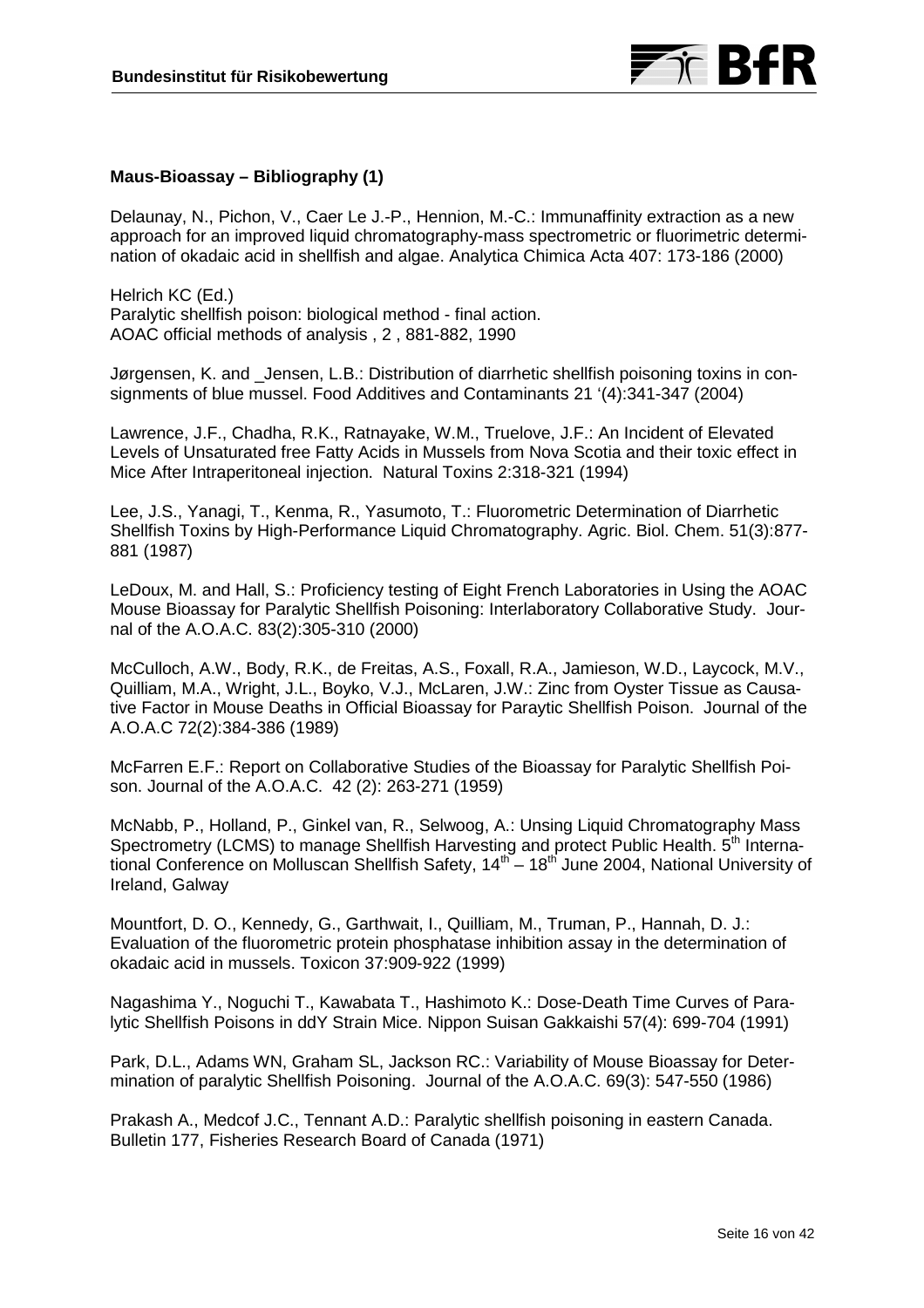

Puech, L., Dragacci, S., Gleizes, E., Fremy JM.: Use of immunoaffinity columns for clean-up of diarrhetic toxins (okadaic acid and dinophysistoxin) extracts from shellfish prior to their analysis by HPLC/fluorimetry.

Food Additives and Contaminants 16 (6): 239-251 (1999)

Ramstad, H., Larsen, St., Aune, T.: The repeatability of two HPLC methods and the PP2A assay in the quantification of diarrhetic toxins in blue mussels (Mytilus edulis). Toxicon 39:515-522 (2001)

Roberts TA (Ed.); Baird-Parker AC (Ed.); Tompkin RB (Ed.) Seafood toxins of microbiological origin. In: Microorganisms in foods - 5. Microbiological specifications of food pathogens. Blackie academic & professional, London, Weinheim, New York , 265-279, 1996

Stabell, O.B., Yndestad, M., Heidenreich, B.: Paralytic shellfish toxins seems absent in extracts of diarrhetic shellfish toxins. Environ. Toxicol. Chem. 10: 331-334 (1991)

Stabell O.B., Steffenak I., Aune T.: An Evaluation of the Mouse Bioassay applied to Extracts of Diarrhoetic Shellfish Toxins. Food & Chemical Toxicology 30: 139-144 (1992)

Suzuki, T., Yoshizawa, R., Kawamura, T., Yamasaki, M.: Interference of Free Fatty Acids from the Hepatopancreas of Mussels with the Mouse Bioassay for Shellfish Toxins. Lipids 31(6):641-645 (1996)

Takagi, T. et al.: Toxic Effect of Free Unsaturated Fatty Acids in the Mouse Bioassay of Diarrhetic Shellfish Toxin by Intraperitoneal Injection. Bulletin Japan. Soc. Of Sci. Fisheries 50(8):1413-1418 (1984)

Toti, L., Croci, L., De Medici, D., Gizzarelli, S., Di Pasquale, M., Orfice, L. and Stazi, A.: Evaluation of Yasumoto test for the determination of DSP toxin in shellfish. Proceedings of Symposium on Marine Biotoxins: 107-110, Paris (1991)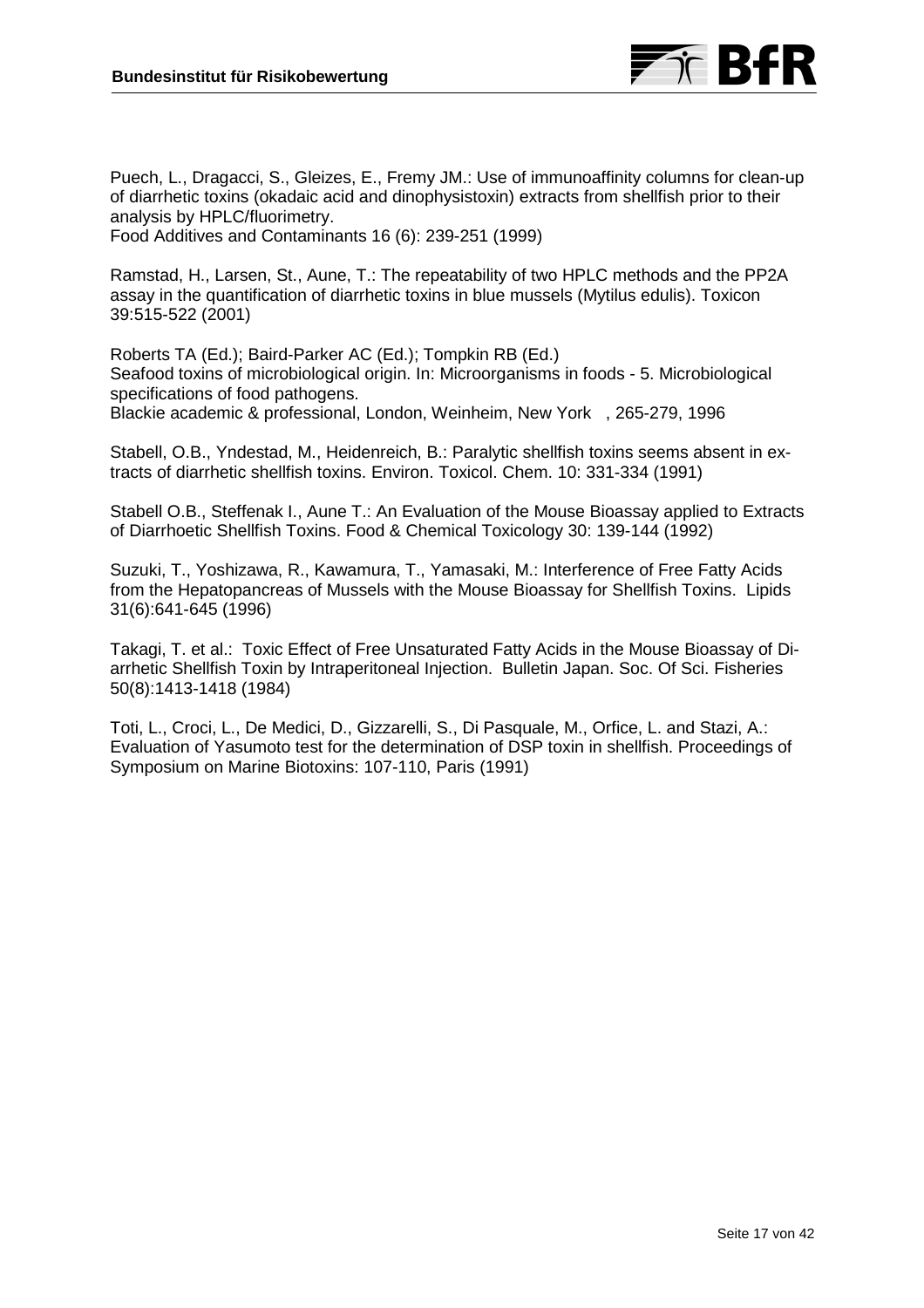

# **Analytical Methods - Bibliography (2)**

Baden DG; Adams DJ Brevetoxins: chemistry, mechanism of action and methods of detection. Food science and technology , 103 , 505-532, 2000

Bouaicha N; Ammar M; Hennion MC; Sandra P A new method for determination of maitotoxin by capillary zone electrophoresis with ultraviolet detection. Toxicon , 35(6) , 955-962, 1997

Bouaicha N; Hennion MC; Sandra P Determination of okadaic acid by micellar electrokinetic chromatography with ultraviolet detection. Toxicon , 35(2) , 273-281, 1997

Boyer GL; Goddard GD High performance liquid chromatography coupled with post.column electrochemical oxidation for the detection of PSP toxins. Natural toxins , 7(6) , 353-359, 1999

Bundesgesundheitsamt (Ed.)

Untersuchung von Lebensmitteln: Bestimmung des Gehaltes an Algentoxinen in Muscheltieren und Muscheltiererzeugnissen - Fluorimetrisches Verfahren. In: Amtliche Sammlung von Untersuchungsverfahren nach Paragraph 35 LMBG. 1989

Untersuchung von Lebensmitteln: Bestimmung des Gehaltes an Okadasäure (DSP-Toxin) in Muscheltieren und Muscheltiererzeugnissen; Hochdruckflüssigkeitschromatographische Bestimmung (Referenzverfahren). In: Amtliche Sammlung von Untersuchungsverfahren nach §35-LMBG. L12.03/04-2. 2002

Untersuchung von Lebensmitteln: Bestimmung des Gehaltes an Domoinsäure (ASP-Toxin) in Muscheltieren und Muscheltiererzeugnissen mittels RP-HPLC. In: Amtliche Sammlung von Untersuchungsverfahren nach §35-LMBG. L12.03/04-3. 2002

Draisci R; Lucentini L; Mascioni A Pectenotoxins and yessotoxins: chemistry, toxicology, pharmacology and analysis. Food science and technology , 103 , 289-324, 2000

Draisci R; Giannetti L; Lucentini L; Ferretti E; Palleschi L; Marchiafava C Direct identification of yessotoxin in shellfish by liquid chromatography coupled with mass spectrometry and tandem mass spectrometry. Rapid communications in mass spectrometry , 12(9) , 1291-1296, 1998

Egmond HP van; Top HJ van den; Paulsch WE; Goenaga X; Vieytes MR Paralytic shellfish poison reference materials: an intercomparison of methods for the determination of saxitoxin.

Food additives and contaminants , 11(1) , 39-56, 1994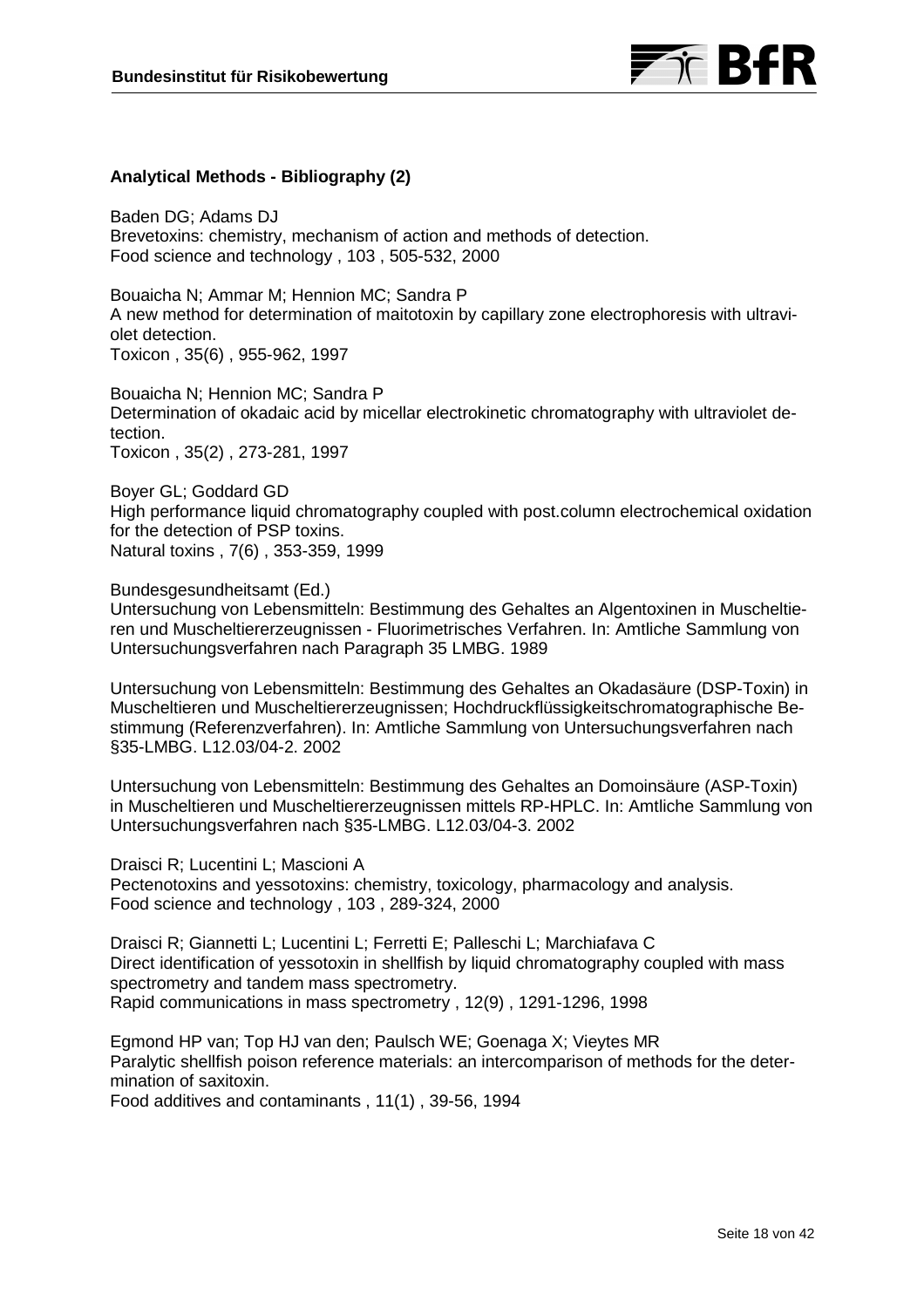

Egmond HP van; Mourino A; Burdaspal PA; Boenke A; Alvito P; Arevalo F; Botana-Lopez LM; Bustos J; Dietrich R; Donald M; Soler JMF; Martinez AG; Hald B; Helle N; Hummert C; Ledoux M; Legarda T; Luckas B; Mese go A; Paulsch WE; Rodriguez-Vieytes M; Salgado C; Stockemer J; Usleber E; Top HJ van den; Walther L; Winkler F Development of reference materials for paralytic shellfish poisoning toxins. Journal of AOAC International , 84(5) , 1668-1676, 2001

Flynn K; Flynn KJ

An automated HPLC method for the rapid analysis of paralytic shellfish toxins from dinoflagellates and bacteria using precolumn oxidation at low-temperature. Journal of experimental marine biology and ecology , 197(1) , 145-157, 1996

Goto H; Igarashi T; Yamamoto M; Yasuda M; Sekiguchi R; Watai M; Tanno K; Yasumoto T Quantitative determination of marine toxins associated with diarrhetic shellfish poisoning by liquid chromatography coupled with mass spectrometry. Journal of chromatography / A , 907(1-2) , 181-189, 2001

Hadley S; Braun S; Wekell M

Confirmation of domoic acid as an N-formyl-O-methyl derivate in shellfish tissues by gas chromatography/mass spectrometry. In: Shahidi F, Jones Y, Kitts D (Eds.): Seafood saf, Process, Biotechnol. 25-32, 1997

Hannah DJ; Till DG; Truman P

Phycotoxins - a review of chemical and biological methods of analysis. In: M Miraglia, HP VanEgmond, C Brera, J Gilbert (Eds.): Mycotoxins and phycotoxins - developments in chemistry, toxicology and food safety. 425-439, 1998

Hess P; Gallacher S; Bates LA; Brown N; Quilliam MA Determination and confirmation of the amnesic shellfish poisoning toxin, domoic acid, in shellfish from Scotland by liquid chromatography and mass spectrometry. Journal of AOAC International , 84(5) , 1657-1667, 2001

Holland PT; McNabb P: Selwood A; Page T; Bell K; Mackenzie L Marine biotoxin monitoring of New Zealand shellfish – a new management programme based on LC-MS.

Proc. 2<sup>nd</sup> Int. Confrerence on Harmful Algae Management and Mittigation, Nov. 2001, Qingdao, China. S. Hall and YL. Zou eds. , In press 2002

Hummert C; Reichelt M; Luckas B

New strategy for the determination of microcystins and diarrhetic shellfish poisoning (DSP) toxins, two potent phosphatases 1 and 2A inhibitors and tumor promoters. Fresenius journal of analytical chemistry , 366(5) , 508-513, 2000

Hummert C; Reichelt M; Luckas B

Automatic HPLC-UV determination of domoic acid in mussels and algae. Chromatographia , 45 , 284-288, 1997

Ito S; Tsukada K

Matrix effect and correction by standard addition in quantitative liquid chromatographic-mass spectrometric analysis of diarrhetic shellfish poisoning toxins. Journal of chromatography/A , 943(1) , 39-46, 2002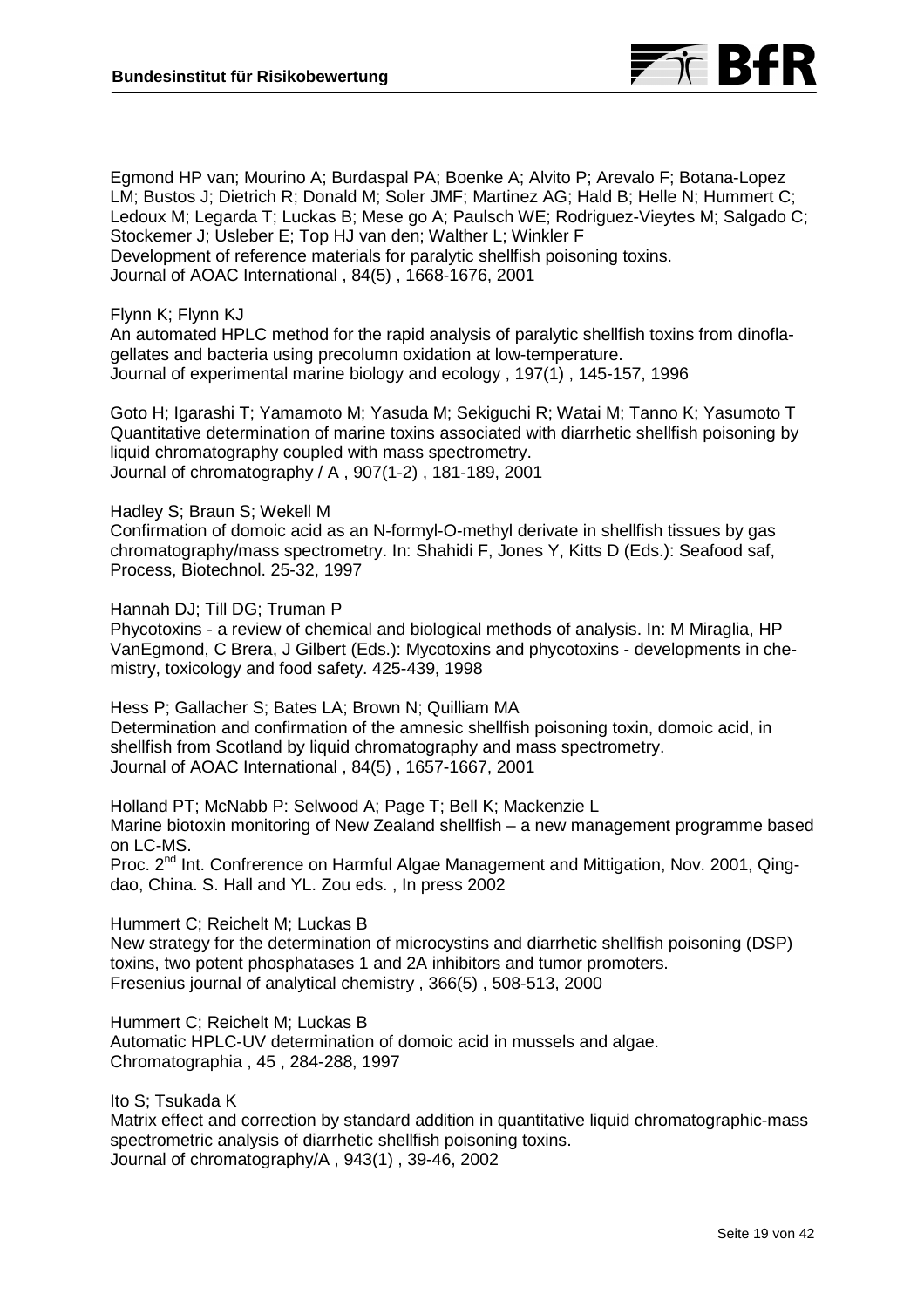

James KJ; Bishop AG; Carmody EP; Kelly SS Detection methods for okadaic acid and analogues. Food science and technology , 103 , 217-238, 2000

James KJ; Gillman M; Lehane M; Gago-Martinez A New fluorimetric method of liquid chromatography for the determination of the neurotoxin domoic acid in seafood and marine phytoplankton. Journal of chromatography / A , 871(1-2) , 1-6, 2000

Kurono S; Hattori H; Suzuki O; Yamada T; Seno H Sensitive analysis of tetrodotoxin in human plasma by solid-phase extractions and gas chromatography/mass spectrometry. Analytical letters , 34(14) , 2439-2446, 2001

Lawrence JF; Menard C; Cleroux C Evaluation of prechromatographic oxidation for liquid chromatographic determination of paralytic shellfish poisons in shellfish. Journal of AOAC International , 78(2) , 514-520, 1995

Lawrence JF; Wong B; Menard C

Determination of decarbamoyl saxitoxin and its analogues in shellfish by prechromatographic oxidation and liquid chromatography with fluorescence detection. Journal of AOAC International , 79(5) , 1111-1115, 1996

Lawrence JF; Scott PM HPLC methods for the determination of mycotoxins and phycotoxins. Techniques and instrumentation in analytical chemistry , 21 , 413-456, 2000

Lawrence JF; Niedzwiadek B

Quantitative determination of paralytic shellfish poisoning toxins in shellfish by using prechromatographic oxidation and liquid chromatography with fluorescence detection. Journal of AOAC International , 84(4) , 1099-1108, 2001

Lawrence JF; Charbonneau CF; Menard C Liquid chromatographic determination of domoic acid in mussels, using AOAC paralytic shellfish poison extraction procedure: collaborative study. Journal of AOAC , 74(1) , 68-72, 1991

Lawrence JF, Niedzwiadek B, Menard C Quantitative determination of paralytic shellfish poisoning toxins in shellfish using prechromatograhic oxidation and liquid chromatography with fluorescence detection: Interlaboratory study

J. of AOAC Intern., 87 (1), 83 ff, 2004

Laycock MV; Thibault P; Ayer SW; Walter JA Isolation and purification procedures for the preparation of paralytic shellfish poisoning toxin standards.

Natural toxins , 2(4) , 175-183, 1994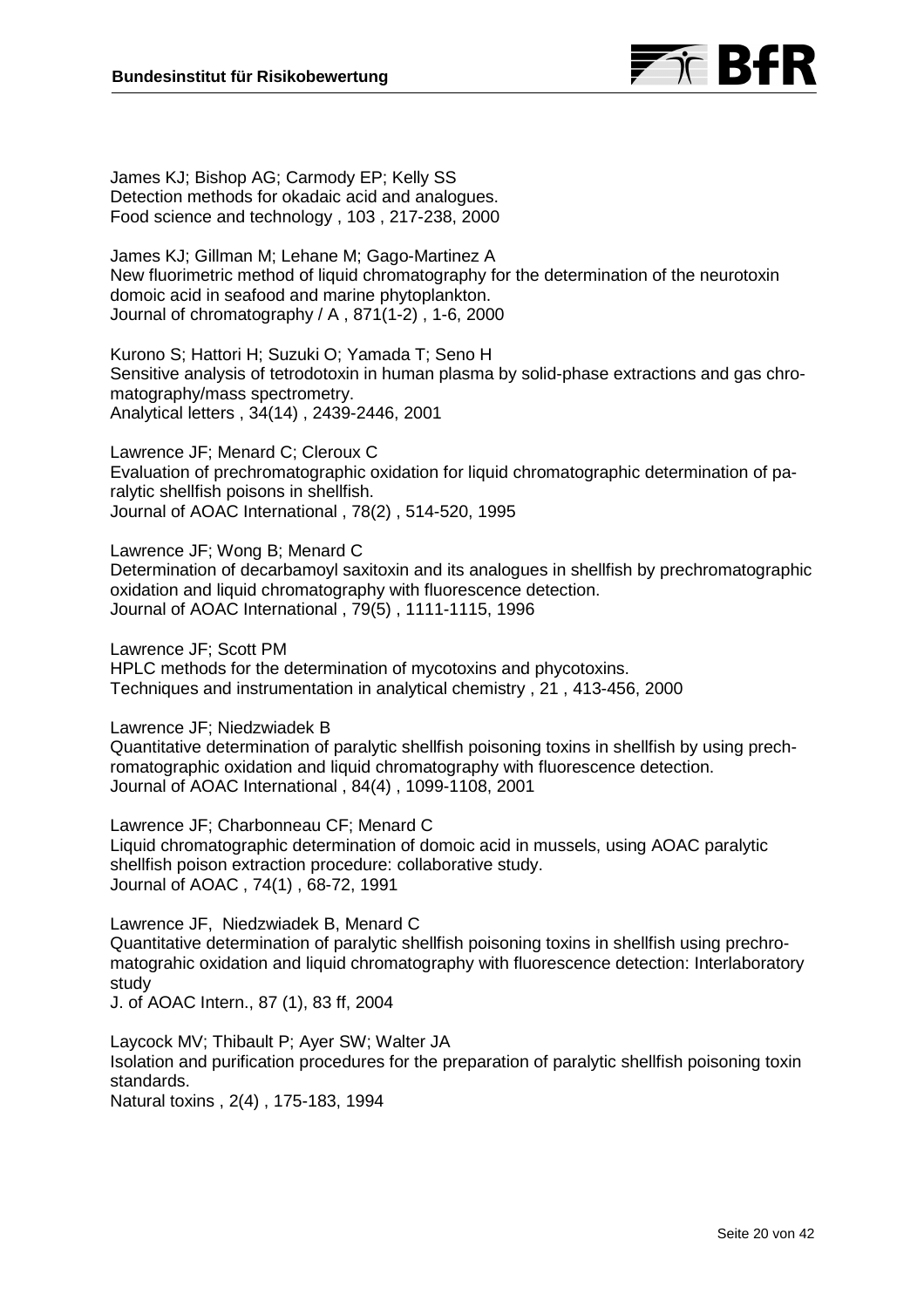

Lee JS; Yanagi T; Kenma R; Yasumoto T Fluorometric determination of diarrhetic shellfish toxins by high-performance liquid chromatography. Agricultural and biological chemistry , 51 , 877-881, 1987

Lewis RJ Immunological, biochemical and chemical features of ciguatoxins - implications for the detection of ciguateric fish. Memoirs of the Queensland Museum , 34(3) , 541-548, 1994

Lewis RJ; Jones A; Vernoux JP

HPLC/tandem electrospray mass spectrometry for the determination of sub-ppb levels of Pacific and Caribbean ciguatoxins in crude extracts of fish. Analytical chemistry , 71(1) , 247-250, 1999

Lewis RJ; Jones A Characterization of ciguatoxins and ciguatoxin congeners present in ciguateric fish by gradient reverse-phase high-performance liquid chromatography/mass spectrometry. Toxicon , 35(2) , 159-168, 1997

Llewellyn LE; Doyle J; Jellett J; Barrett R; Alison C; Quilliam M Measurement of paralytic shellfish toxins in molluscan extracts: comparison of the microtitre plate saxiphilin and sodium channel radioreceptor assays with mouse bioassay, HPLC analysis and a commercially available cell culture assay. Food additives and contaminants , 18(11) , 970-980, 2001

Locke SJ; Thibault P Improvement in detection limits for the determination of paralytic shellfish poisoning toxins in shellfish tissues using capillary electrophoresis/electrospray mass-spectrometry and discontinuous buffer systems. Analytical chemistry , 66(20) , 3436-3446, 1994

Luckas B Phycotoxins in the marine environment: control of marine organisms for contamination with algal toxins. International journal of environment and pollution , 13 , 148-172, 2000

Mirocha CJ; Cheong W; Mirza U; Kim YB Analysis of saxitoxin in urine by continuous-flow fast-atom bombardment mass spectrometry. Rapid communications in mass spectrometry , 6(2) , 128-134, 1992

Oshima Y

Postcolumn derivatization liquid chromatographic method for paralytic shellfish toxins. Journal of AOAC International , 78(2) , 528-532, 1995

Park DL

Evolution of methods for assessing ciguatera toxins in fish. Reviews of environmental contamination and toxicology , 136 , 1-20, 1994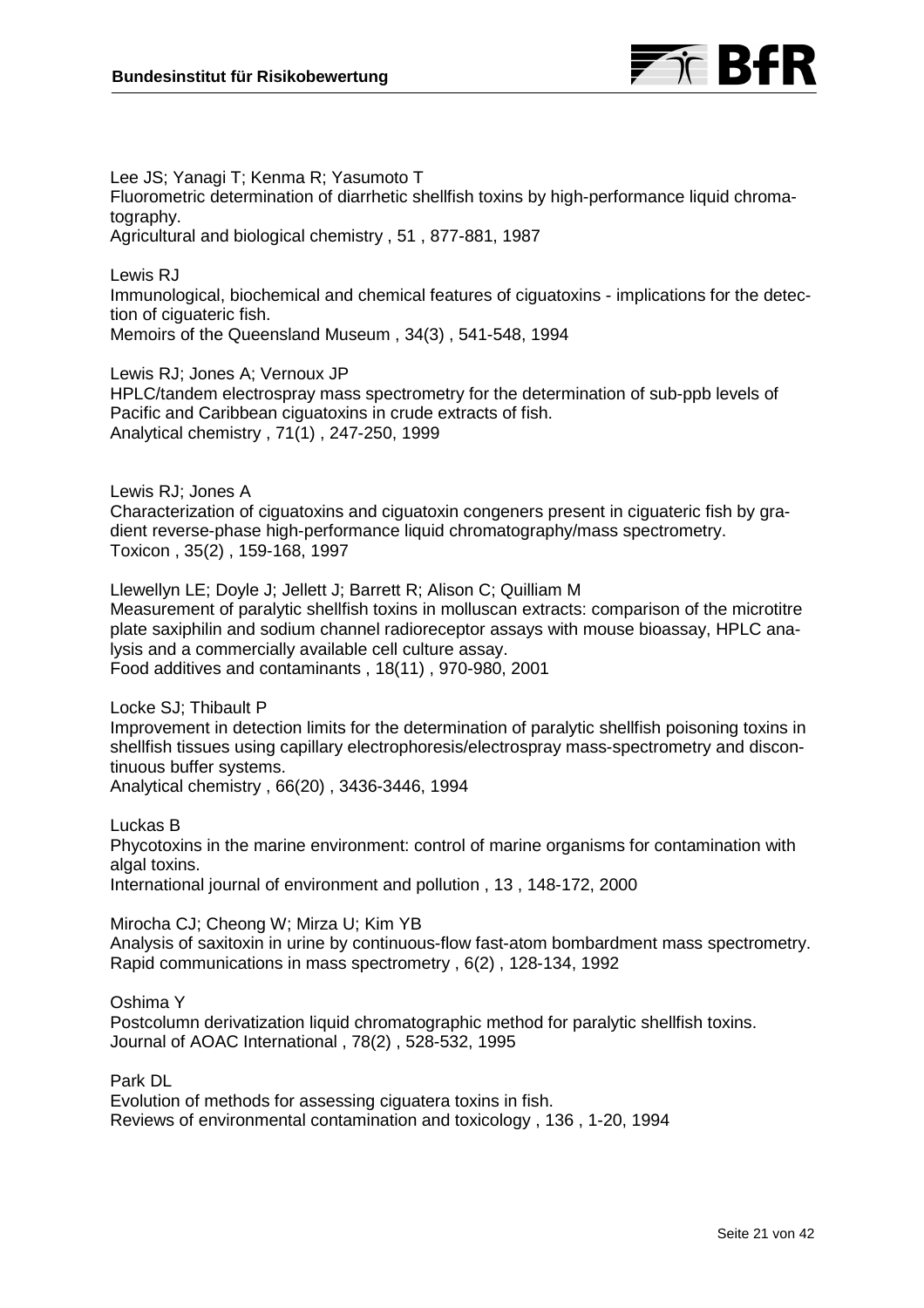

Pineiro N; Vaquero E; Leao JM; Gago-Martinez A; Rodriguez Vazquez JA Optimization of conditions for the liquid chromatographic-electrospray ionization-mass spectrometric analysis of amnesic shellfish poisoning toxins. Chromatographia , 53 , S231-S235, 2001

Pleasance S; Thibault P; Kelly J

Comparison of liquid-junction and coaxial interfaces for capillary electrophoresis-mass spectrometry with application to compounds of concern to the aquaculture industry. Journal of chromatography , 591 , 325-339, 1992

Pleasance S; Ayer SW; Laycock MV; Thibault P Ionspray mass spectrometry of marine toxins. III. Analysis of paralytic shellfish poisoning toxins by flow-injection analysis, liquid chromatography/mass spectrometry and capillary electrophoresis/mass spectrometry. Rapid communications in mass spectrometry , 6(1) , 14-24, 1992

Quilliam MA Committee on natural toxins - phycotoxins. Journal of AOAC International , 82(3) , 773-781, 1999

Quilliam MA Committee on natural toxins and food allergens - phycotoxins. Journal of AOAC International , 84(1) , 194-201, 2001

Quilliam MA Analysis of diarrhetic shellfish poisoning toxins in shellfish tissue by liquid chromatography with fluorometric and mass spectrometric detection. Journal of AOAC International , 78(2) , 555-570, 1995

Quilliam MA; Thomson BA; Scott GJ; Siu KWM Ion-spray mass spectrometry of marine neurotoxins. Rapid communications in mass spectrometry , 3(5) , 145-150, 1989

Ramstad H; Larsen S; Aune T Repeatability and validity of a fluorimetric HPLC method in the quantification of yessotoxin in blue mussels (Mytilus edulis) related to the mouse bioassay. Toxicon , 39(9) , 1393-1397, 2001

Roberts TA (Ed.); Baird-Parker AC (Ed.); Tompkin RB (Ed.) Seafood toxins of microbiological origin. In: Microorganisms in foods - 5. Microbiological specifications of food pathogens. Blackie academic & professional, London, Weinheim, New York, 265-279, 1996

Ru QH; Luo GA Internal standard quantitative method of tetrodotoxin by capillary electrophoresis. Analytical letters , 33(14) , 3013-3023, 2000

Salter JE; Timpler RJ; Hennigan LJ; Sefton L; Reece H Seafood toxins: Comparison evaluation of liquid chromatographic and bioassay methods of analysis for determination of paralytic shellfish poisons in shellfish tissues. Journal of AOAC International , 72(4) , 670-673, 1989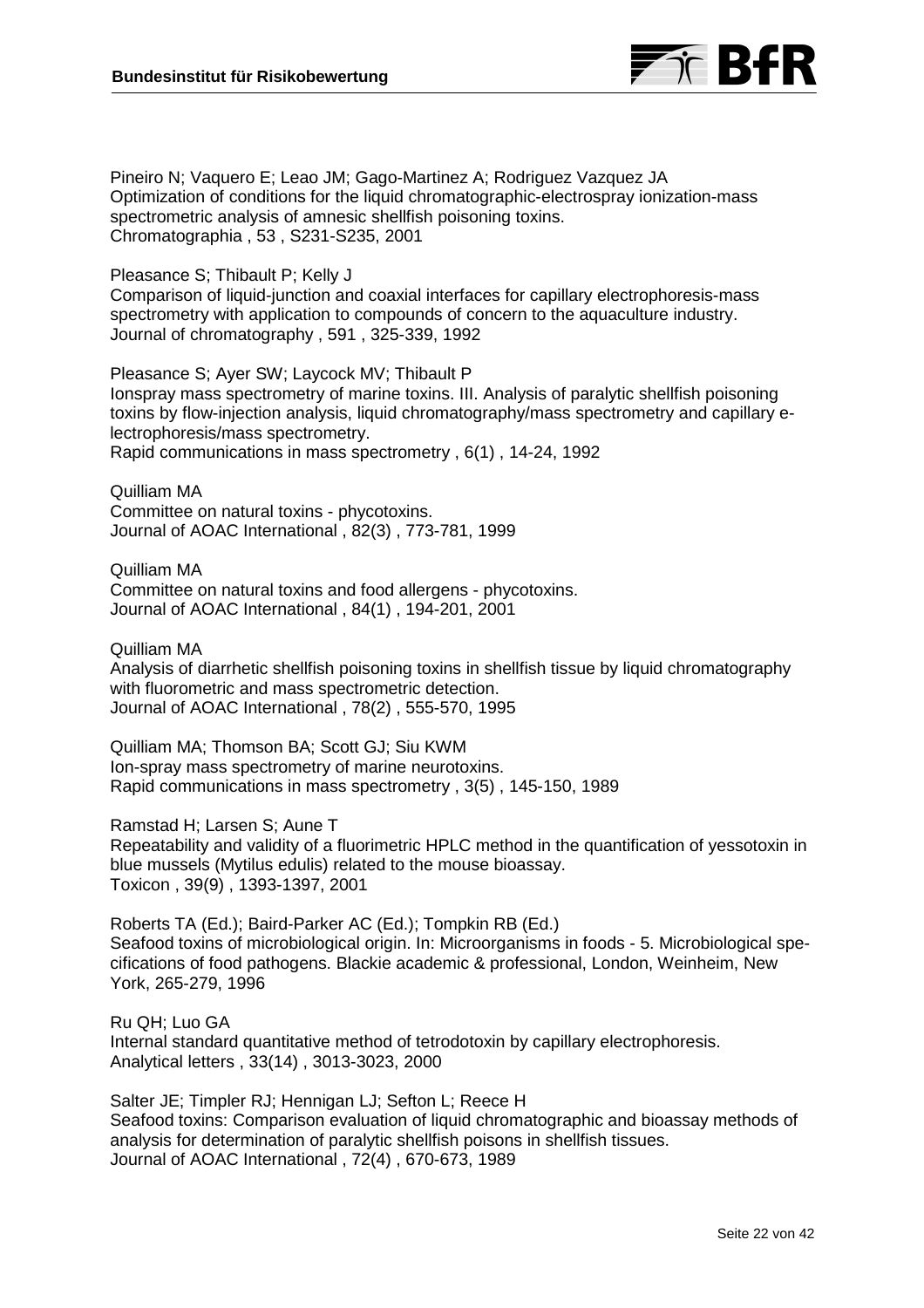

Sciacchitano CJ; Mopper B

Analysis of paralytic shellfish toxin (Saxitoxin) in mollusks by capillary zone electrophoresis. Journal of liquid chromatography , 16(9-10) , 2081-2088, 1993

Shea D Analysis of brevetoxins by micellar electrokinetic capillary chromatography and laser-induced fluorescence detection. Electrophoresis , 18(2) , 277-283, 1997

Shoji Y; Yotsu-Yamashita M; Miyazawa T; Yasumoto T Electrospray ionization mass spectrometry of tetrodotoxin and its analogs: liquid chromatography/mass spectrometry, tandem mass spectrometry and liquid chromatography/tandem mass spectrometry. Analytical biochemistry , 290(1) , 10-17, 2001

Sullivan JJ; Wekell MM

The application of high performance liquid chromatography in a paralytic shellfish poisoning monitoring program. In: Kramer DE, Liston J (Eds.): Seafood quality determination - Proceedings of an international symposium coordinated by the University of Alaska, 10-14 november, 1986. Elsevier, Amsterdam , 15 , 357-371, 1987

Thibault P; Pleasance S; Laycock V Analysis of paralytic shellfish poisons by capillary electrophoresis. Journal of chromatography , 542 , 483-501, 1991

Top HJ van den; Boenke A; Burdaspal PA; Bustos J; Egmond HP van; Legarda T; Mesego A; Mourino A; Paulsch WE; Salgado C The development of reference materials for paralytic shellfish poisoning toxins in lyophilized mussel. I: Interlaboratory studies of methods of analysis. Food additives and contaminants , 17(6) , 419-433, 2000

Vale P; Sampayo MA Determination of paralytic shellfish toxins in Portuguese shellfish by automated precolumn oxidation. Toxicon , 39(4) , 561-571, 2001

Yasumoto T; Fukui M; Sasaki K; Sugiyama K Determinations of marine toxins in foods. Journal of AOAC International , 78(2) , 574-582, 1995

Yasumoto T; Michishita T Fluorometric determination of tetrodotoxin by high-performance liquid chromatography. Agricultural and biological chemistry , 49 , 3077-3089, 1985

Zhao JY; Thibault P; Quilliam MA Analysis of domoic acid and isomers in seafood by capillary electrophoresis. Electrophoresis , 18(2) , 268-276, 1997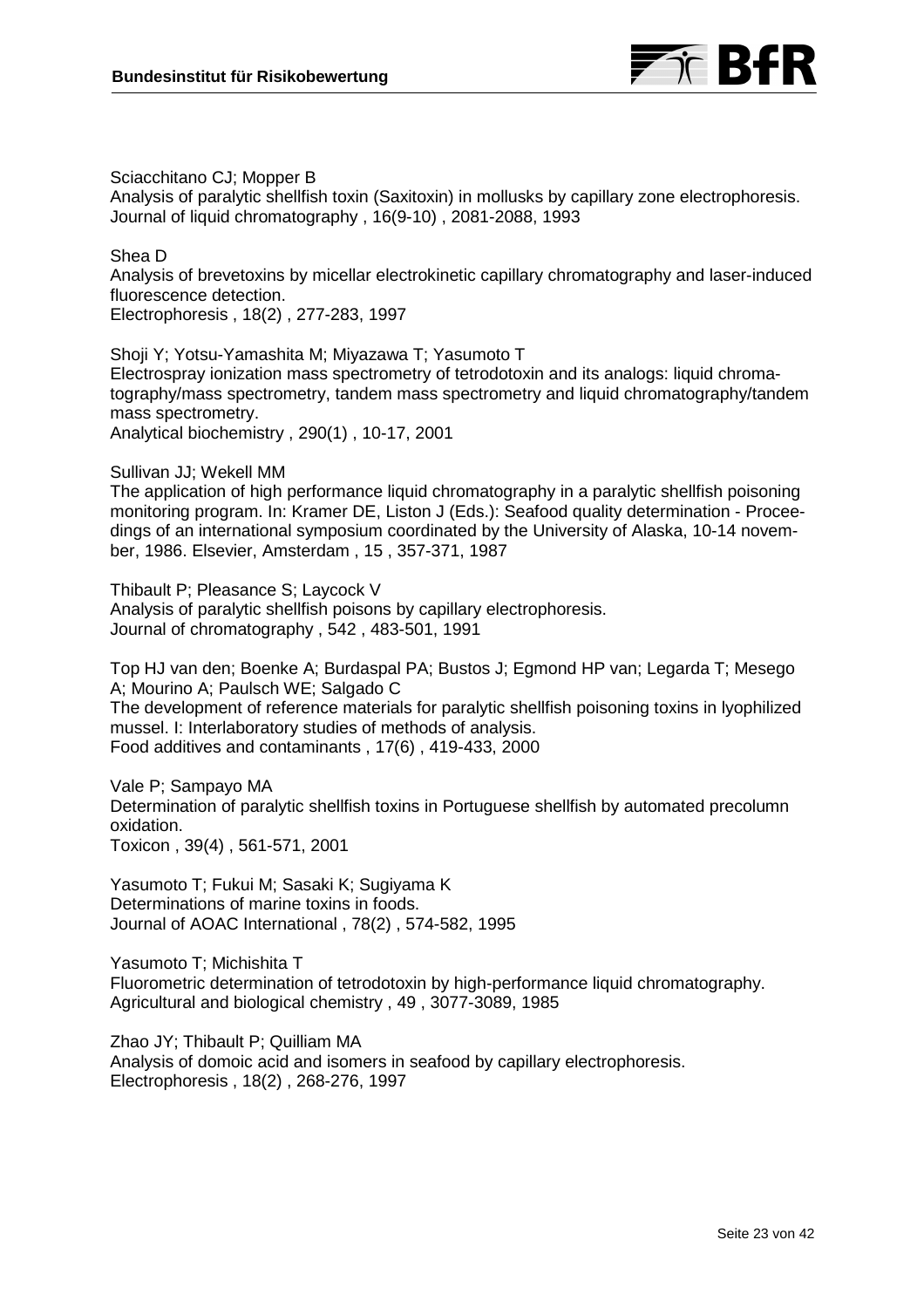

#### **Enzyme Immunoassays - Bibliography (3)**

Baden DG; Adams DJ Brevetoxins: chemistry, mechanism of action and methods of detection. Food science and technology , 103 , 505-532, 2000

Baden DG; Melinek R; Sechet V; Trainer VL; Schultz DR; Rein KS; Tomas CR; Delgado J; Hale L

Modified immunoassays for polyether toxins: implications of biological matrixes, metabolic states and epitope recognition.

Journal of AOAC International , 78 , 499-508, 1995

Branaa P; Naar J; Chinain M; Pauillac S Preparation and characterization of domoic acid-protein conjugates using small amount of toxin in a reversed micellar medium: application in a competitive enzyme-linked immunosorbent assay.

Bioconjugate chemistry , 10(6) , 1137-1142, 1999

Carmody EP; James KJ; Kelly S Diarrhetic shellfish poisoning: evaluation of enzyme-linked immunosorbent assay methods for determination of dinophysistoxin-2. Journal of AOAC International , 78 , 1403-1408, 1995

Chin JD; Quilliam MA; Fremy JM; Mohapatra SK; Sikorski HM Screening for okadaic acid by immunoassay. Journal of AOAC International , 78 , 508-513, 1995

Chu FS; Huang X; Hall S Production and characterization of antibodies against neosaxitoxin. Journal of AOAC International , 75(N2) , 341-345, 1992

Chu FS; Hsu KH; Huang X; Barrett R; Allison C Screening of paralytic shellfish poisoning toxins in naturally occurring samples with three different direct competitive enzyme-linked immunosorbent assays. Journal of agricultural and food chemistry , 44(12) , 4043-4047, 1996

Delaunay N; Pichon V; Le Caer JP; Hennion MC Immunoaffinity extraction as a new approach for an improved liquid chromatography-mass spectrometric or fluorimetric determination of okadaic acid in shellfish and algae. Analytica chimica acta , 407(1-2) , 173-186, 2000

Dietrich R; Burk C; Usleber E; Maertlbauer E; Laycock MV Immunoaffinity chromatography as a tool for the analysis of paralytic shellfish poisoning toxins. In: M Miraglia, HP VanEgmond, C Brerera, J Gilbert (Eds.): Mycotoxins and phycotoxins - developments in chemistry, toxicology and food safety. 463-468, 1998

Dill K; Lin M; Poteras C; Fraser C; Hafeman DG; Owicki JC Antibody-antigen binding constants determined in solution-phase with the threshold membrane-capture system: binding constants for anti-fluorescein, anti-saxitoxin and anti-ricin antibodies.

Analytical biochemistry , 217(1) , 128-138, 1994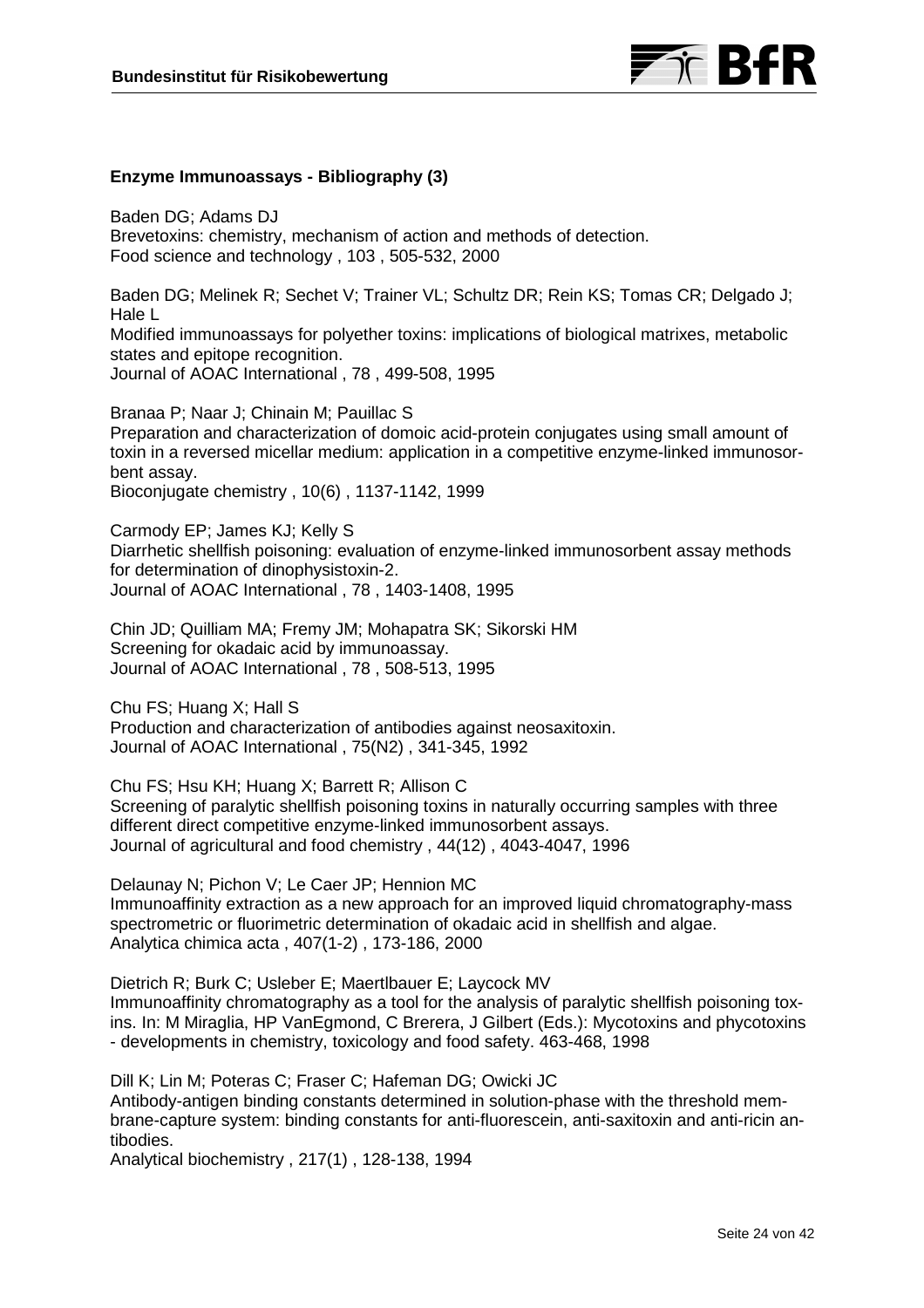

Draisci R; Croci L; Giannetti L; Cozzi L; Lucentini L; Medici D de; Stacchini A Comparison of mouse bioassay, HPLC and enzyme immunoassay methods for determining diarrhetic shellfish poisoning toxins in mussels. Toxicon , 32(11) , 1379-1384, 1994

Egmond HP van; Mourino A; Burdaspal PA; Boenke A; Alvito P; Arevalo F; Botana-Lopez LM; Bustos J; Dietrich R; Donald M; Soler JMF; Martinez AG; Hald B; Helle N; Hummert C; Ledoux M; Legarda T; Luckas B; Mese go A; Paulsch WE; Rodriguez-Vieytes M; Salgado C; Stockemer J; Usleber E; Top HJ van den; Walther L; Winkler F Development of reference materials for paralytic shellfish poisoning toxins. Journal of AOAC International , 84(5) , 1668-1676, 2001

Garthwaite I

Keeping shellfish safe to eat: a brief review of shellfish toxins and methods for their detection.

Trends in food science & technology , 11(7) , 235-444, 2000

Garthwaite I; Ross KM; Poli M; Towers NR Comparison of immunoassay, cellular and classical mouse bioassay methods for detection of neurotoxic shellfish toxins. ACS (American Chemical Society) Symposium Series , 621 , 404-412, 1996

Garthwaite I; Ross KM; Miles CO; Hansen RP; Foster D; Wilkins AL; Towers NR Polyclonal antibodies to domoic acid and their use in immunoassays for domoic acid in sea water and shellfish. Natural toxins , 6(3-4) , 93-104, 1998

Garthwaite I; Ross KM; Miles CO; Briggs LR; Towers NR; Busby P Integrated enzyme-linked immunosorbent assay screening system for amnesic, neurotoxic, diarrhetic and paralytic shellfish poisoning toxins found in New Zealand. Journal of AOAC International , 84(5) , 1643-1648, 2001

Hannah DJ; Till DG; Truman P

Phycotoxins - a review of chemical and biological methods of analysis. In: M Miraglia, HP VanEgmond, C Brera, J Gilbert (Eds.): Mycotoxins and phycotoxins - developments in chemistry, toxicology and food safety. 425-439, 1998

Harada KI; Kondo F; Lawton L Laboratory analysis of cyanotoxins. Toxic cyanobacteria water , 369-405, 1999

Hokama Y; Honda SAA; Asahina AY; Fong JML; Matsumoto CM; Gallacher TS Cross-reactivity of ciguatoxin, okadaic acid and polyethers with monoclonal antibodies. Food and agricultural immunology , 1(1) , 29-36, 1989

Hokama Y

Simplified solid-phase immunobead assay for detection of ciguatoxin and related polyethers. Journal of clinical laboratory analysis , 4(3) , 213-217, 1990

Hokama Y

Immunological studies using monoclonal antibodies for detection of low dalton marine toxins. Food additives and contaminants , 10(1) , 83-95, 1993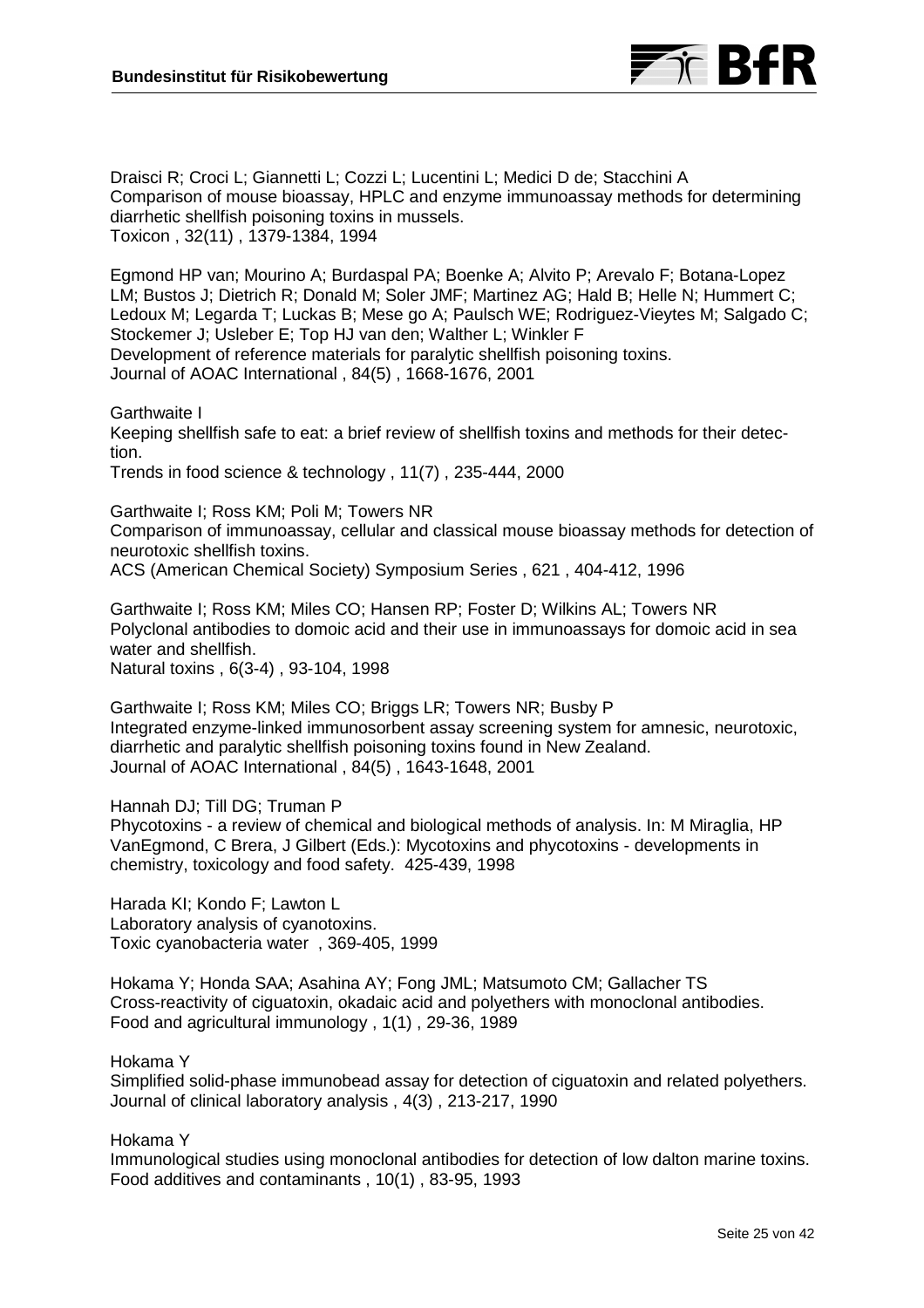

Hokama Y Recent methods for detection of seafood toxins: recent immunological methods for ciguatoxin and related polyethers. Food additives and contaminants , 10(1) , 71-82, 1993

Hokama Y; Nishimura K; Takenaka W; Ebesu JS Simplified solid-phase membrane immunobead assay (MIA) with monoclonal anti-ciguatoxin antibody (MAb-CTX) for detection of ciguatoxin and related polyether toxins. Journal of natural toxins , 7(1) , 1-21, 1998

Huang X; Hsu KH; Chu FS

Direct competitive enzyme-linked immunosorbent assay for saxitoxin and neosaxitoxin. Journal of agricultural and food chemistry , 44(4) , 1029-1035, 1996

James KJ; Bishop AG; Carmody EP; Kelly SS Detection methods for okadaic acid and analogues. Food science and technology , 103 , 217-238, 2000

Kasuga F; Kudo HY; Machii K Evaluation of enzyme-limked immunosorbent assay (ELISA) kit for paralytic shellfish poisoning toxins. Journal of Food Hygienic Society of Japan , 37(6) , 407-410, 1996

Kawatsu K; Hamano Y; Yoda T; Terano Y; Shibata T Rapid and highly sensitive enzyme immunoassay for quantitative determination of tetrodotoxin.

Japanese journal of medical science and biology , 50(3) , 133-150, 1997

Kawatsu K; Hamano Y; Yoda T; Terano Y; Shibata T Erratum: Rapid and highly sensitive enzyme immunoassay for quantitative determination of tetrodotoxin. Japanese journal of medical science and biology , 50(4-5) , 208, 1997

Kawatsu K; Shibata T; Hamano Y Application of immunoaffinity chromatography for detection of tetrodotoxin from urine samples of poisoned patients. Toxicon , 37(2) , 325-333, 1999

Kawatsu K; Hamano Y; Noguchi T Production and characterization of a monoclonal antibody against domoic acid and its application to enzyme immunoassay. Toxicon , 37(11) , 1579-1589, 1999

Kawatsu K; Hamano Y; Noguchi T Determination of domoic acid in Japanese mussels by enzyme immunoassay. Journal of AOAC International , 83(6) , 1384-1386, 2000

Kitts DD; Smith DS; Owen T An enzyme-linked immunosorbent assay to detect the presence of paralytic shellfish poison using an induced crab protein marker. Food and agricultural immunology , 3(2) , 49-56, 1991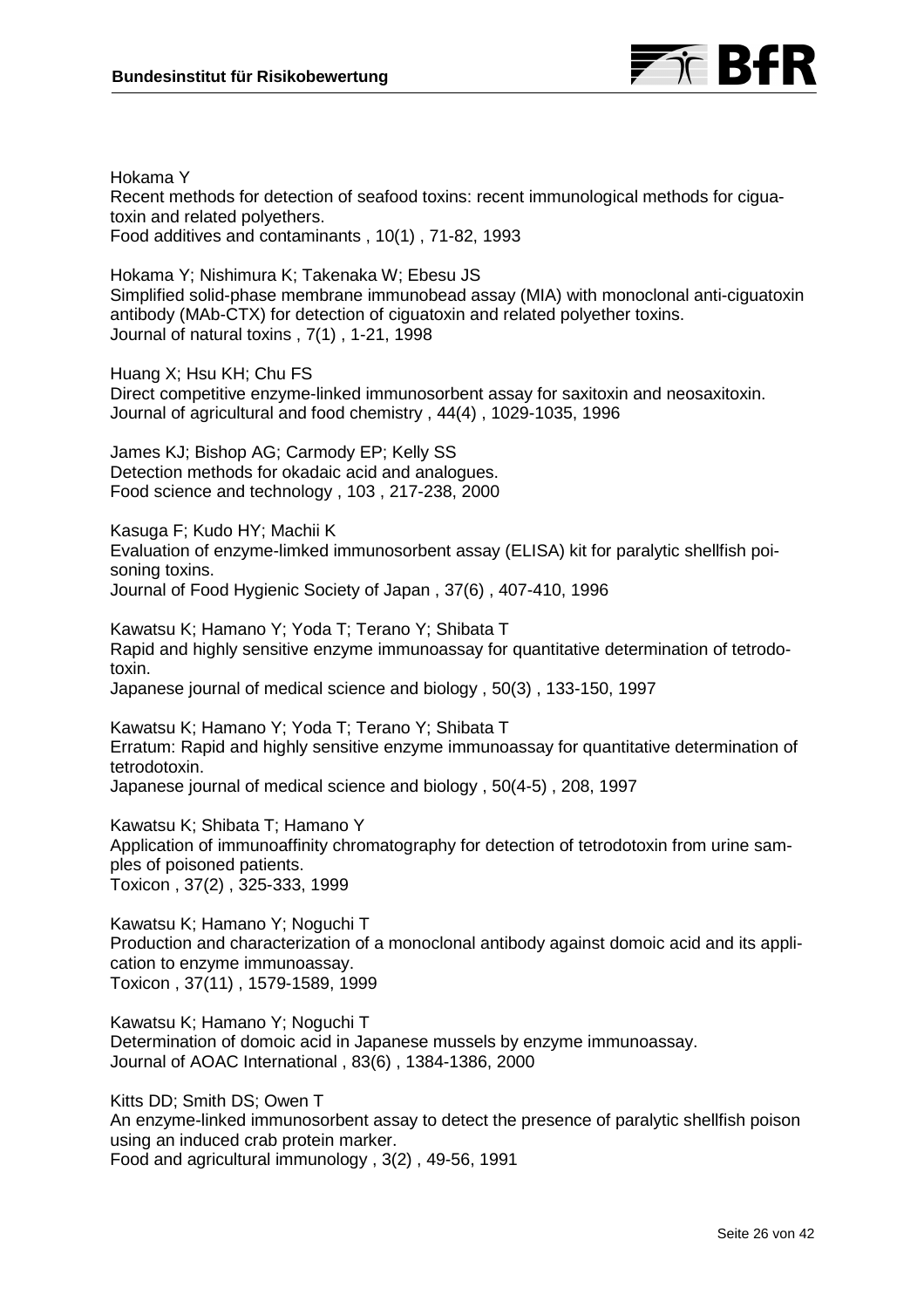

Kitts DD; Smith DS A serological method for the analysis of domoic acid in shellfish extracts and biological fluids. In: F Shahidi, Y Jones, DD Kitts (Eds.): Seafood Saf, Process, Biotechnol. 17-23, 1997

Kreuzer M; O'Sullivan C; Guilbaut G Development of an ultrasensitive immunoassay for rapid measurement of okadaic acid and its isomers. Analytical chemistry , 71(19) , 4198-4202, 1999

Levin RE

Paralytic shellfish toxins: their origin, characteristics and methods of detection. A review. Journal of food biochemistry , 15(6) , 405-417, 1991

Lewis RJ

Immunological, biochemical and chemical features of ciguatoxins - implications for the detection of ciguateric fish.

Memoirs of the Queensland Museum , 34(3) , 541-548, 1994

Luckas B

Phycotoxins in the marine environment: control of marine organisms for contamination with algal toxins.

International journal of environment and pollution , 13 , 148-172, 2000

Marquette CA; Coulet PR; Blum LJ

Semi-automated membrane based chemiluminescent immunosensor for flow injection analysis of okadaic acid in mussels. Analytica chimica acta , 398(2-3) , 173-182, 1999

Newsome H; Truelove J; Hierlihy L; Collins PG Determination of domoic acid in serum and urine by immunochemical analysis. Bulletin of environmental contamination and toxicology , 47(3) , 329-334, 1991

Nunez PE; Scoging AC

Comparison of a protein phosphatase inhibition assay, HPLC assay and enzyme-linked immunosorbent assay with the mouse bioassay for the detection of diarrhetic shellfish poisoning toxins in European shellfish.

International journal of food microbiology , 36(1) , 39-48, 1997

Puech L; Dragacci S; Gleizes E; Fremy JM Use of immunoaffinity columns for clean-up of diarrhetic toxins (okadaic acid and dinophysistoxins) extracts from shellfish prior to their analysis by HPLC / fluorimetry. Food additives and contaminants , 16(6) , 239-251, 1999

Quilliam MA Committee on natural toxins - phycotoxins. Journal of AOAC International , 82(3) , 773-781, 1999

Quilliam MA Committee on natural toxins and food allergens - phycotoxins. Journal of AOAC International , 84(1) , 194-201, 2001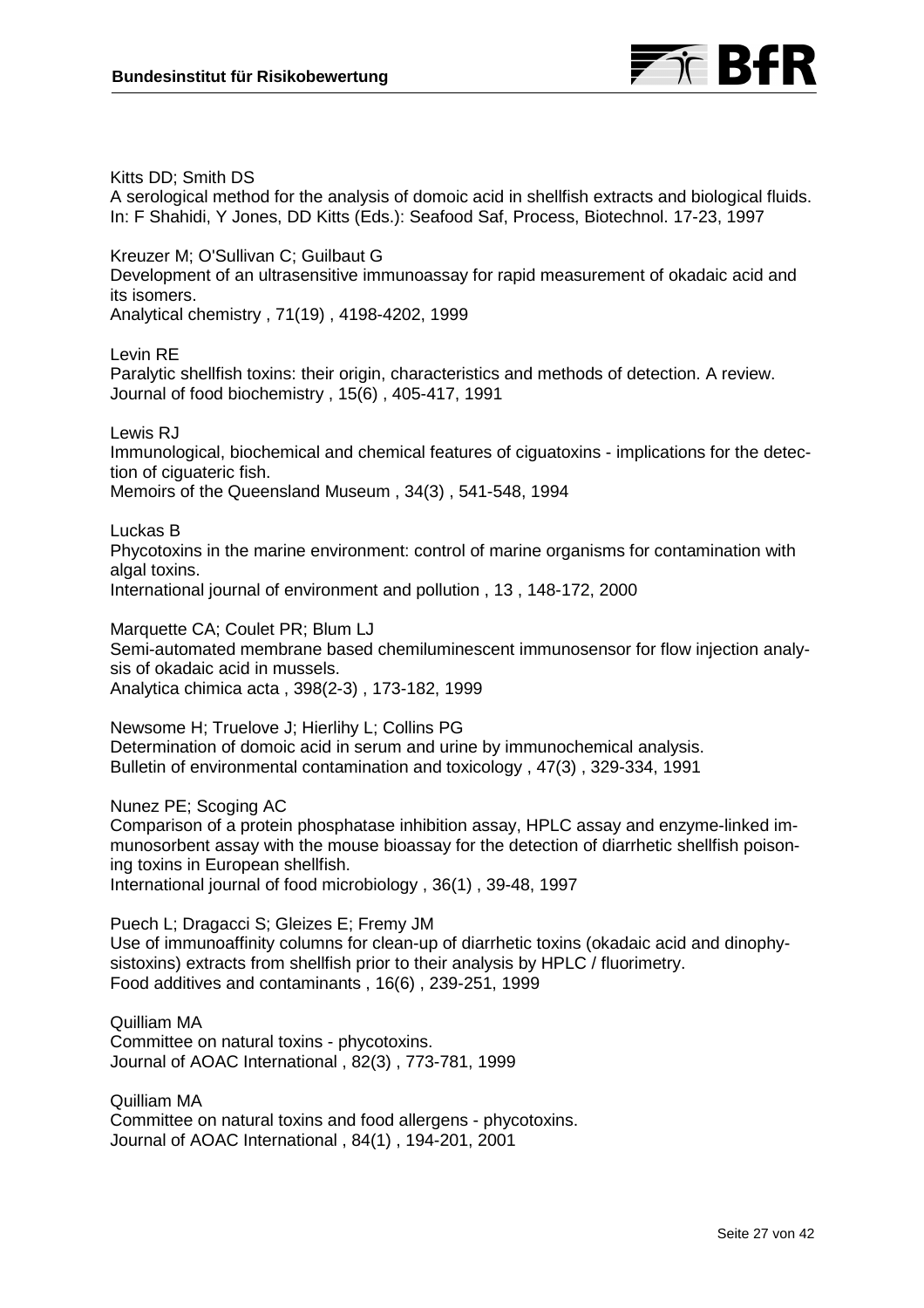

Renz V; Terplan G Ein enzymimmunologischer Nachweis von Saxitoxin. Archiv fuer Lebensmittelhygiene , 39(2) , 25-56, 1988

Shaw G; Smith M Algal analysis - organisms and toxins. In: Handbook of water analysis. 102 , 143-167, 2000

Smith DS; Kitts DD Development of a monoclonal-based enzyme-linked immunoassay for saxitoxin-induced protein. Toxicon , 32(3) , 317-323, 1994

Smith DS; Kitts DD A competitive enzyme-linked immunoassay for domoic acid determination in human body fluids. Food and chemical toxicology , 32(12) , 1147-1154, 1994

Top HJ van den; Boenke A; Burdaspal PA; Bustos J; Egmond HP van; Legarda T; Mesego A; Mourino A; Paulsch WE; Salgado C

The development of reference materials for paralytic shellfish poisoning toxins in lyophilized mussel. I: Interlaboratory studies of methods of analysis. Food additives and contaminants , 17(6) , 419-433, 2000

Uda T; Itoh Y; Nishimura M; Usagawa T; Murata M; Yasumoto T Enzyme immunoassay using monoclonal antibody specific for diarrhetic shellfish poisons. In: S Natori, K Hashimoto, Y ueno (Eds.): Mycotoxins and phycotoxins. 335-342, 1989

Usagawa T; Nishimura M; Itoh Y; Uda T; Yasumoto T Preparation of monoclonal antibodies against okadaic acid prepared from the sponge, Halichondria okadai. Toxicon , 27 , 1323-1330, 1989

Usleber E; Schneider E; Terplan G Direct enzyme immunoassay in microtitration plate and test strip format for the detection of saxitoxin in shellfish. Letters in applied microbiology , 13 , 275-277, 1991

Usleber E; Schneider E; Terplan G; Laycock MV Two formats of enzyme immunoassay for the detection of saxitoxin and other paralytic shellfish poisoning toxins. Food additives and contaminants , 12(3) , 405-413, 1995

Usleber E; Donald M; Maertlbauer E Comparison of enzyme immunoassay and mouse bioassay for determining paralytic shellfish poisoning toxins in shellfish. Food additives and contaminants , 14(2) , 193-198, 1997

Usleber E; Dietrich R; Buerk C; Schneider E; Maertlbauer E Immunoassay methods for paralytic shellfish poisoning toxins. Journal of AOAC International , 84(5) , 1649-1656, 2001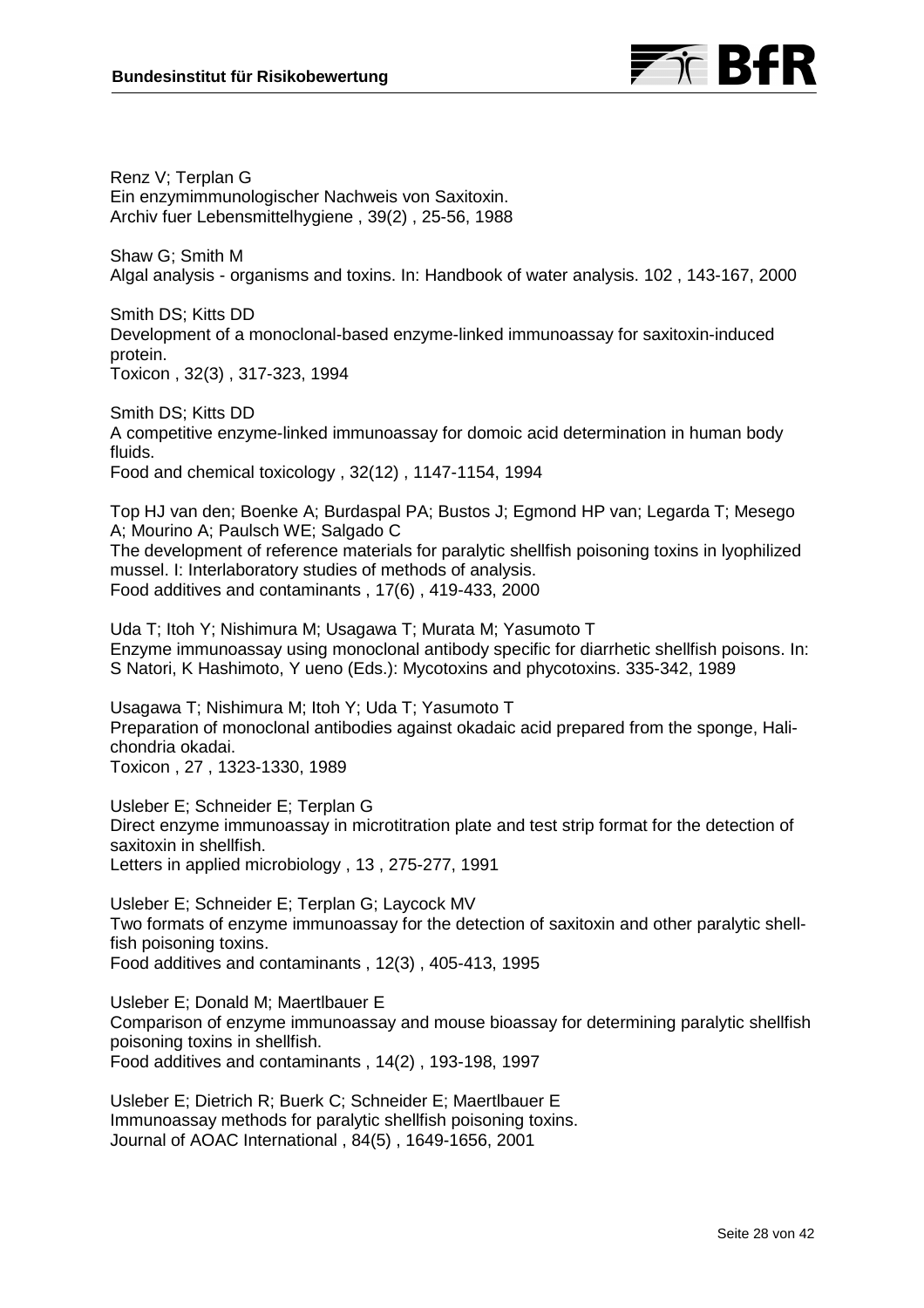

Vale P; Sampayo MA Comparison between HPLC and a commercial immunoassay kit for detection of okadaic acid and esters in Portuguese bivalves. Toxicon , 37(11) , 1565-1577, 1999

Yang GC; Imagire SJ; Yasaei P; Ragelis EP; Park DL; Page SW; Carlson RE; Guire PE Radioimmunoassay of paralytic shellfish toxins in clams and mussels. Bulletin of environmental contamination and toxicology , 39 , 264-271, 1987

Yasumoto T; Fukui M; Sasaki K; Sugiyama K Determinations of marine toxins in foods. Journal of AOAC International , 78(2) , 574-582, 1995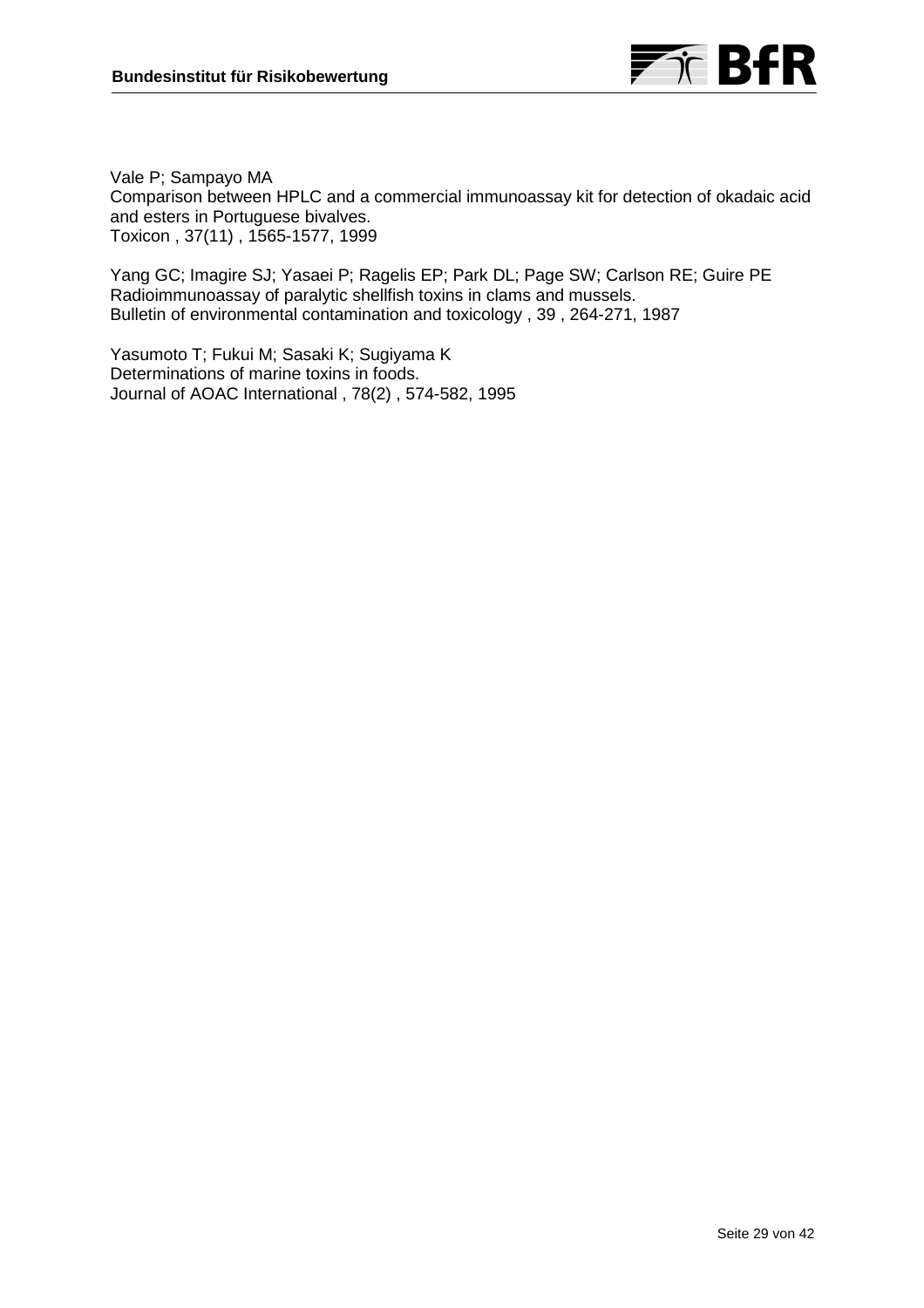

# **Protein Phosphatase Inhibition Assays - Bibliography (4)**

Boland M; Smillie M; Chen D; Holmes C A unified bioscreen for the detection of diarrhetic shellfish toxins and microcystins in marine and freshwater environments. Toxicon , 31 , 1393-1405, 1993

Cohen P; Foulkes JG; Holmes CFB; Nimmo G; Tonks NK Protein phosphatase inhibitor-1 and inhibitor-2 from rabbit skeletal muscle. Methods in Enzymology , 159 , 427-437, 1988

Garthwaite I

Keeping shellfish safe to eat: a brief review of shellfish toxins and methods for their detection.

Trends in food science & technology , 11(7) , 235-444, 2000

Gupta V; Ogawa A; Du X; Houk K; Armstrong RW A model for binding of structurally diverse natural product inhibitors of protein phosphatases PP1 and PP2A. Journal of medicinal chemistry , 40(20) , 3199-3206, 1997

Hannah DJ; Till DG; Truman P

Phycotoxins - a review of chemical and biological methods of analysis. In: M Miraglia, HP VanEgmond, C Brera, J Gilbert (Eds.): Mycotoxins and phycotoxins - developments in chemistry, toxicology and food safety. 425-439, 1998

Holmes CBF Liquid chromatography-linked protein phosphatase bioassay, a highly sensitive marine bioscreen for okadaic acid and related diarrhetic shellfish toxins. Toxicon , 29 , 469-477, 1991

Honkanen RE; Mowdy DE; Dickey RW Detection of DSP-toxins, okadaic acid and dinophysis toxin-1 in shellfish by serine/threonine protein phosphatase assay. Journal of AOAC International , 79 , 1336-1343, 1996

Isobe M; Sugiyama Y; Ito T; Ohtani II; Toya Y; Nishigohri Y; Takai A New analysis method for protein phosphatase type 2a inhibitors using the firefly bioluminescence system. Bioscience, biotechnology and biochemistry , 59(12) , 2235-2238, 1995

James KJ; Bishop AG; Carmody EP; Kelly SS Detection methods for okadaic acid and analogues. Food science and technology , 103 , 217-238, 2000

Konoki K; Sugiyama N; Murata M; Tachibana K Direct observation of binding between biotinylated okadaic acids and protein phosphatase 2A monitored by surface plasmon resonance. Tetrahedron letters , 40(5) , 887-890, 1999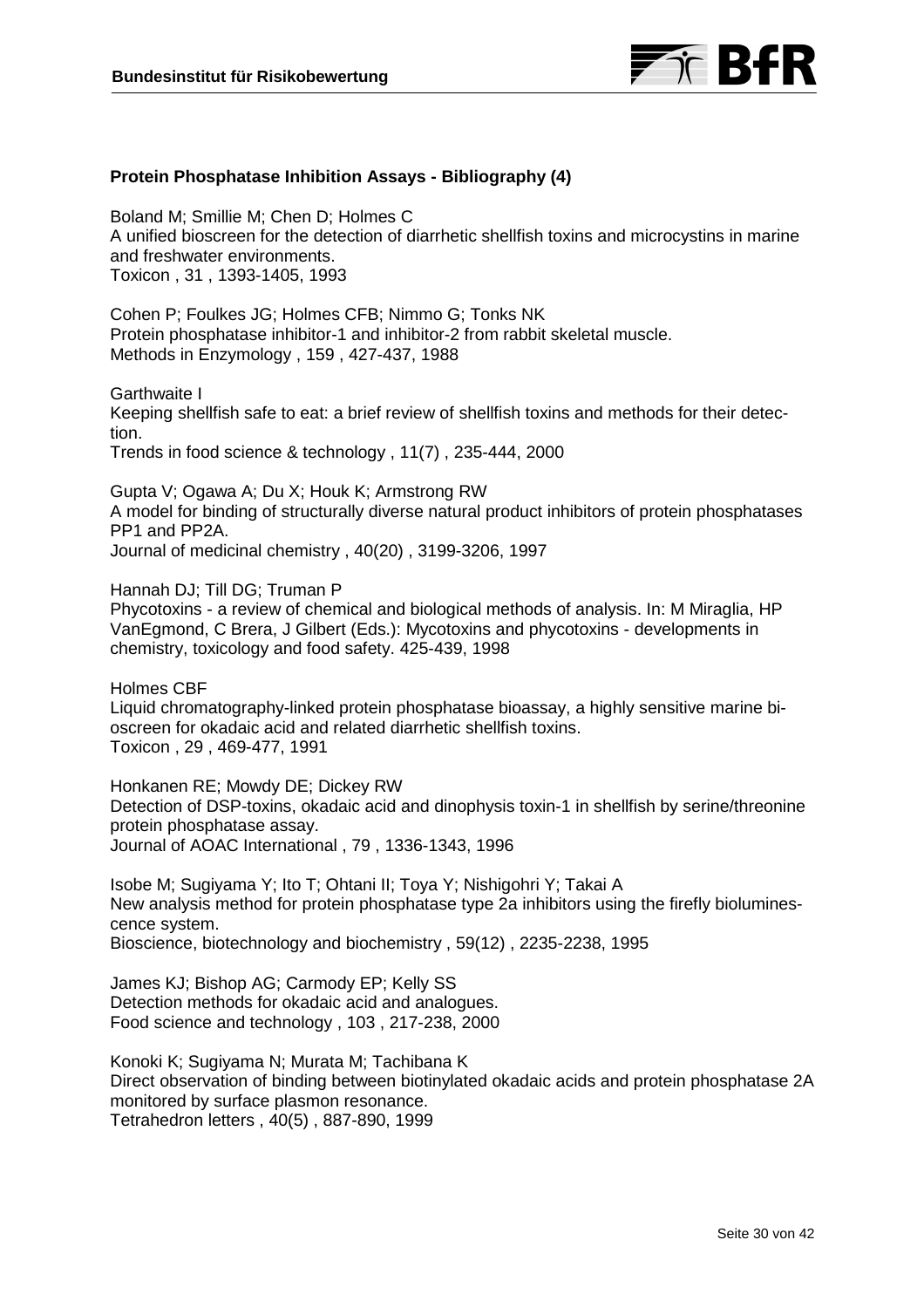

Laidley CW; Cohen E; Casida JE Protein phosphatase in neuroblastoma cells: (3H)cantharidin binding site in relation to cytotoxicity. Journal of pharmacology and experimental therapeutics , 280(3) , 1152-1158, 1997

Laycock MV; Ayer SW; Bilodeau M; Gagne JP; Hsiao S; Jellett JF Detection and quantification of toxic algae and toxins. Canadian technical report of fisheries and aquatic sciences , 1893 , 81-90, 1992

Leira F; Vieites JM; Vieytes MR; Botana LM Characterization of 9H-(1,3-dichlor-9,9-dimethylacridin-2-ona-7yl)-phosphate (DDAO) as substrate of PP-2A in a flourimetric microplate assay for diarrhetic shellfish toxins (DSP). Toxicon , 38 , 1833-1844, 2000

Luu HA; Chen DZ; Magoon J; Worms J; Smith J; Holmes CF Quantification of diarrhetic shellfish toxins and identification of novel protein phosphatase inhibitors in marine phytoplankton and mussels. Toxicon , 31 , 75-83, 1993

Mountfort DO; Kennedy G; Garthwaite I; Quilliam M; Truman P; Hannah DJ Evaluation of the fluorometric protein phosphatase inhibition assay in the determination of okadaic acid in mussels. Toxicon , 37(6) , 909-922, 1999

Mountfort DO; Suzuki T; Truman P Protein phosphatase inhibition assay adapted for determination of total DSP in contaminated mussels. Toxicon , 39(2-3) , 383-390, 2000

Nunez PE; Scoging AC Comparison of a protein phosphatase inhibition assay, HPLC assay and enzyme-linked immunosorbent assay with the mouse bioassay for the detection of diarrhetic shellfish poisoning toxins in European shellfish. International journal of food microbiology , 36(1) , 39-48, 1997

Perry NB; Ellis G; Blunt JW; Haysteadt TAJ; Lake RJ; Munro MHG Okadaic acid in New Zealand sponges: detection by cytotoxicity, protein phosphatase inhibition and immunoassay techniques. Natural product letters , 11(4) , 305-312, 1998

Pouchus YF; Dauvergne S; Morel D; Mondeguer F; Marcaillou-Lebaut C; Amzil Z; Verbist JF Combined use of analytical high-performance liquid chromatography and cell morphology transformation assay to detect new protein phosphatase inhibitors of okadaic acid type. Toxicon , 36(2) , 383-389, 1998

Quilliam MA Committee on natural toxins - phycotoxins. Journal of AOAC International , 82(3) , 773-781, 1999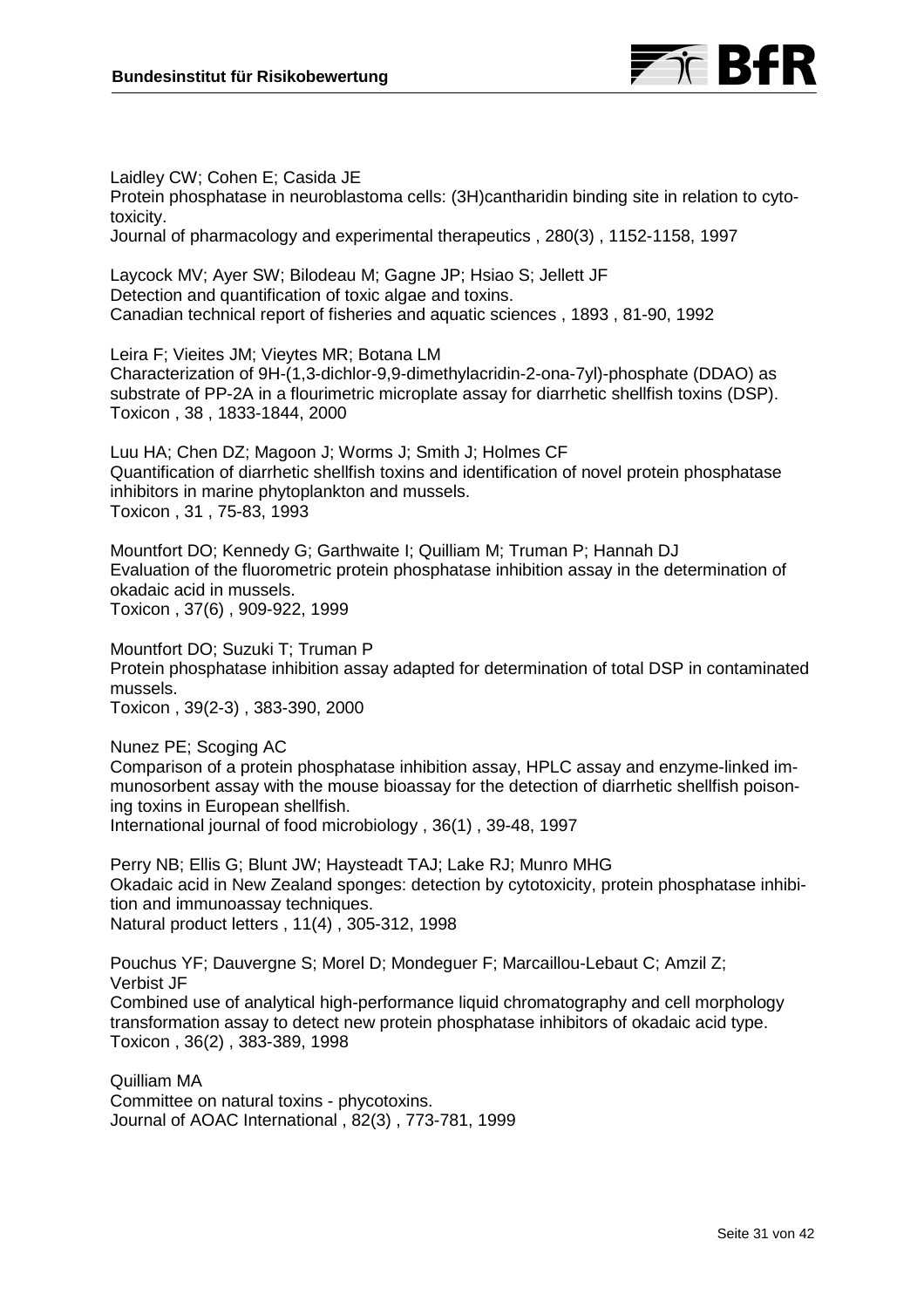

Quilliam MA Committee on natural toxins and food allergens - phycotoxins. Journal of AOAC International , 84(1) , 194-201, 2001

Quilliam MA Committee on natural toxins. Phycotoxins. Journal of AOAC International , 83 , 449-454, 2000

Quilliam MA Analysis of diarrhetic shellfish poisoning toxins in shellfish tissue by liquid chromatography with fluorometric and mass spectrometric detection. Journal of AOAC International , 78(2) , 555-570, 1995

Ramstad H; Hovgaard P; Yasumoto T; Larsen S; Aune T Monthly variations in diarrhetic toxins and yessotoxin in shellfish from coast to the inner part of the Sognefjord, Norway. Toxicon , 39(7) , 1035-1043, 2001

Roberts TA (Ed.); Baird-Parker AC (Ed.); Tompkin RB (Ed.) Seafood toxins of microbiological origin. In: Microorganisms in foods - 5. Microbiological specifications of food pathogens. Blackie academic & professional, London, Weinheim, New York, 265-279, 1996

Shaw G; Smith M Algal analysis - organisms and toxins. In: Handbook of water analysis. 102 , 143-167, 2000

Shimizu Y; Kinoshita M; Ooi F Highly sensitive, non radioactive assays for protein phosphatase 1 and protein phosphatase 2a. In: Proceedings of the VIIIth International Conference on Harmful Algae, 25-29 July, Vigo, Spain. 183, 1997

Simon JF; Vernoux JP Highly sensitive assay of okadaic acid using protein phosphatase and para-nitrophenyl phosphate. Natural toxins , 2 , 293-301, 1994

Tagmouti-Talha F; Moutaouakkil A; Taib N; Mikou A; Talbi M; Fellat-Zerrouk K; Blaghen M Detection of paralytic and diarrhetic shellfish toxins in Moroccan cockles (Acanthocardia tuberculata). Bulletin of environmental contamination and toxicology , 65(6) , 707-716, 2000

Takai A; Mieskes G Inhibitory effect of okadaic acid on the p-nitrophenyl phosphate phosphatase activity of protein phosphatases. Biochemical journal , 275 , 233-239, 1991

Tubaro A; Florio C; Luxich E; Della Loggia R; Yasumoto T A protein phosphatase 2A inhibition assay for a fast and sensitive assessment of okadaic acid contamination in mussels. Toxicon , 34 , 743-752, 1996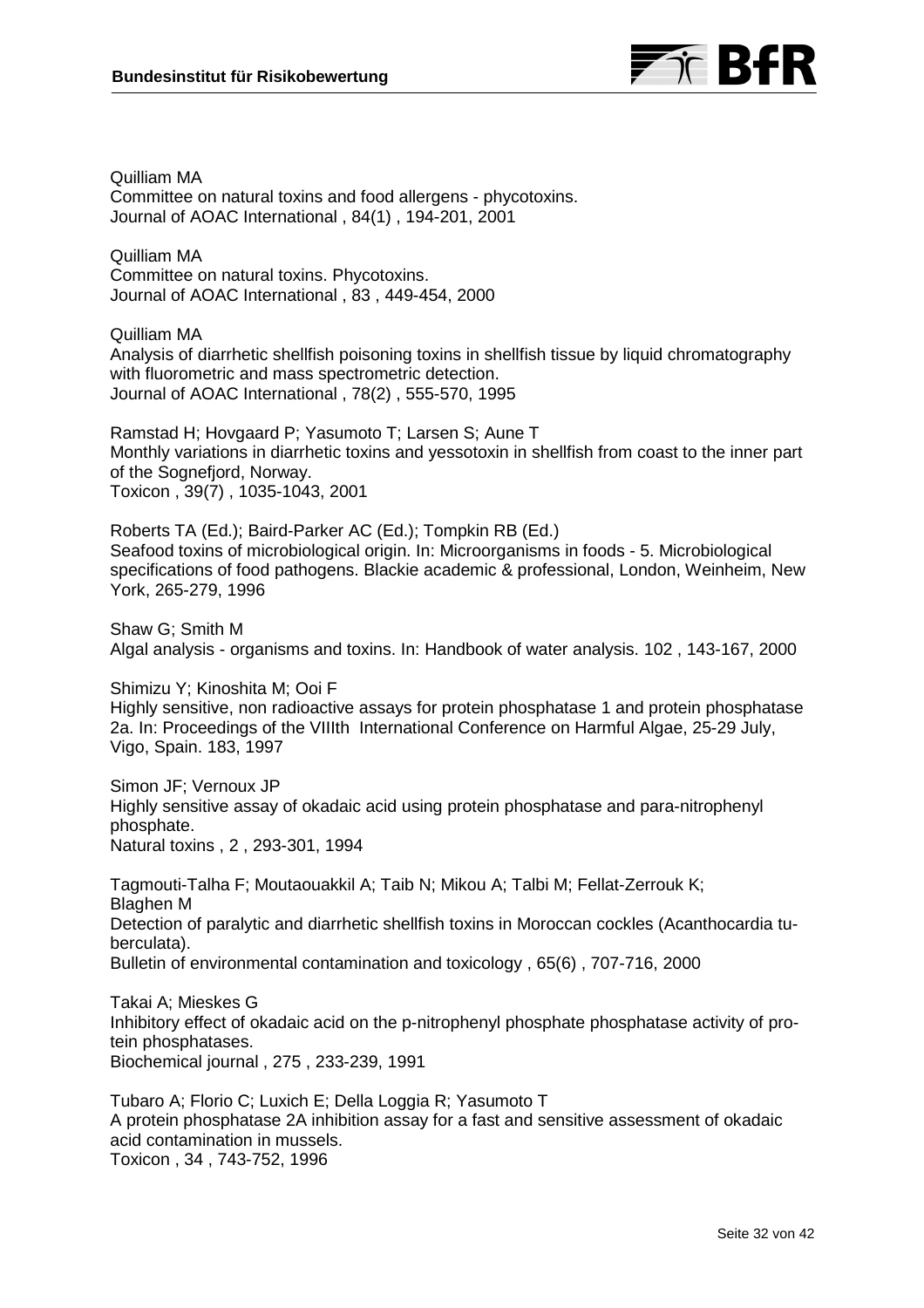

Vieytes MR; Fontal OI; Leira F; Sousa JBMV de; Botana LM A fluorescent microplate assay for diarrheic shellfish toxins. Analytical biochemistry , 248 , 258-264, 1997

Yasumoto T; Fukui M; Sasaki K; Sugiyama K Determinations of marine toxins in foods. Journal of AOAC International , 78(2) , 574-582, 1995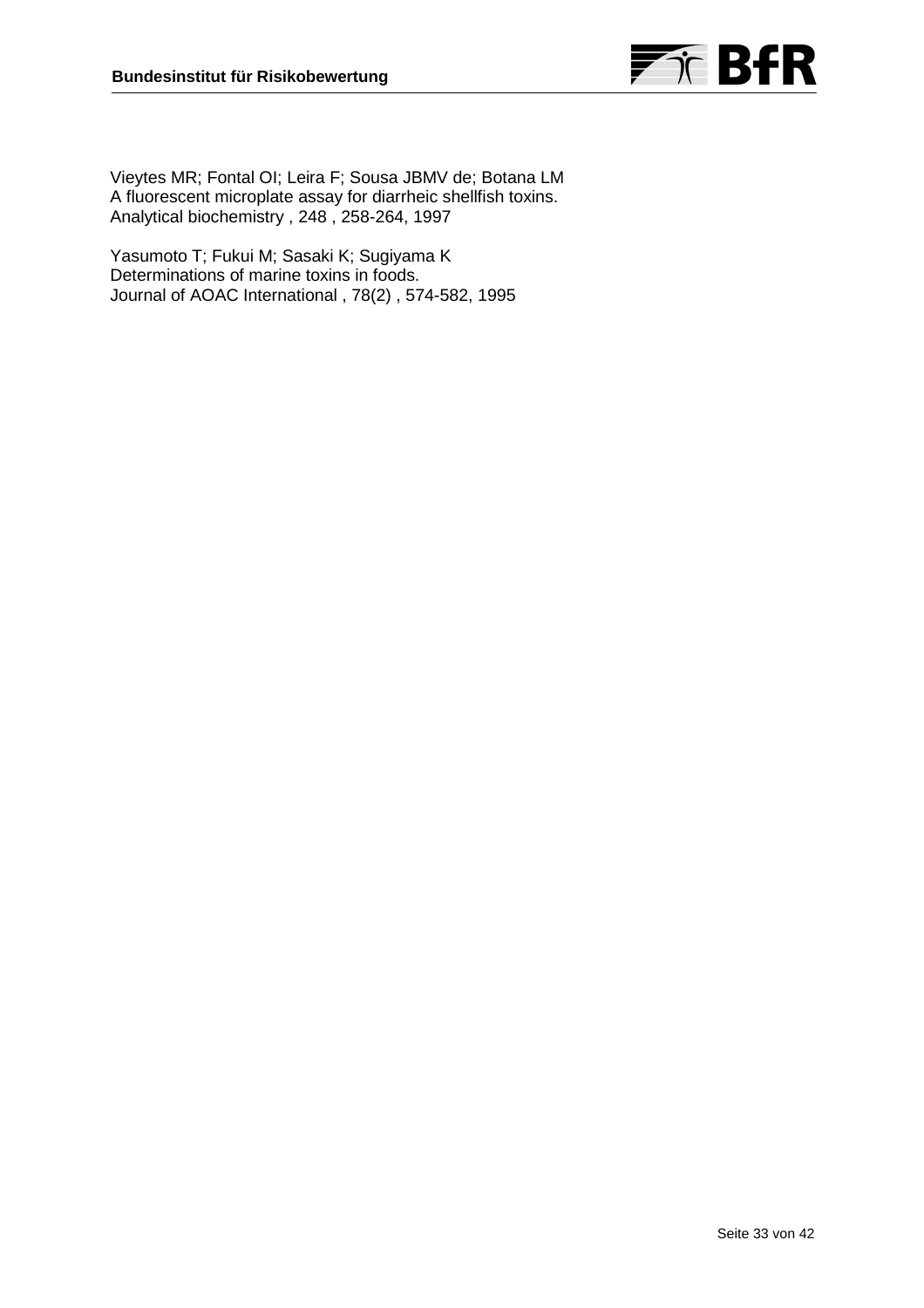

# **Ligand Receptor Binding Tests - Bibliography (5)**

Baden DG; Adams DJ Brevetoxins: chemistry, mechanism of action and methods of detection. Food science and technology , 103 , 505-532, 2000

Baden DG; Sechet VM; rein KS; Edwards RA Methods for detecting brevetoxins in seawater, in biological matrices and on excitable membranes. Bulletin de la Societe de Pathologie Exotique , 85(5 pt 2) , 516-518, 1992

Catterall WA The voltage sensitive sodium channel: a receptor for multiple neurotoxins. In: Anderson DM (Ed.): Toxic dinoflagellates. Elsevier, New York , 329-342, 1985

Curtis KM; Trainer VL; Shumway SE Paralytic shellfish toxins in geoduck clams (Panope abrupta): variability, anatomical distribution and comparison of two toxin detection methods. Journal of shellfish research , 19(1) , 199-205, 2000

Davio SR; Fontelo PA A competetive displacement assay to detect saxitoxin and tetrodotoxin. Analytical biochemistry , 141 , 199-204, 1984

Dechraoui MY; Naar J; Pauillac S; Legrand AM Ciguatoxins and brevetoxins, neurotoxic polyether compounds active on sodium channels. Toxicon , 37(1) , 125-143, 1999

Dolah FM van; Finley EL; Haynes BL; Doucette GJ; Moeller PD; Ramsdell JS Development of rapid and sensitive high throughput pharmacological assays for marine phycotoxins. Natural toxins , 2(4) , 189-196, 1994

Doucette GJ; Logan MM; Ramsdell JS; Dolah FM van Development and preliminary validation of a microtiter plate-based receptor binding assay for paralytic shellfish poisoning toxins. Toxicon , 35(3) , 625-636, 1997

Egmond HP van; Mourino A; Burdaspal PA; Boenke A; Alvito P; Arevalo F; Botana-Lopez LM; Bustos J; Dietrich R; Donald M; Soler JMF; Martinez AG; Hald B; Helle N; Hummert C; Ledoux M; Legarda T; Luckas B; Mese go A; Paulsch WE; Rodriguez-Vieytes M; Salgado C; Stockemer J; Usleber E; Top HJ van den; Walther L; Winkler F Development of reference materials for paralytic shellfish poisoning toxins. Journal of AOAC International , 84(5) , 1668-1676, 2001

Garthwaite I

Keeping shellfish safe to eat: a brief review of shellfish toxins and methods for their detection.

Trends in food science & technology , 11(7) , 235-444, 2000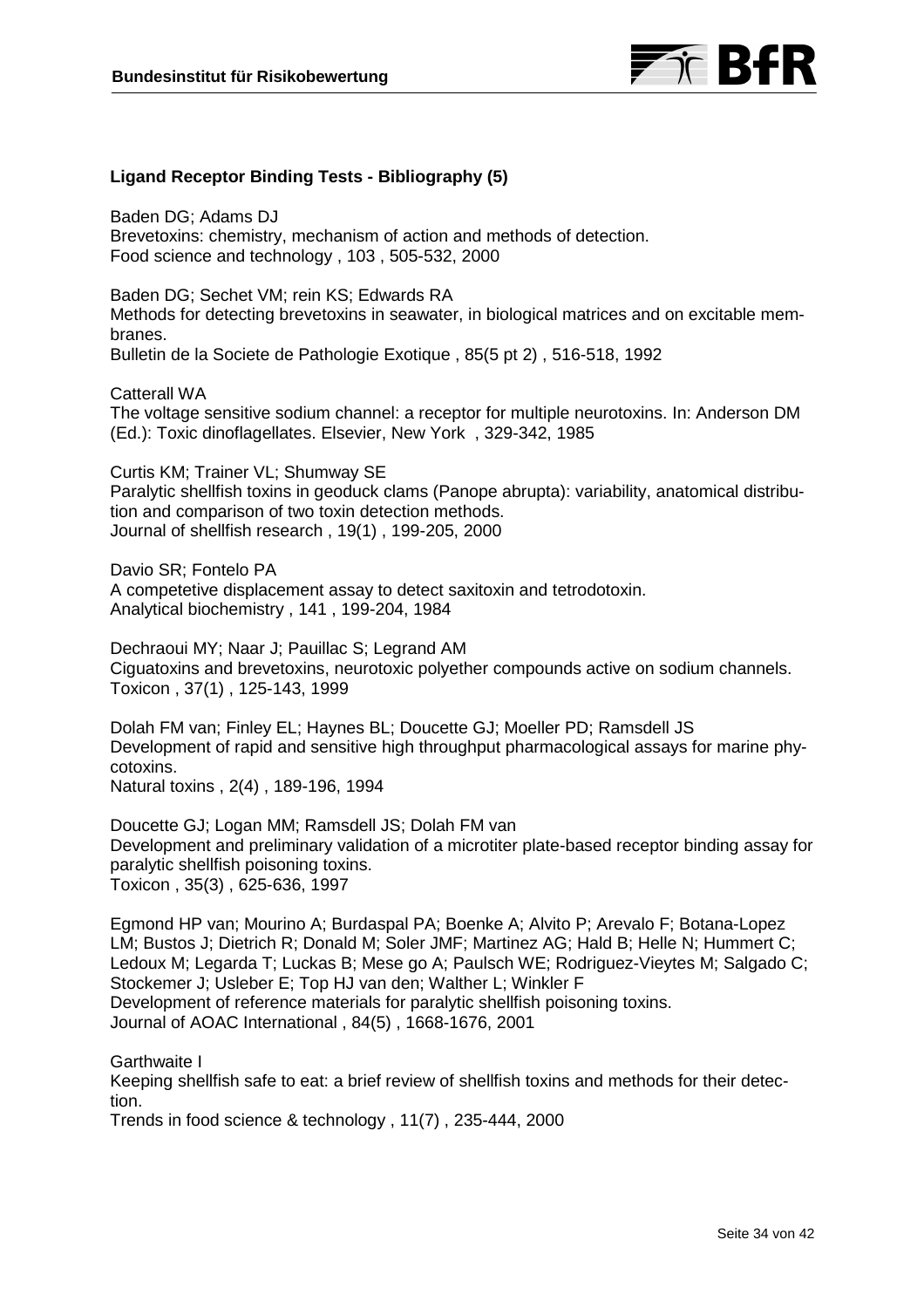

Gupta V; Ogawa A; Du X; Houk K; Armstrong RW A model for binding of structurally diverse natural product inhibitors of protein phosphatases PP1 and PP2A. Journal of medicinal chemistry , 40(20) , 3199-3206, 1997

Gusovsky F; Daly JW Maitotoxin: a unique pharmacological tool for research on calcium-dependent mechanisms. Biochemical pharmacology , 39 , 1633-1639, 1990

Hall S; Strichartz G; Moczydlowski E; Ravindran A; Reichardt PB The saxitoxins - sources, chemistry, and pharmacology. ACS (American Chemical Society) symposium series , 418 , 29-65, 1990

Hannah DJ; Till DG; Truman P Phycotoxins - a review of chemical and biological methods of analysis. In: M Miraglia, HP VanEgmond, C Brera, J Gilbert (Eds.): Mycotoxins and phycotoxins - developments in chemistry, toxicology and food safety. 425-439, 1998

Konoki K; Sugiyama N; Murata M; Tachibana K Direct observation of binding between biotinylated okadaic acids and protein phosphatase 2A monitored by surface plasmon resonance. Tetrahedron letters , 40(5) , 887-890, 1999

Laidley CW; Cohen E; Casida JE Protein phosphatase in neuroblastoma cells: (3H)cantharidin binding site in relation to cytotoxicity. Journal of pharmacology and experimental therapeutics , 280(3) , 1152-1158, 1997

Laycock MV; Ayer SW; Bilodeau M; Gagne JP; Hsiao S; Jellett JF Detection and quantification of toxic algae and toxins. Canadian technical report of fisheries and aquatic sciences , 1893 , 81-90, 1992

Lefebvre KA; Powell CL; Busman M; Doucette GJ; Moeller PD; Silver JB; Miller PE; Hughes MP; Singaram S; Silver MW; Tjeerdema RS Detection of domoic acid in northern anchovis and California sea lions associated with an unusual mortality event. Natural toxins , 7(3) , 85-92, 1999

Llewellyn LE; Doyle J; Jellett J; Barrett R; Alison C; Quilliam M Measurement of paralytic shellfish toxins in molluscan extracts: comparison of the microtitre plate saxiphilin and sodium channel radioreceptor assays with mouse bioassay, HPLC analysis and a commercially available cell culture assay. Food additives and contaminants , 18(11) , 970-980, 2001

Llewellyn LE; Doyle J Microtitre plate assay for paralytic shellfish toxins using saxiphilin: gauging the effects of shellfish extract matrices, salts and pH upon assay performance. Toxicon , 39(2-3) , 217-224, 2000

Naseem SM; Creasia DA Comparative binding and toxicity of saxitoxin and saxitoxinol in mice and in cultured cells. Biochemistry and molecular biology international , 41(2) , 377-388, 1997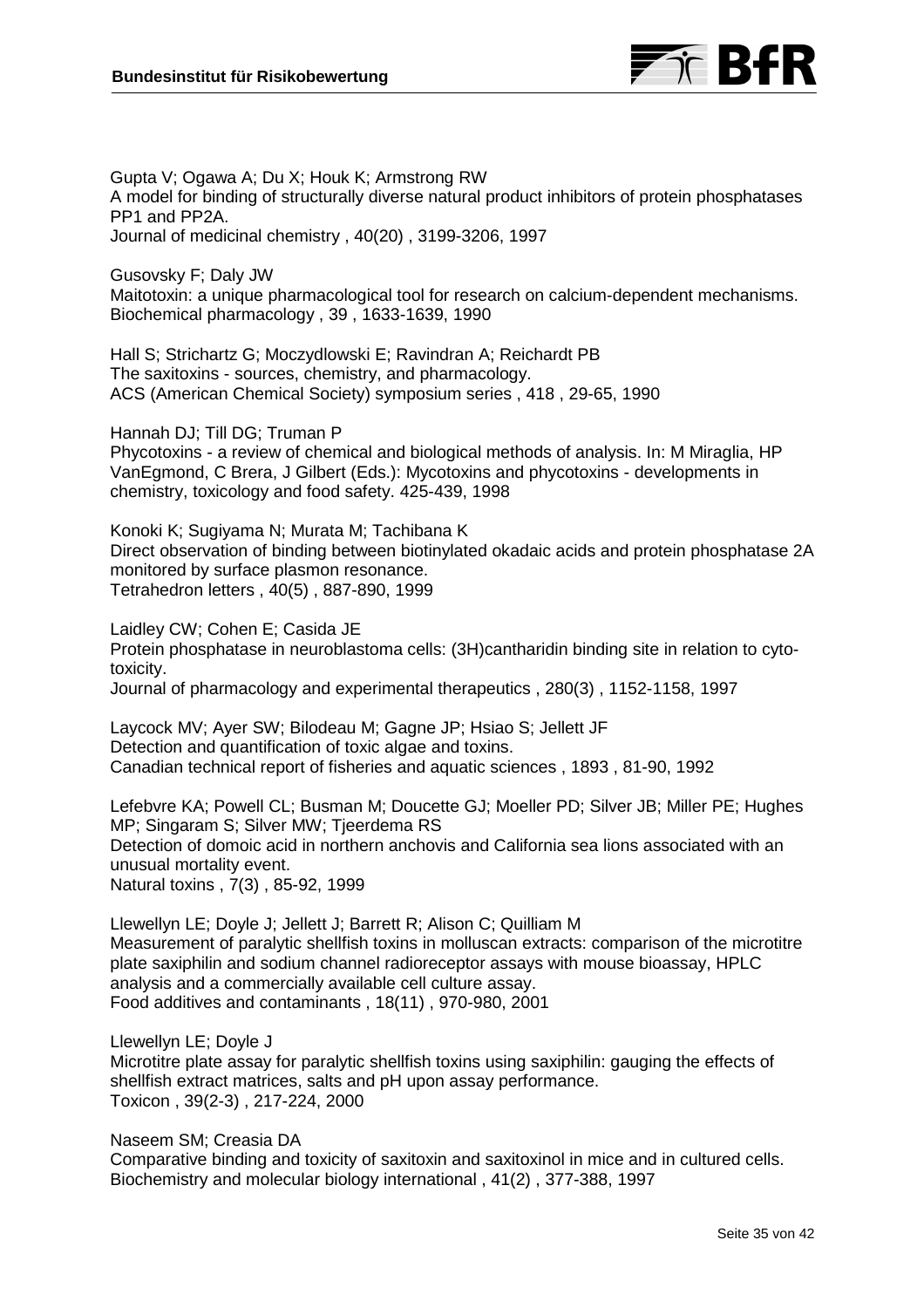

Negri A; Llewellyn L Comparative analyses by HPLC and the sodium channel and saxiphilin 3H-saxitoxin receptor assays for paralytic shellfish toxins in crustaceans and molluscs from tropical North West Australia. Toxicon , 36(2) , 283-298, 1998

Parsons ML; Scholin CA; Doucette GJ; Fryxell GA; Dortch Q; Soniat TM Pseudo-nitzschia in Louisiana coastal waters: molecular probe field trials. Journal of phycology , 34(Suppl 3) , 45, 1998

Powell CL; Doucette GJ A receptor binding assay for paralytic shellfish poisoning toxins: recent advances and applications. Natural toxins , 7(6) , 393-400, 1999

Quilliam MA Seafood toxins. Journal of AOAC International , 78(1) , 144-148, 1995

Quilliam MA Committee on natural toxins - phycotoxins. Journal of AOAC International , 82(3) , 773-781, 1999

Quilliam MA Committee on natural toxins. Phycotoxins. Journal of AOAC International , 83 , 449-454, 2000

Shaw G; Smith M Algal analysis - organisms and toxins. In: Handbook of water analysis. 102 , 143-167, 2000

Top HJ van den; Boenke A; Burdaspal PA; Bustos J; Egmond HP van; Legarda T; Mesego A; Mourino A; Paulsch WE; Salgado C The development of reference materials for paralytic shellfish poisoning toxins in lyophilized mussel. I: Interlaboratory studies of methods of analysis. Food additives and contaminants , 17(6) , 419-433, 2000

Trainer VL; Baden DG; Catterall WA Detection of marine toxins using reconstituted sodium channels. Journal of AOAC International , 78(2) , 570-573, 1995

Whitney PL; Baden DG Complex association and dissociation kinetics of brevetoxin binding to voltage-sensitive rat brain sodium channels. Natural toxins , 4 , 261-270, 1996

Whitney PL; Delgado JA; Baden DG Complex behavior of marine animal tissue extracts in the competitive bindind assay of brevetoxins with rat brain synaptosomes. Natural toxins , 5(5) , 193-200, 1997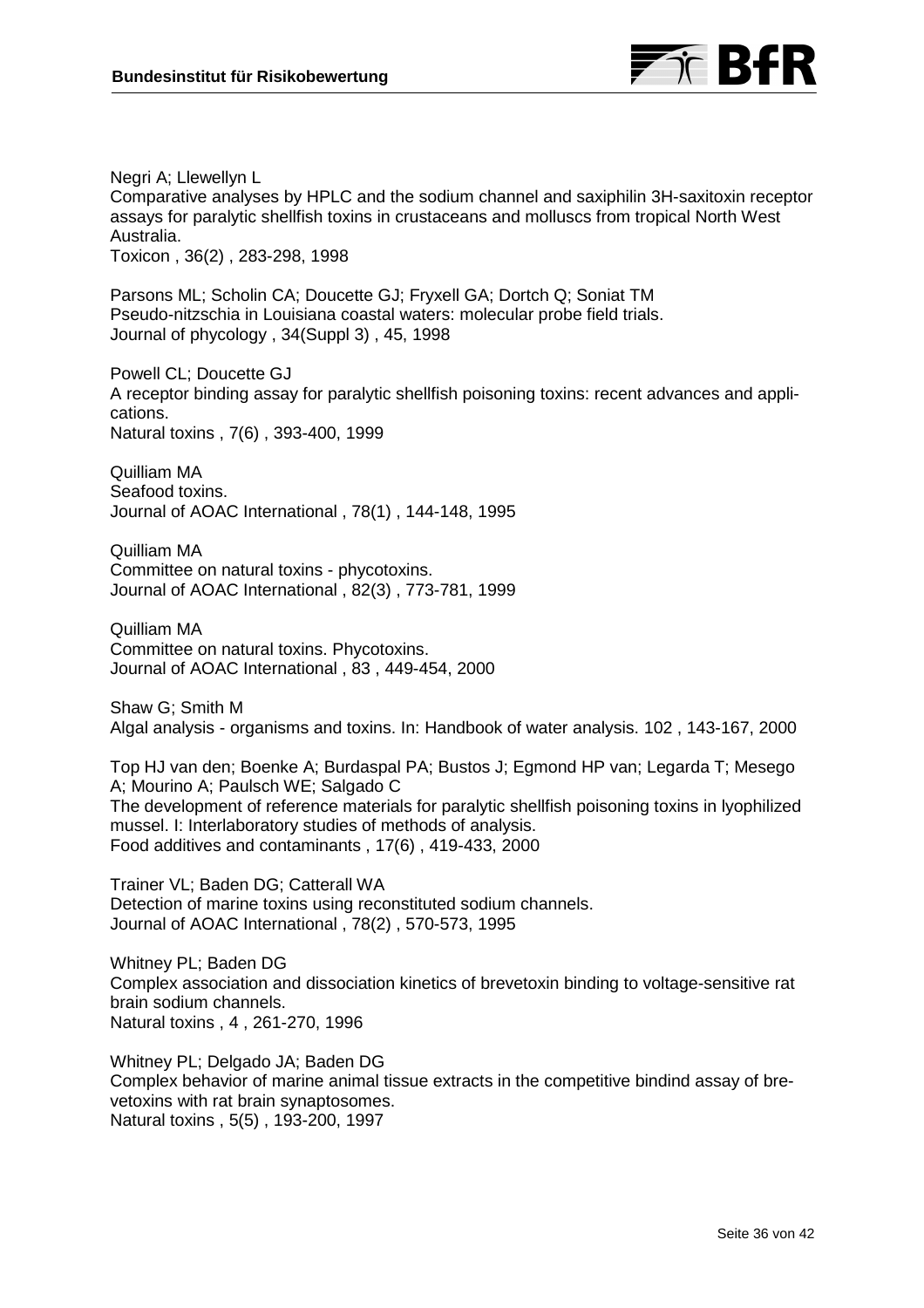

Yasumoto T; Fukui M; Sasaki K; Sugiyama K Determinations of marine toxins in foods. Journal of AOAC International , 78(2) , 574-582, 1995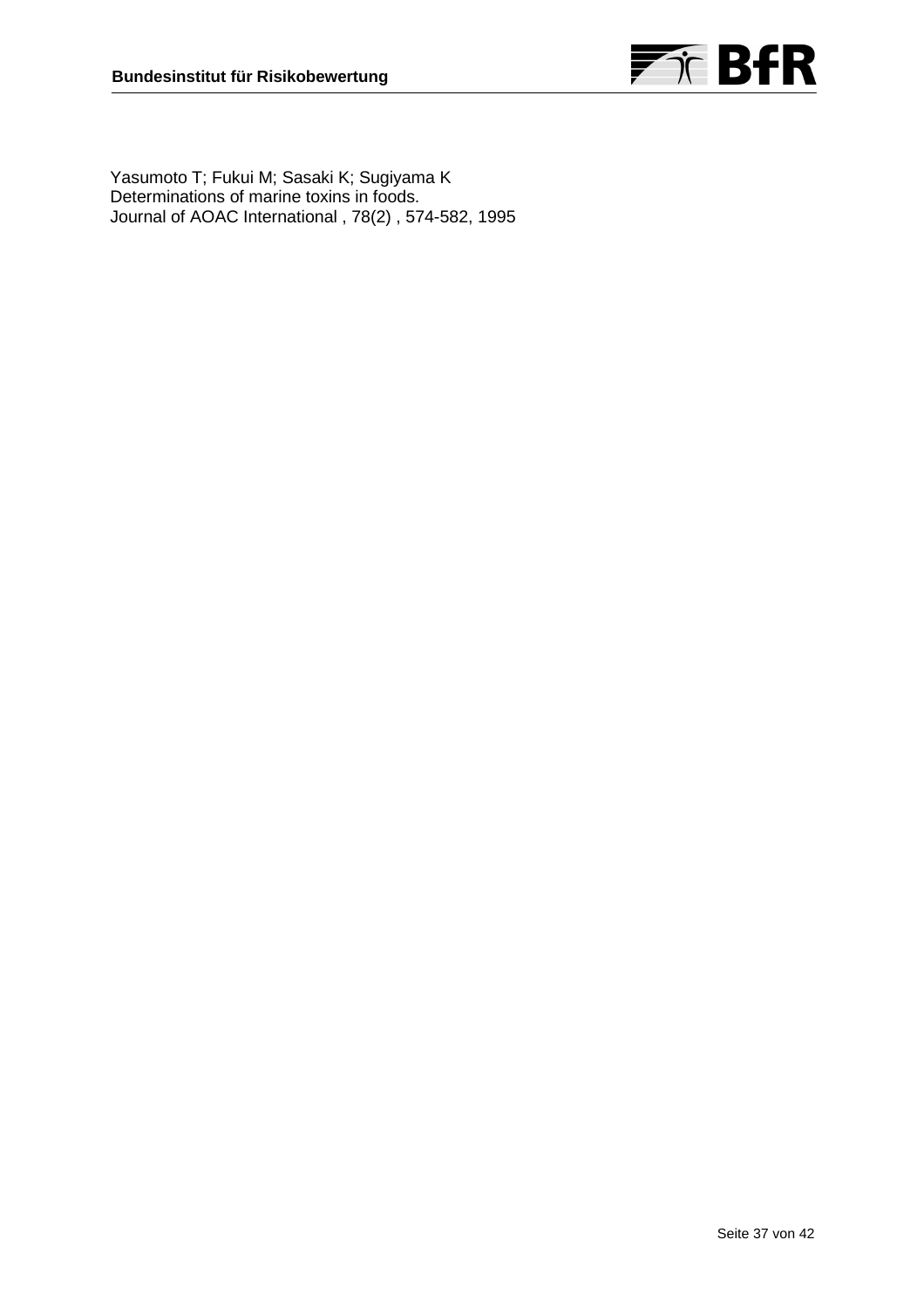

# **Cell Culture Tests - Bibliography (6)**

Baden DG; Adams DJ Brevetoxins: chemistry, mechanism of action and methods of detection. Food science and technology , 103 , 505-532, 2000

Beani L; Bianchi C; Guerrini F; Marani L; Pistocchi R; Tomasini MC; Ceredi A; Milandri A; Poletti R; Boni L High sensitivity bioassay of paralytic (PSP) and amnesic (ASP) algal toxins based on the fluorimetric detection of Ca2+ (i) in rat cortical primary cultures. Toxicon , 38(9) , 1283-1297, 2000

Catterall WA The voltage sensitive sodium channel: a receptor for multiple neurotoxins. In: Anderson DM (Ed.): Toxic dinoflagellates. Elsevier, New York , 329-342, 1985

Croci L; Cozzi L; Stacchini A; Medici D de; Toti L A rapid tissue culture assay for the detection of okadaic acid and related compounds in mussels.

Toxicon , 35(2) , 223-230, 1997

Croci L; Stacchini A; Cozzi L; Ciccaglioni G; Mazzei F; Botre F; Toti L Evaluation of rapid methods for the determination of okadaic acid in mussels. Journal of applied microbiology , 90(1) , 73-77, 2001

Dechraoui MY; Naar J; Pauillac S; Legrand AM Ciguatoxins and brevetoxins, neurotoxic polyether compounds active on sodium channels. Toxicon , 37(1) , 125-143, 1999

Dickey R; Jester E; Granade R; Mowdy D; Moncreiff C; Rebarchik D; Robl M; Musser S; Poli M

Monitoring brevetoxins during a Gymnodinium breve red tide: comparison of sodium channel specific cytotoxicity assay and mouse bioassay for determination of neurotoxic shellfish toxins in shellfish extracts. Natural toxins , 7(4) , 157-165, 1999

Diogene G; Fessard V; Ammar M; Dubreuil A; Puiseux-Dao S

Evaluation of cytotoxic responses to maitotoxin extract and okadaic acid. In: P Lassus, G Arzul, P Gentien, C Marcallou (Ed.): Harmful marine algal blooms. 285-289, 1995

Draisci R; Lucentini L; Giannetti L; Boria P; Stammati A; Nardelli F; Zampaglioni F; Zucco F

Cytotoxic activity of new diarrhoeic shellfish toxins isolated from italian mussels. In: M Miraglia, HP van Egmond, C Brera, J Gilbert (Eds.): Mycotoxins and phycotoxins - developments in chemistry, toxicology and food safety. 591-600, 1998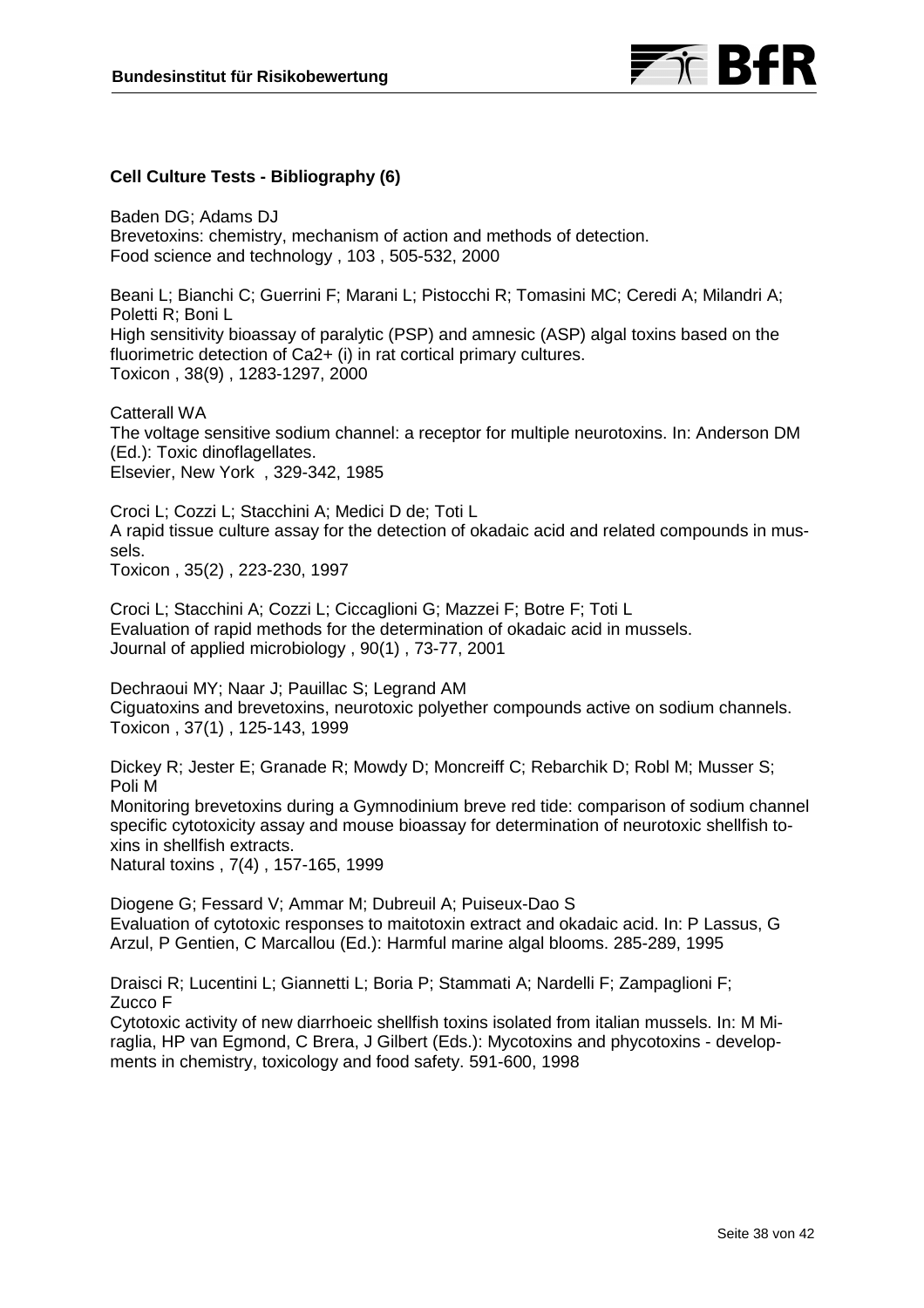

Egmond HP van; Mourino A; Burdaspal PA; Boenke A; Alvito P; Arevalo F; Botana-Lopez LM; Bustos J; Dietrich R; Donald M; Soler JMF; Martinez AG; Hald B; Helle N; Hummert C; Ledoux M; Legarda T; Luckas B; Mese go A; Paulsch WE; Rodriguez-Vieytes M; Salgado C; Stockemer J; Usleber E; Top HJ van den; Walther L; Winkler F Development of reference materials for paralytic shellfish poisoning toxins. Journal of AOAC International , 84(5) , 1668-1676, 2001

Fairey ER; Ramsdell JS Reporter gene assays for algal-derived toxins. Natural toxins , 7/6 , 415-421, 1999

Fairey ER; Dechraoui MYB; Sheets MF; Ramsdell JS Modification of the cell based assay for brevetoxins using human cardiac voltage dependent sodium channels expressed in HEK-293 cells. Biosensors and bioelectronics , 16(7-8) , 579-586, 2001

Fladmark KE; Serres MH; Larsen NL; Yasumoto T; Aune T; Doskeland SO Sensitive detection of apoptogenic toxins in suspension cultures of rat and salmon hepatocytes.

Toxicon , 36 , 1101-1114, 1998

Flanagan AF; Callanan KR; Donlon J; Palmer R; Forde A; Kane M A cytotoxicity assay for the detection and differentiation of two families of shellfish toxins. Toxicon , 39(7) , 1021-1027, 2001

Gallacher S; Birkbeck TH A tissue culture assay for direct detection of sodium channel blocking toxins in bacterial culture supernates. FEMS microbiology letters , 92 , 101-108, 1992

Gallacher S; Flynn KJ; Franco JM; Brueggemann EE; Hines HB Evidence for production of paralytic shellfish toxins by bacteria associated with Alexandrium spp. (Dinophyta) in culture. Applied and environmental microbiology , 63(1) , 239-245, 1997

Garthwaite I Keeping shellfish safe to eat: a brief review of shellfish toxins and methods for their detection. Trends in food science & technology , 11(7) , 235-444, 2000

Garthwaite I; Ross KM; Poli M; Towers NR Comparison of immunoassay, cellular and classical mouse bioassay methods for detection of neurotoxic shellfish toxins.

ACS (American Chemical Society) Symposium Series , 621 , 404-412, 1996

Hall S; Strichartz G; Moczydlowski E; Ravindran A; Reichardt PB The saxitoxins - sources, chemistry, and pharmacology. ACS (American Chemical Society) symposium series , 418 , 29-65, 1990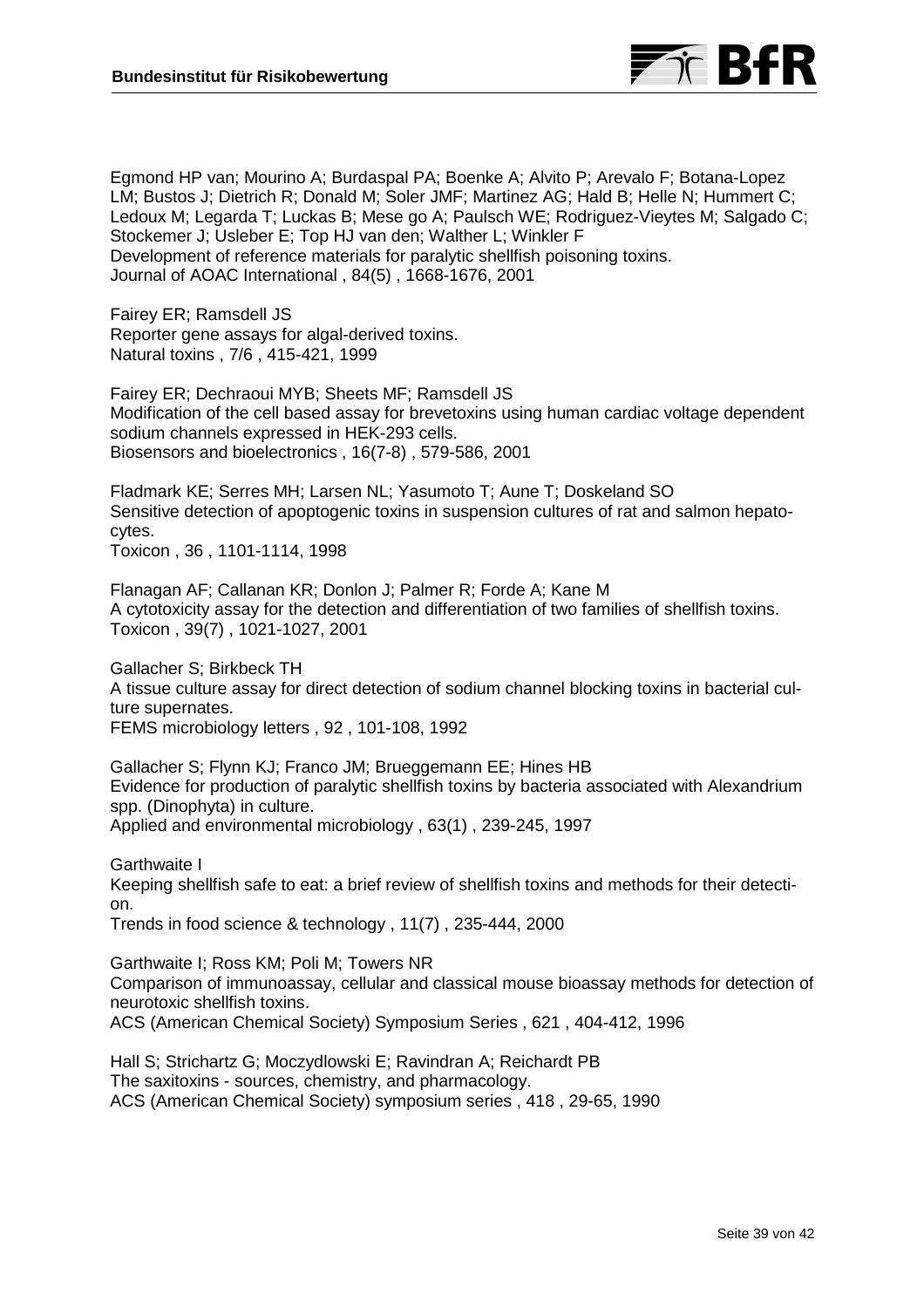

Hamasaki K; Kogure K; Ohwada K A biological method for the quantitative measurement of tetrodotoxin (TTX): tissue culture bioassay in combination with a water-soluble tetrazolium salt. Toxicon , 34(4) , 490-495, 1996

Hannah DJ; Till DG; Truman P

Phycotoxins - a review of chemical and biological methods of analysis. In: M Miraglia, HP VanEgmond, C Brera, J Gilbert (Eds.): Mycotoxins and phycotoxins - developments in chemistry, toxicology and food safety. 425-439, 1998

Harada KI; Kondo F; Lawton L Laboratory analysis of cyanotoxins. Toxic cyanobacteria water , 369-405, 1999

Helrich KC (Ed.) Paralytic shellfish poison: biological method - final action. AOAC official methods of analysis , 2 , 881-882, 1990

James KJ; Bishop AG; Carmody EP; Kelly SS Detection methods for okadaic acid and analogues. Food science and technology , 103 , 217-238, 2000

Jellett JF; Stewart JE; Laycock MV Toxicological evaluation of saxitoxin, neosaxitoxin, gonyautoxin II, gonyautoxin II plus III and decarbamoylsaxitoxin with the mouse neuroblastoma cell bioassay. Toxicology in vitro , 9(1) , 57-65, 1995

Jellett JF; Marks LJ; Stewart JE; Dorey ML; Watson-Wright W; Lawrence JF Paralytic shellfish poison (saxitoxin family) bioassays: automated endpoint determination and standardization of the in vitro tissue culture bioassay and comparison with the standard mouse bioassay. Toxicon , 30(10) , 1143-1156, 1992

Jellett JF; Doucette LI; Belland ER The MIST shipable cell bioassay kits for PSP: an alternative to the mouse bioassay. Journal of shellfish research , 17(5) , 1653-1655, 1998

Kasuga F

Cell bioassay - a trial to develop new assay system for paralytic shellfish poisoning toxins (PSPs) and ciguatoxins, and comparison with other newly developed assays for PSPs. Maikotokokishin (Tokyo) , 48 , 19-23, 1999

Kogure K; Tamplin ML; Simidu U; Colwell RR A tissue culture assay for tetrodotoxin, saxitoxin and related toxins. Toxicon , 26(2) , 191-197, 1988

Laycock MV; Ayer SW; Bilodeau M; Gagne JP; Hsiao S; Jellett JF Detection and quantification of toxic algae and toxins. Canadian technical report of fisheries and aquatic sciences , 1893 , 81-90, 1992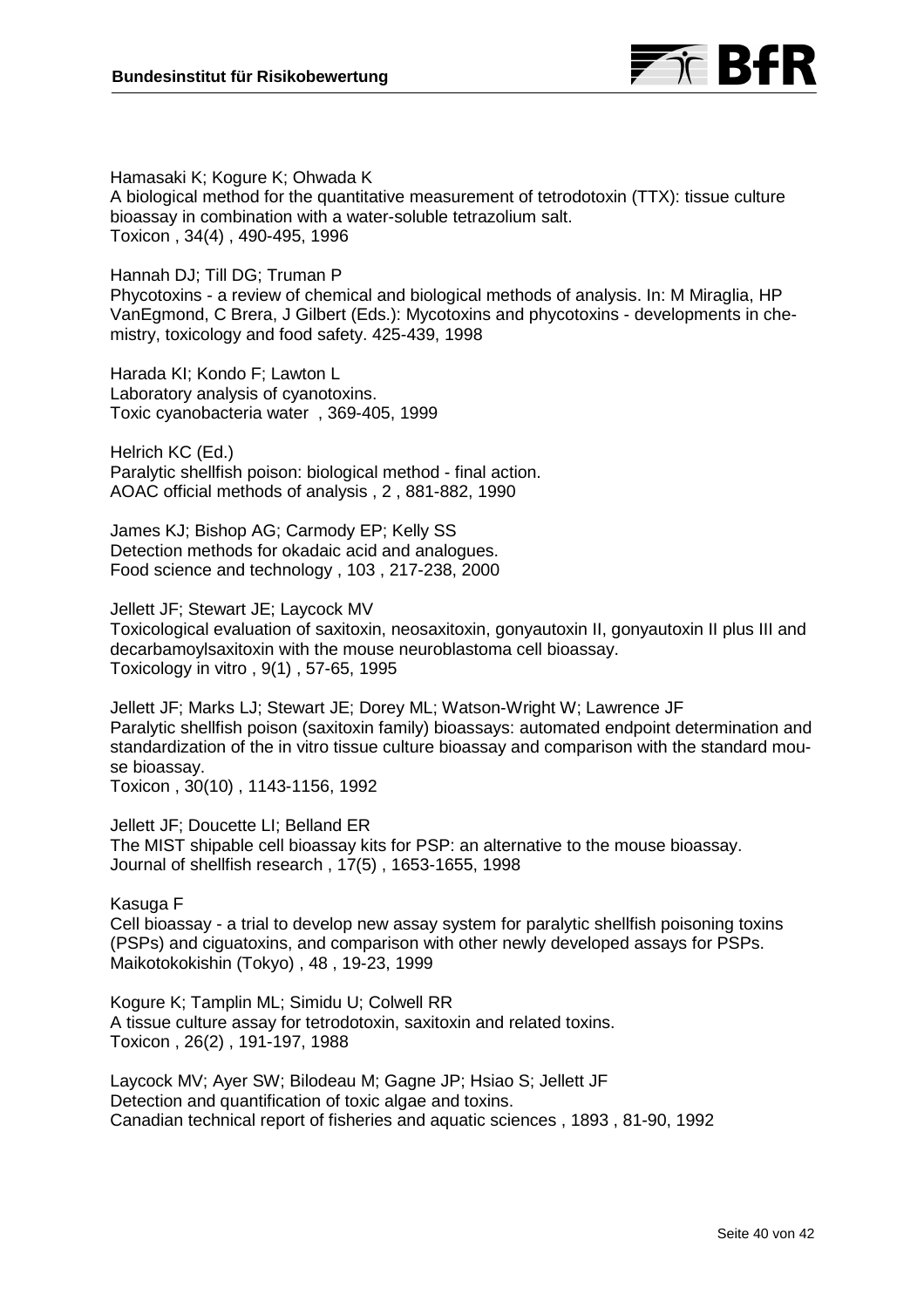

Llewellyn LE; Doyle J; Jellett J; Barrett R; Alison C; Quilliam M Measurement of paralytic shellfish toxins in molluscan extracts: comparison of the microtitre plate saxiphilin and sodium channel radioreceptor assays with mouse bioassay, HPLC analysis and a commercially available cell culture assay. Food additives and contaminants , 18(11) , 970-980, 2001

Louzao MC; Vieytes MR; Baptista de Sousa JM; Leira F; Botana LM A fluorimetric method based on changes in membrane potential for screening paralytic shellfish toxins in mussels. Analytical biochemistry , 289 , 246-250, 2001

Manger RI; Leja LS; Lee SY; Hungerford JM; Wekell MM Cell bioassay for the detection of ciguatoxins, brevetoxins and saxitoxins. International workshop on ciguatera management, Bribie Island, Queensland, Australia, April 12-16, 1993. Memoirs of the Queensland Museum , 34(3) , 571-575, 1994

Manger RL; Leja LS; Lee SY; Hungerford JM; Wekell MM Tetrazolium-based cell bioassay for neurotoxins active on voltage-sensitive sodium channels: semiautomated assay for saxitoxins, brevetoxins and ciguatoxins. Analytical biochemistry , 214(1) , 190-194, 1993

Manger RL; Leja LS; Lee SY; Hungerford JM; Wekell MM Cell bioassay of neurotoxins. Patent: US 5858687A, 12 January, 1999, cont. in part of US 5420011. 1999

Manger RL; Leja LS; Lee SY; Hungerford JM; Hokama Y; Dickey RW; Granade HR; Lewis R; Yasumoto T; Wekell MM Detection of sodium channel toxins: directed cytotoxicity assays of purified ciguatoxins, brevetoxins, saxitoxins and seafood extracts. Journal of AOAC International , 78(2) , 521-527, 1995

Oteri G; Stammati A; Zampaglioni F; Zucco F Evaluation of the use of two human cell lines for okadaic acid and DTX-1 determination by cytotoxicity assays and damage characterization. Natural toxins , 6(5) , 197-209, 1998

Pompon A; Chungue E; Chazelet I; Bagnis R Ciguatera: a rapid, simple and reliable method for detecting ciguatoxin. Bulletin of the World Health Organization , 62(4) , 639-645, 1984

Quilliam MA Committee on natural toxins - phycotoxins. Journal of AOAC International , 82(3) , 773-781, 1999

Quilliam MA Committee on natural toxins and food allergens - phycotoxins. Journal of AOAC International , 84(1) , 194-201, 2001

Shaw G; Smith M Algal analysis - organisms and toxins. In: Handbook of water analysis. 102 , 143-167, 2000